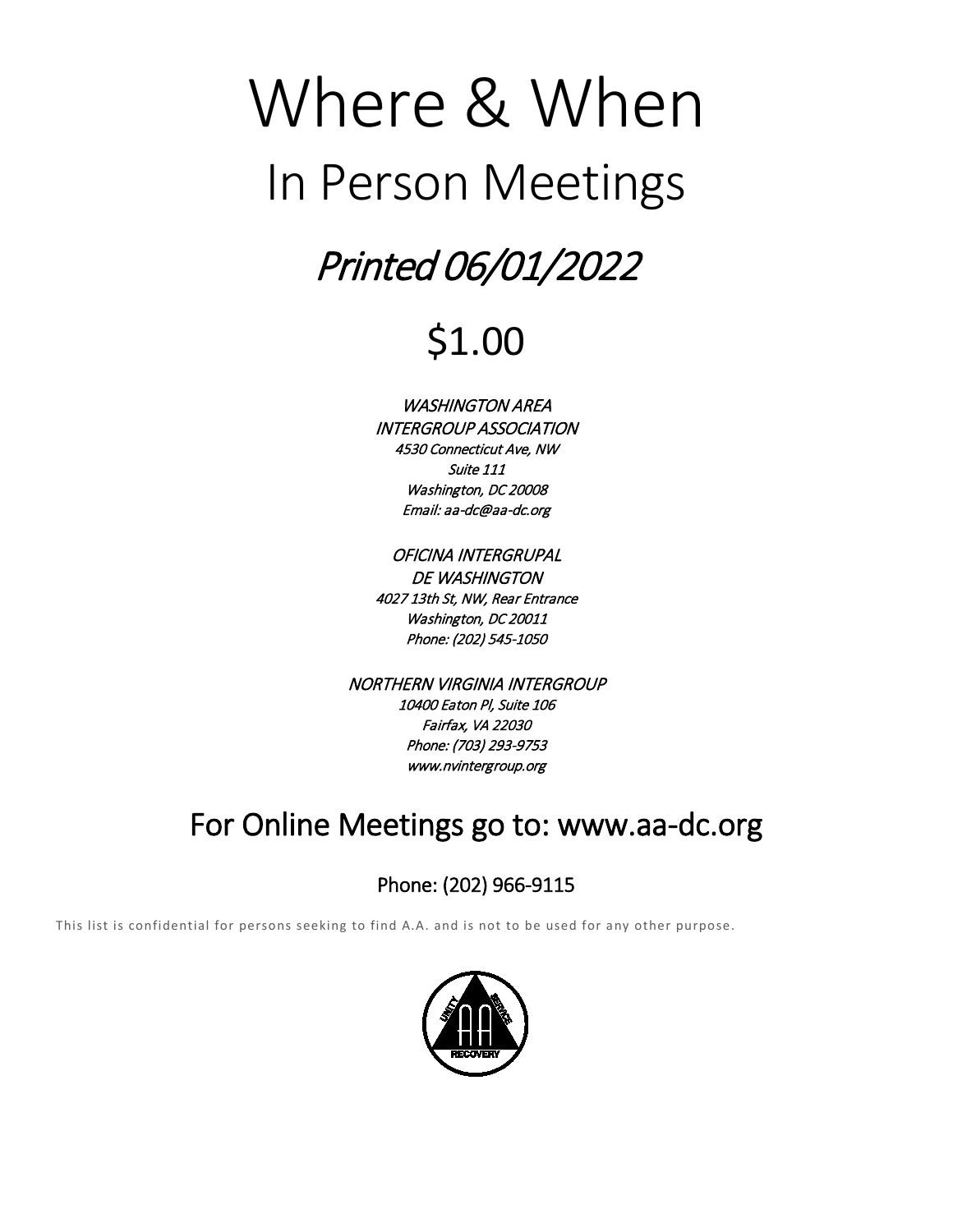# **MEETING TYPES**

|              | 12x12 12 Steps & 12 Traditions |
|--------------|--------------------------------|
| <b>ABSI</b>  | As Bill Sees It                |
| ASL          | American Sign Language         |
| B            | <b>Big Book</b>                |
| BE           | Newcomer                       |
| $\mathsf{C}$ | Closed                         |
| D            | <b>Discussion</b>              |
| DR           | Daily Reflections              |
| G            | Gay                            |
| GR           | Grapevine                      |
| н            | Birthday                       |
| LGBT         | <b>LGBTQ</b>                   |
| Q            |                                |
| LIT          | Literature                     |
| LS I         | Living Sober                   |
| M            | Men                            |
| MED          | Meditation                     |
| O            | Open                           |
| OUT          | Outdoor                        |
| S            | Spanish                        |
| SP           | Speaker                        |
| <b>ST</b>    | <b>Step Study</b>              |
| Т            | Transgender                    |
| TR           | <b>Tradition Study</b>         |
| W            | Women                          |
| Χ            | <b>Wheelchair Access</b>       |
| Y            | <b>Young People</b>            |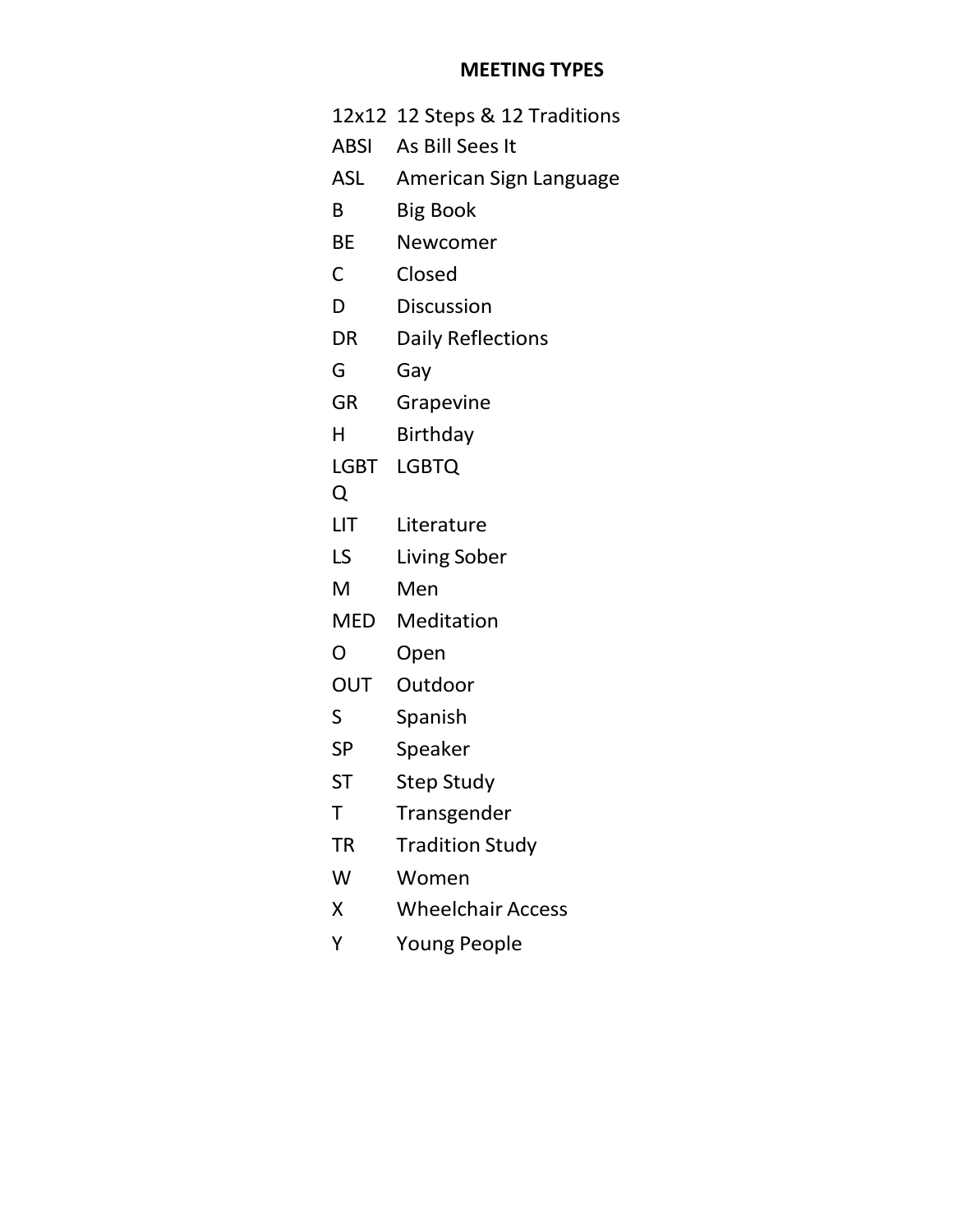# **DC: Northeast**

|     | PT. ITVI 111495                |                                                                                                                                                                 |
|-----|--------------------------------|-----------------------------------------------------------------------------------------------------------------------------------------------------------------|
|     | 8:00 am                        | <b>24 DE OCTUBRE</b><br>O S SP TC 1035 Lamont Street, 1035 Lamont St NW, Washington, DC 20010, USA                                                              |
|     |                                | 10:00 am DEANWOOD STEP<br>C IPM ST & Friends of Hope (Enter front door), 4417 Sheriff Rd NE, Washington, DC 20019, USA                                          |
|     |                                | 10:00 am FE DOS DE ENERO<br>O S SP TC 2029 Rhode Island Ave, 2029 Rhode Island Ave NE, Washington, DC 20018, USA                                                |
|     | D IPM O                        | 10:30 am KOFFEE KLATCH<br>Metropolis Club, 938 Rhode Island Ave NE, Washington, DC 20018, USA                                                                   |
|     | Noon<br>O                      | <b>METROPOLIS CLUB</b><br>Metropolis Club, 938 Rhode Island Ave NE, Washington, DC 20018, USA                                                                   |
|     | <b>Noon</b><br>D O ONL         | <b>RECOVERING WHILE SHUT-IN Recovery While Shut-In</b><br>Northeast, DC, Northeast Washington, Washington, DC, USA                                              |
|     | $2:00$ pm                      | <b>WOMEN'S 1,2,3, STEP MEETING</b><br>IPM O ST W Metropolis Club, 938 Rhode Island Ave NE, Washington, DC 20018, USA                                            |
|     | $6:00 \text{ pm}$              | <b>SUNDAY NITE STEPS AND TRADITIONS Capitol Hill Group</b><br>IPM O ST TR Lutheran Church of the Reformation, 212 East Capitol St NE, Washington, DC 20003, USA |
|     | $8:00$ pm                      | <b>24 DE OCTUBRE</b><br>O S SP TC 1035 Lamont Street, 1035 Lamont St NW, Washington, DC 20010, USA                                                              |
|     | 8:30 pm<br>C D TC              | <b>WOODRIDGE PIT STOP</b><br>St Francis de Sales, 2021 Rhode Island Ave NE, Washington, DC 20018, USA                                                           |
| MON | $7:00$ am<br>C IPM             | <b>NE SUNRISE</b><br>2026 Maryland Avenue (2nd Floor), 2026 Maryland Ave NE, Washington, DC 20002, USA                                                          |
|     | Noon<br>IPM O ST               | <b>METROPOLIS Metropolis Noon</b><br>Metropolis Club, 938 Rhode Island Ave NE, Washington, DC 20018, USA                                                        |
|     | $2:00$ pm<br>D O               | <b>METROPOLIS CLUB</b><br>Metropolis Club, 938 Rhode Island Ave NE, Washington, DC 20018, USA                                                                   |
|     | 7:00 pm<br>D O TC              | <b>ROSEDALE SOBRIETY</b><br>Pilgrim AME Church, 612 17th St NE, Washington, DC 20002, USA                                                                       |
|     | 7:30 pm<br>D IPM O             | <b>CAPITOL HILL Capitol Hill Group</b><br>Lutheran Church of the Reformation, 212 East Capitol St NE, Washington, DC 20003, USA                                 |
|     | $8:00 \text{ pm}$<br>O S SP TC | <b>24 DE OCTUBRE</b><br>1035 Lamont Street, 1035 Lamont St NW, Washington, DC 20010, USA                                                                        |
|     | $8:00 \text{ pm}$<br>C S D TC  | <b>FE DOS DE ENERO</b><br>2029 Rhode Island Ave, 2029 Rhode Island Ave NE, Washington, DC 20018, USA                                                            |
|     | $8:00 \text{ pm}$<br>D O ONL   | <b>RECOVERING WHILE SHUT-IN Recovery While Shut-In</b><br>Northeast, DC, Northeast Washington, Washington, DC, USA                                              |
|     | $8:00 \text{ pm}$<br>O ST TC   | <b>SOBRIETY</b><br>Upper Room Baptist Church, 60 Burns St NE, Washington, DC 20019, USA                                                                         |
|     | $8:30$ pm<br>D O TC            | <b>NEAREAST</b><br>Salem Baptist Church, N St NE, Washington, DC 20002, USA                                                                                     |
| TUE | 7:00 am<br>C D IPM             | <b>NE SUNRISE</b><br>2026 Maryland Avenue (2nd Floor), 2026 Maryland Ave NE, Washington, DC 20002, USA                                                          |
|     | Noon<br>IPM O ST               | <b>METROPOLIS Metropolis Noon</b><br>Metropolis Club, 938 Rhode Island Ave NE, Washington, DC 20018, USA                                                        |
|     | $2:00$ pm<br>D O               | <b>METROPOLIS CLUB</b><br>Metropolis Club, 938 Rhode Island Ave NE, Washington, DC 20018, USA                                                                   |
|     | 7:00 pm<br>C D TC              | <b>BROOKLAND</b><br>Mt. Horeb Baptist church, 3015 Earl PI NE, Washington, DC 20018, USA                                                                        |
|     | $8:00 \text{ pm}$<br>O S SP TC | <b>24 DE OCTUBRE</b><br>1035 Lamont Street, 1035 Lamont St NW, Washington, DC 20010, USA                                                                        |
|     | $8:00 \text{ pm}$<br>C S D TC  | <b>FE DOS DE ENERO</b><br>2029 Rhode Island Ave, 2029 Rhode Island Ave NE, Washington, DC 20018, USA                                                            |
| WED | 7:00 am<br>B C IPM             | <b>NE SUNRISE</b><br>2026 Maryland Avenue (2nd Floor), 2026 Maryland Ave NE, Washington, DC 20002, USA                                                          |
|     | Noon<br>IPM O ST               | <b>METROPOLIS Metropolis Noon</b><br>Metropolis Club, 938 Rhode Island Ave NE, Washington, DC 20018, USA                                                        |
|     | Noon<br>D O ONL                | <b>RECOVERING WHILE SHUT-IN Recovery While Shut-In</b><br>Northeast, DC, Northeast Washington, Washington, DC, USA                                              |
|     | $2:00$ pm                      | <b>METROPOLIS CLUB</b>                                                                                                                                          |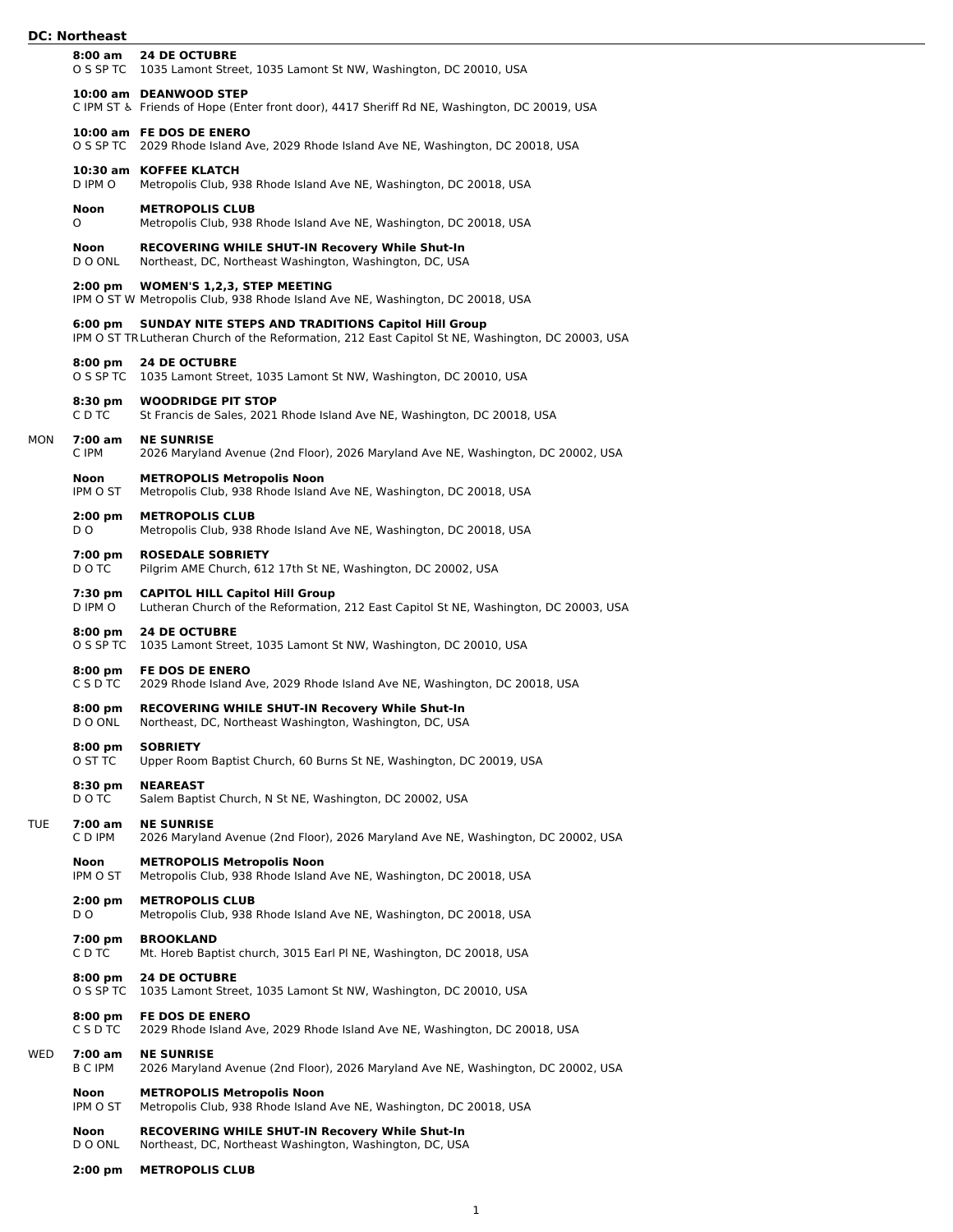|     | D O                    | Metropolis Club, 938 Rhode Island Ave NE, Washington, DC 20018, USA                                                             |
|-----|------------------------|---------------------------------------------------------------------------------------------------------------------------------|
|     | 7:00 pm<br>IPM O       | <b>EMOTIONAL SOBRIETY</b><br>Metropolis Club, 938 Rhode Island Ave NE, Washington, DC 20018, USA                                |
|     | 7:00 pm<br>O D TC      | <b>KINGMAN PARK</b><br>St. Paul's Christian, 414 Tennessee Ave NE, Washington, DC 20002, USA                                    |
|     | $8:00$ pm<br>O S SP TC | <b>24 DE OCTUBRE</b><br>1035 Lamont Street, 1035 Lamont St NW, Washington, DC 20010, USA                                        |
|     | $8:00$ pm<br>C S D TC  | <b>FE DOS DE ENERO</b><br>2029 Rhode Island Ave, 2029 Rhode Island Ave NE, Washington, DC 20018, USA                            |
|     | $8:30$ pm<br>O D TC    | <b>NORTHEAST NEW HOPE</b><br>Randall United Methodist Church, 1002 46th St NE, Washington, DC 20019, USA                        |
| THU | 7:00 am<br>C IPM TR    | <b>NE SUNRISE</b><br>2026 Maryland Avenue (2nd Floor), 2026 Maryland Ave NE, Washington, DC 20002, USA                          |
|     | Noon<br>IPM O ST       | <b>METROPOLIS Metropolis Noon</b><br>Metropolis Club, 938 Rhode Island Ave NE, Washington, DC 20018, USA                        |
|     | $2:00$ pm<br>D O       | <b>METROPOLIS CLUB</b><br>Metropolis Club, 938 Rhode Island Ave NE, Washington, DC 20018, USA                                   |
|     | 7:00 pm<br>O & W TC    | <b>DEANWOOD WOMEN RAP</b><br>Deanwood Rec Center, 1350 49th St NE, Washington, DC 20019, USA                                    |
|     | 7:30 pm<br>B IPM       | <b>CAPITOL HILL Capitol Hill Group</b><br>Lutheran Church of the Reformation, 212 East Capitol St NE, Washington, DC 20003, USA |
|     | $8:00$ pm<br>O S D TC  | <b>24 DE OCTUBRE</b><br>1035 Lamont Street, 1035 Lamont St NW, Washington, DC 20010, USA                                        |
|     | $8:00$ pm<br>O S D TC  | <b>FE DOS DE ENERO</b><br>2029 Rhode Island Ave, 2029 Rhode Island Ave NE, Washington, DC 20018, USA                            |
|     | 8:00 pm<br>D O ONL     | <b>RECOVERING WHILE SHUT-IN Recovery While Shut-In</b><br>Northeast, DC, Northeast Washington, Washington, DC, USA              |
| FRI | 7:00 am<br>C IPM ST    | <b>NE SUNRISE</b><br>2026 Maryland Avenue (2nd Floor), 2026 Maryland Ave NE, Washington, DC 20002, USA                          |
|     | Noon<br>IPM O ST       | <b>METROPOLIS Metropolis Noon</b><br>Metropolis Club, 938 Rhode Island Ave NE, Washington, DC 20018, USA                        |
|     | $2:00$ pm<br>D O       | <b>METROPOLIS CLUB</b><br>Metropolis Club, 938 Rhode Island Ave NE, Washington, DC 20018, USA                                   |
|     | 6:30 pm                | <b>ROOM WITH A VIEW</b><br>DO & ONL St. Joseph's Catholic Church, 313 2nd St NE, Washington, DC 20002, USA                      |
|     | 7:00 pm<br>O D TC      | <b>KEEP THE FOCUS</b><br>CATAADA House, 802 Rhode Island Ave NE, Washington, DC 20018, USA                                      |
|     | $8:00$ pm<br>O S SP TC | <b>24 DE OCTUBRE</b><br>1035 Lamont Street, 1035 Lamont St NW, Washington, DC 20010, USA                                        |
|     | $8:00$ pm<br>C D TC S  | <b>FE DOS DE ENERO</b><br>2029 Rhode Island Ave, 2029 Rhode Island Ave NE, Washington, DC 20018, USA                            |
|     | $8:00$ pm              | <b>SIMPLICITY</b><br>D TC O ONL St. Paul's Christian, 414 Tennessee Ave NE, Washington, DC 20002, USA                           |
|     | $8:00$ pm              | <b>WHAT'S HAPPENING NOW</b><br>D IPM O & ONIgrim Baptist Church, 700 I St NE, Washington, DC 20002, USA                         |
| SAT |                        | 11:30 am SIMPLICITY<br>D TC O ONL St. Paul's Christian, 414 Tennessee Ave NE, Washington, DC 20002, USA                         |
|     | Noon<br>0              | <b>METROPOLIS CLUB</b><br>Metropolis Club, 938 Rhode Island Ave NE, Washington, DC 20018, USA                                   |
|     | 3:30 pm                | <b>STEPS IN THE PARK</b><br>IPM O ST TR Metropolis Club, 938 Rhode Island Ave NE, Washington, DC 20018, USA                     |
|     | $8:00$ pm<br>O S TC    | <b>24 DE OCTUBRE</b><br>1035 Lamont Street, 1035 Lamont St NW, Washington, DC 20010, USA                                        |
|     | $8:00$ pm<br>C D TC S  | <b>FE DOS DE ENERO</b><br>2029 Rhode Island Ave, 2029 Rhode Island Ave NE, Washington, DC 20018, USA                            |
|     | $8:30$ pm<br>D O TC    | <b>CAPITAL HEIGHTS</b><br>Church of the Incarnation, 880 Eastern Ave NE, Washington, DC 20019, USA                              |
|     | <b>DC: Northwest</b>   |                                                                                                                                 |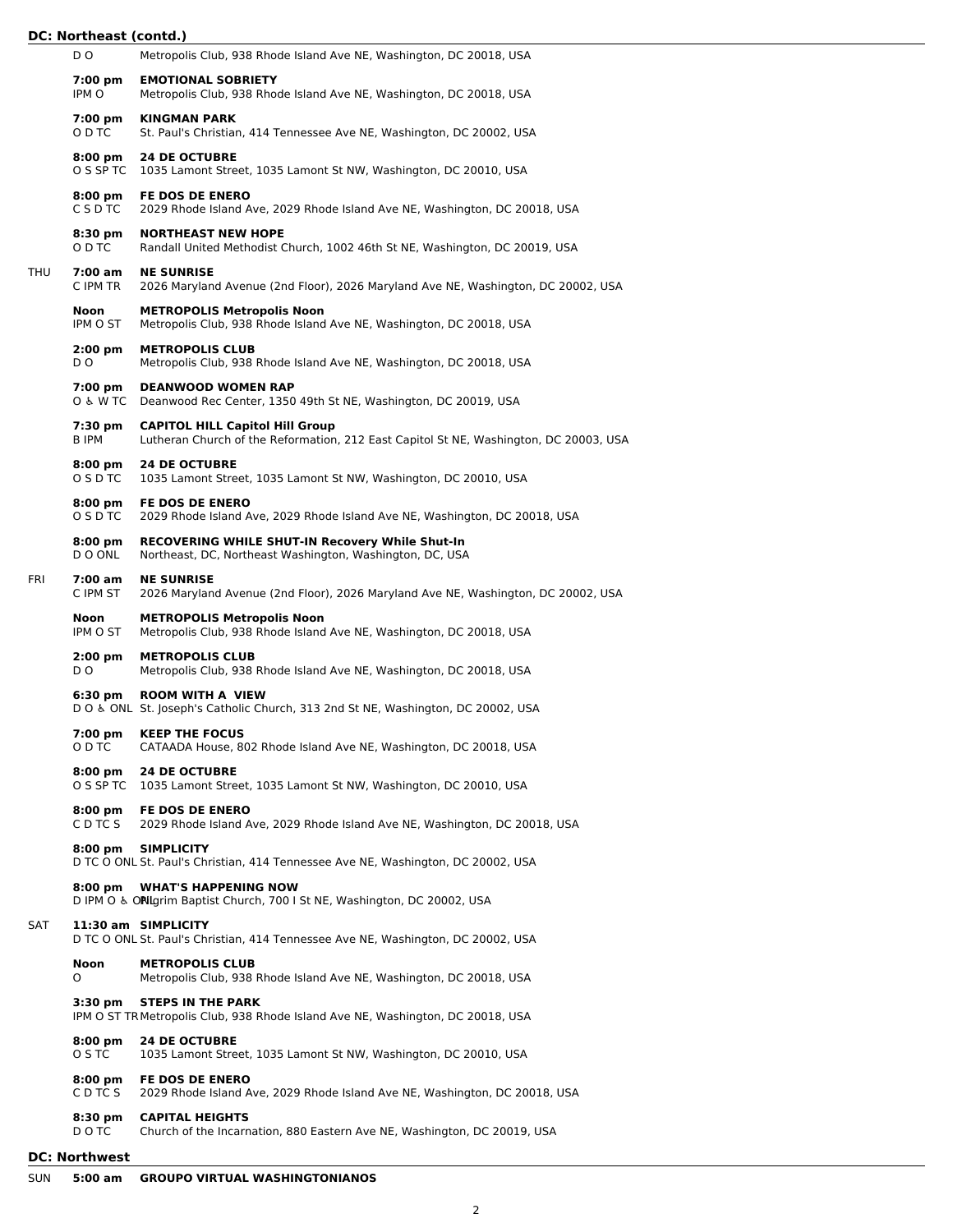C MED S ONNorthwest DC, Northwest Washington, Washington, DC, USA

#### **8:00 am ATTITUDE AND ACTION Attitude & Action**

D O ONL TC Westside Club, 1341 Wisconsin Ave NW, Washington, DC 20007, USA

#### **8:00 am ATTITUDE AND ACTION Attitude & Action**

H D IPM O Westside Club, 1341 Wisconsin Ave NW, Washington, DC 20007, USA

#### **8:00 am SUNDAY MORNING JOY**

D TC O & ON Estival Center (in the chapel.), 1640 Columbia Rd NW, Washington, DC 20009, USA

#### **8:30 am SPIRITUAL AWAKENING Spiritual Awakening - 8:30 AM**

H D IPM O Dupont Circle Club (Door to the club is located to the left of the nail salon.), 1623 Connecticut Ave NW, Washington, DC 20009, USA

#### **8:30 am SPIRITUAL AWAKENING Spiritual Awakening - 8:30 AM**

H D O ONL TDupont Circle Club (Door to the club is located to the left of the nail salon.), 1623 Connecticut Ave NW, Washington, DC 20009, USA

#### **9:30 am THE 9:30 CLUB ONLINE**

D O ONL Northwest DC, Northwest Washington, Washington, DC, USA

#### **10:00 am GROUPO VIRTUAL WASHINGTONIANOS/LA GRAN REALIDAD**

C S ONL Northwest DC, Northwest Washington, Washington, DC, USA

# **10:00 am THERE IS A SOLUTION**

IPM O ST TR DU DUM Circle Club (Door to the club is located to the left of the nail salon.), 1623 Connecticut Ave NW, Washington, DC 20009, USA

#### **10:30 am AS BILL SEES IT**

ABSI TC O ONpt building, 1631 Euclid St NW, Washington, DC 20009, USA

# **10:30 am DUPONT CIRCLE CLUB**

D IPM O SP Dupont Circle Club (Door to the club is located to the left of the nail salon.), 1623 Connecticut Ave NW, Washington, DC 20009, USA

#### **10:30 am WESTSIDE BAGEL**

D IPM O Westside Club, 1341 Wisconsin Ave NW, Washington, DC 20007, USA

#### **10:30 am WESTSIDE SUNDAY SPIRITUALITY**

D O Westside Club, 1341 Wisconsin Ave NW, Washington, DC 20007, USA

#### **11:00 am ALPHABET SOUP**

D G O ONL Northwest DC, Northwest Washington, Washington, DC, USA

# **11:00 am SUNDAY MORNING SERENITY**

D G O ONL Triangle Club, 1638 R St NW #120, Washington, DC 20009, USA

#### **Noon B.Y.O.L. - SUNDAY BYOL**

D TC O ONL St Matthew's Church (Enter via stairs to basement left side of alley), 1729 Rhode Island Ave NW, Washington, DC 20036, USA

# **Noon PROMISES Dupont Noon**

H IPM O ASLDupont Circle Club (Door to the club is located to the left of the nail salon.), 1623 Connecticut Ave NW, Washington, DC 20009, USA

### **Noon PROMISES Dupont Noon**

H O ASL ONLNorthwest DC, Northwest Washington, Washington, DC, USA

#### **12:30 pm CENTRAL**

C D IPM S Central Group Location, 5121 Georgia Ave NW, Washington, DC 20011, USA

#### **1:00 pm GROUPO VIRTUAL WASHINGTONIANOS**

B S ONL TC Online Only (ONLINE ONLY - NO MEETINGS AT THIS LOCATION), 4530 Connecticut Ave NW, Washington, DC 20008, USA

### **2:00 pm SURSUM CORDA**

O D TC Mt. Airy Baptist Church, 1100 North Capitol St NW, Washington, DC 20002, USA

# **2:30 pm P STREET**

D TC O ONL Dumbarton United Methodist Church, 3133 Dumbarton St NW, Washington, DC 20007, USA

# **3:00 pm AA LIVING SOBER**

D G LS BE O TO NAIGHT Club, 1638 R St NW #120, Washington, DC 20009, USA

#### **3:00 pm RENACER HISPANO**

O S SP TC Renacer Hispano, 1772 Columbia Rd NW, Washington, DC 20009, USA

# **4:30 pm BY THE BOOK DCC 4:30 PM**

B C ONL TC Dupont Circle Club (Door to the club is located to the left of the nail salon.), 1623 Connecticut Ave NW, Washington, DC 20009, USA

#### **4:30 pm BY THE BOOK DCC 4:30 PM**

B C IPM Dupont Circle Club (Door to the club is located to the left of the nail salon.), 1623 Connecticut Ave NW, Washington, DC 20009, USA

#### **5:30 pm SEIS DE SEPTIEMBRE**

O S SP TC Seis de Septiembre, 3819 10th St NW, Washington, DC 20011, USA

#### **6:00 pm DUPONT CIRCLE CLUB**

ABSI IPM O Dupont Circle Club (Door to the club is located to the left of the nail salon.), 1623 Connecticut Ave NW, Washington, DC 20009, USA

# **6:00 pm NEW STOMPING GROUND**

C D Greater Tried Stone Baptist Church, 1363 Otis Pl NW, Washington, DC 20010, USA

#### **7:00 pm GROUPO VIRTUAL WASHINGTONIANOS**

C S ONL Northwest DC, Northwest Washington, Washington, DC, USA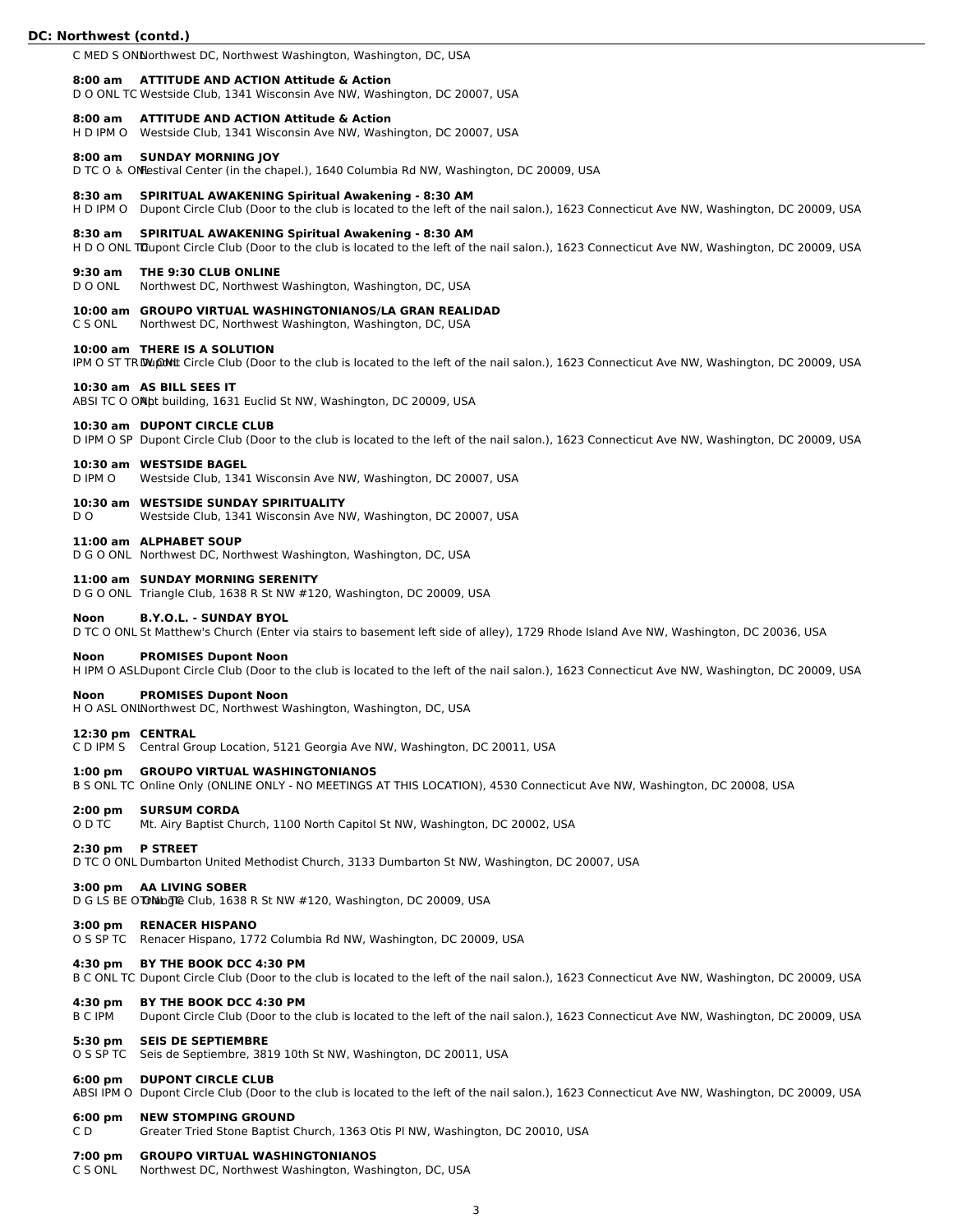|     | 7:00 pm<br>O TC              | <b>NEW WAY RECOVERY</b><br>Federal City Shelter, 425 2nd St NW, Washington, DC 20001, USA                                                                                                                                   |
|-----|------------------------------|-----------------------------------------------------------------------------------------------------------------------------------------------------------------------------------------------------------------------------|
|     | $7:15$ pm<br>CD <sub>M</sub> | THE GREAT FACT MEN'S CROSSTALK<br>Dupont Circle Club (Door to the club is located to the left of the nail salon.), 1623 Connecticut Ave NW, Washington, DC 20009, USA                                                       |
|     | 7:30 pm<br>D O ONL           | THE DOCTOR'S OPINION<br>Northwest DC, Northwest Washington, Washington, DC, USA                                                                                                                                             |
|     | $8:00 \text{ pm}$<br>O S TC  | <b>AMOR Y FE</b><br>Amor y Fe (Entrada por la Taylor), 4027 13th St NW, Washington, DC 20011, USA                                                                                                                           |
|     | $8:00$ pm                    | <b>CENTRAL</b><br>IPM O S SP Central Group Location, 5121 Georgia Ave NW, Washington, DC 20011, USA                                                                                                                         |
|     | $8:00$ pm<br><b>B C ONL</b>  | <b>NUTS AND BOLTS</b><br>National Methodist Church (Enter thru door in parking lot; meeting is upstairs), 3401 Nebraska Ave NW, Washington, DC 20016, USA                                                                   |
|     | $8:30$ pm<br>D IPM O         | <b>DUPONT CIRCLE CLUB</b><br>Dupont Circle Club (Door to the club is located to the left of the nail salon.), 1623 Connecticut Ave NW, Washington, DC 20009, USA                                                            |
|     | $9:30 \text{ pm}$            | 5TH DIMENSION YOUNG PEOPLE'S GROUP OF AA (AKA 5D)<br>DOY ONL Online Meeting (No physical Meeting - online only.), Washington, DC, USA                                                                                       |
|     |                              | 9:45 pm LATE NIGHT AA WOMEN'S LIT Late Night Women's Lit<br>C LGBTQ SP Mo@NMest DC, Northwest Washington, Washington, DC, USA                                                                                               |
|     |                              | 10:00 pm LATE NITE TRIANGLE Late Night<br>D IPM BE Triangle Club, 1638 R St NW #120, Washington, DC 20009, USA                                                                                                              |
| MON | 5:00 am                      | <b>GROUPO VIRTUAL WASHINGTONIANOS</b><br>C MED S ONNorthwest DC, Northwest Washington, Washington, DC, USA                                                                                                                  |
|     |                              | 7:00 am ATTITUDE AND ACTION Attitude & Action<br>D O ONL TC Westside Club, 1341 Wisconsin Ave NW, Washington, DC 20007, USA                                                                                                 |
|     | $7:00$ am<br>D IPM O         | <b>ATTITUDE AND ACTION Attitude &amp; Action</b><br>Westside Club, 1341 Wisconsin Ave NW, Washington, DC 20007, USA                                                                                                         |
|     | 7:30 am                      | <b>SPIRITUAL AWAKENING Spiritual Awakening 7:30 AM</b><br>H D O ONL TDupont Circle Club (Door to the club is located to the left of the nail salon.), 1623 Connecticut Ave NW, Washington, DC 20009, USA                    |
|     | 7:30 am                      | <b>SPIRITUAL AWAKENING Spiritual Awakening 7:30 AM</b><br>H D IPM O Dupont Circle Club (Door to the club is located to the left of the nail salon.), 1623 Connecticut Ave NW, Washington, DC 20009, USA                     |
|     | $9:30$ am<br>D O ONL         | 9:30 CLUB ONLINE<br>Northwest DC, Northwest Washington, Washington, DC, USA                                                                                                                                                 |
|     | $9:30$ am<br>D IPM O         | DUPONT CIRCLE CLUB 9:30 AM DCC 9:30 AM<br>Dupont Circle Club (Door to the club is located to the left of the nail salon.), 1623 Connecticut Ave NW, Washington, DC 20009, USA                                               |
|     | Noon                         | <b>B.Y.O.L. (BRING YOUR OWN LUNCH) BYOL</b><br>TC O ST ONLSt Matthew's Church (Enter via stairs to basement left side of alley), 1729 Rhode Island Ave NW, Washington, DC 20036, USA                                        |
|     | Noon                         | <b>B.Y.O.L. NONSMOKERS BYOL Nonsmokers</b><br>B O ONL TC Metropolitan AME Church, 1518 M St NW, Washington, DC 20005, USA                                                                                                   |
|     | Noon<br>O D TC               | <b>DOWNTOWN NOON</b><br>Presbyterian Church, 1313 New York Ave NW, Washington, DC 20005, USA                                                                                                                                |
|     | Noon<br>D IPM O              | <b>DUPONT NOON</b><br>Dupont Circle Club (Door to the club is located to the left of the nail salon.), 1623 Connecticut Ave NW, Washington, DC 20009, USA                                                                   |
|     | Noon                         | <b>DUPONT NOON</b><br>D O ONL TC Dupont Circle Club (Door to the club is located to the left of the nail salon.), 1623 Connecticut Ave NW, Washington, DC 20009, USA                                                        |
|     | <b>Noon</b>                  | <b>EPIPHANIES</b><br>D O ONL TC Church of the Epiphany, 1317 G St. NW, Washington, DC 20005, USA                                                                                                                            |
|     | Noon<br>D IPM O              | <b>EPIPHANIES</b><br>Church of the Epiphany, 1317 G St. NW, Washington, DC 20005, USA                                                                                                                                       |
|     | Noon<br>O D TC               | <b>HIGH NOON</b><br>United Methodist Church (Go up the narrow alley on G st & use the door to the right to enter the church. Turn left past the bathrooms for the<br>Cooper room.), 1920 G St NW, Washington, DC 20006, USA |
|     | Noon<br>BDO                  | <b>WESTSIDE NOON</b><br>Westside Club, 1341 Wisconsin Ave NW, Washington, DC 20007, USA                                                                                                                                     |
|     | $1:00$ pm<br>O S D TC        | <b>RENACER HISPANO</b><br>Renacer Hispano, 1772 Columbia Rd NW, Washington, DC 20009, USA                                                                                                                                   |
|     |                              |                                                                                                                                                                                                                             |

#### **1:00 pm REUNIóN DE ESTUDIO SPANISH DMV MEETINGS**

B S ONL TC Online Only (ONLINE ONLY - NO MEETINGS AT THIS LOCATION), 4530 Connecticut Ave NW, Washington, DC 20008, USA

# **2:00 pm HOME BUT HOPE**

D O ONL Northwest DC, Northwest Washington, Washington, DC, USA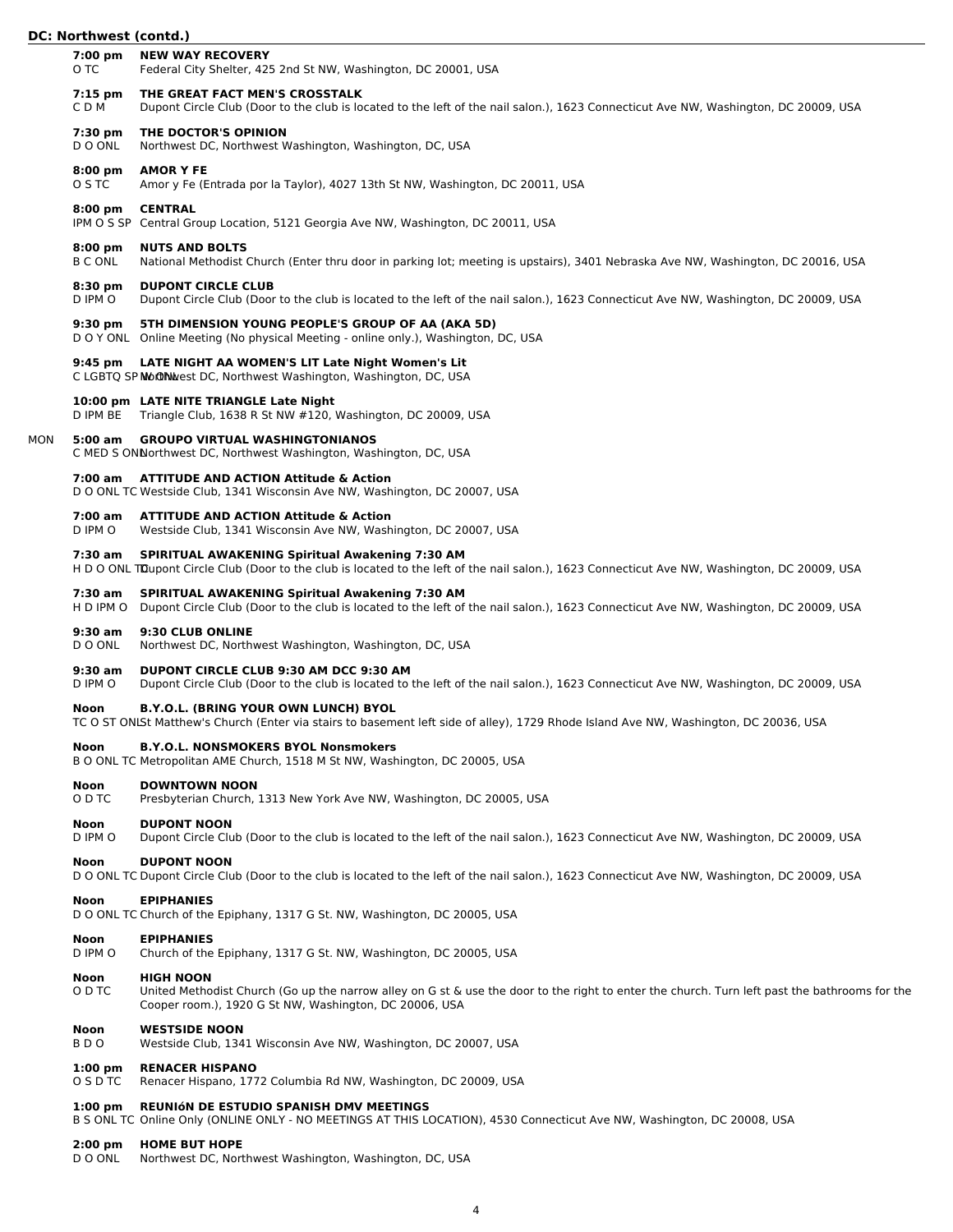# **3:00 pm DUPONT CIRCLE** D IPM O Dupont Circle Club (Door to the club is located to the left of the nail salon.), 1623 Connecticut Ave NW, Washington, DC 20009, USA **4:30 pm CHRIST HOUSE** D BE O TC Christ House, 1717 Columbia Rd NW, Washington, DC 20009, USA **4:30 pm DUPONT CIRCLE CLUB DCC 4:30 PM** D IPM O Dupont Circle Club (Door to the club is located to the left of the nail salon.), 1623 Connecticut Ave NW, Washington, DC 20009, USA **4:30 pm DUPONT CIRCLE CLUB DCC 4:30 PM** D O ONL TC Dupont Circle Club (Door to the club is located to the left of the nail salon.), 1623 Connecticut Ave NW, Washington, DC 20009, USA **5:30 pm SOBER AND ALIVE** O ST TC Federal City Shelter, 425 2nd St NW, Washington, DC 20001, USA **6:00 pm DUPONT CIRCLE CLUB** D IPM O Dupont Circle Club (Door to the club is located to the left of the nail salon.), 1623 Connecticut Ave NW, Washington, DC 20009, USA **6:00 pm MONDAY NIGHT BIG BOOK** B G TC O ONLriangle Club, 1638 R St NW #120, Washington, DC 20009, USA **6:00 pm MONDAY NIGHT WOMEN'S BIG BOOK** B C IPM W St Margaret's Episcopal Church (Around the back of the church. Basement entrance.), 1830 Connecticut Ave NW, Washington, DC 20009, USA **6:00 pm P STREET** TC O ONL Dumbarton United Methodist Church, 3133 Dumbarton St NW, Washington, DC 20007, USA **6:00 pm ST. MARY'S GAY** O D TC St. Mary's Episcopal Church, 730 23rd St NW, Washington, DC 20037, USA **6:35 pm LAWYERS** C D IPM St. Johns Episcopal Church (Parish House Dining Room), 1525 H St NW, Washington, DC 20005, USA **7:00 pm 52 PICK UP** C LIT ♿︎ Luther Place Memorial Church (Entrance on N St), 1226 Vermont Ave NW, Washington, DC 20005, USA **7:00 pm GROUPO VIRTUAL WASHINGTONIANOS** C S ONL Northwest DC, Northwest Washington, Washington, DC, USA **7:00 pm MARVELOUS LIGHT II**

C D TC ONL Baptist Church, 715 Randolph St NW, Washington, DC 20011, USA

#### **7:00 pm NEW WAY RECOVERY**

O TC Federal City Shelter, 425 2nd St NW, Washington, DC 20001, USA

#### **7:15 pm CRYSTAL QUEERS**

C LGBTQ LITNUB tWA GALLDC, Northwest Washington, Washington, DC, USA

# **7:30 pm ADAMS MORGAN MEDITATION**

O ♿︎ TC Festival Center (in the chapel.), 1640 Columbia Rd NW, Washington, DC 20009, USA

#### **7:30 pm DC YOUNG PEOPLE'S**

B IPM O ASL Augustana Lutheran Church (The meeting is not easy to find since the entrance is in an unmarked alley and downstairs. Handicap accessible entrance through the red door on New Hampshire Ave.), 2100 New Hampshire Ave NW, Washington, DC 20009, USA

#### **7:30 pm IT'S NEVER TOO LATE**

O TC & Chevy Chase House, 5420 Connecticut Ave NW, Washington, DC 20015, USA

#### **7:30 pm NEW BEGINNINGS**

G IPM LS BE St. STThomas' Parish, 1517 18th St NW, Washington, DC 20036, USA

#### **7:30 pm PHOENIX GROUP**

B G IPM O ON Liangle Club, 1638 R St NW #120, Washington, DC 20009, USA

#### **8:00 pm AMOR Y FE**

O S D TC Amor y Fe (Entrada por la Taylor), 4027 13th St NW, Washington, DC 20011, USA

# **8:00 pm CENTRAL**

IPM O S Central Group Location, 5121 Georgia Ave NW, Washington, DC 20011, USA

# **8:00 pm CHEVY CHASE**

D O & ONL Tingleside/ Rock Creek (meet in the private dining room), 3050 Military Rd NW, Washington, DC 20015, USA

# **8:00 pm COSMOPOLITAN**

C D ♿︎ Washington Ethical Society, 7750 16th St NW, Washington, DC 20012, USA

#### **8:00 pm COSMOPOLITAN**

C D ONL TC Washington Ethical Society, 7750 16th St NW, Washington, DC 20012, USA

# **8:00 pm PALISADES MONDAY NIGHT**

D TC O ONL St. David's Episcopal Church (Use side entrance on Klingle), 5150 Macomb St NW, Washington, DC 20016, USA

#### **8:00 pm RENACER HISPANO**

C S D TC Renacer Hispano, 1772 Columbia Rd NW, Washington, DC 20009, USA

# **8:00 pm SEIS DE SEPTIEMBRE**

C S D TC Seis de Septiembre, 3819 10th St NW, Washington, DC 20011, USA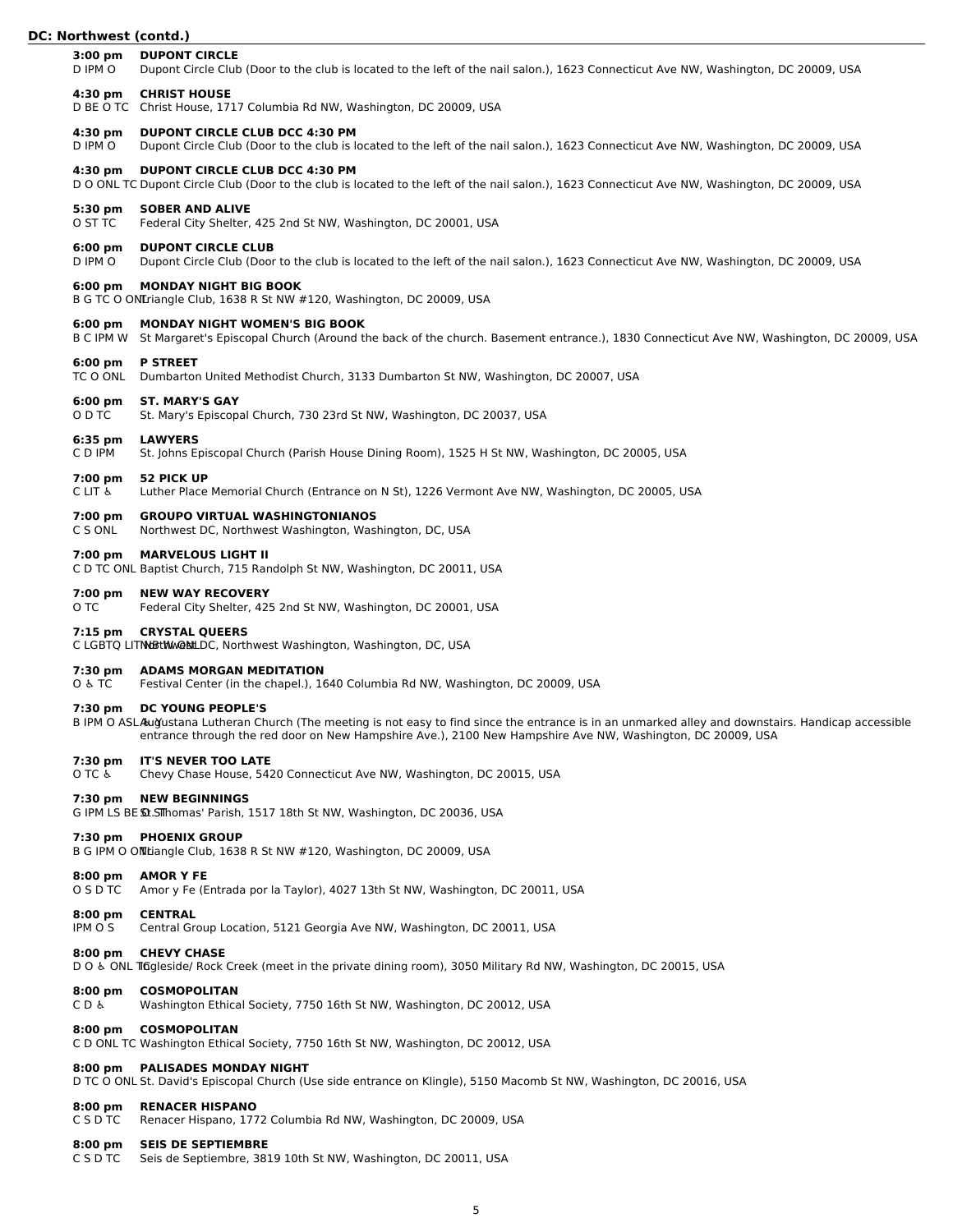# **8:00 pm ST. MARY'S GAY**

C G IPM St. Mary's Episcopal Church, 728 23rd St NW, Washington, DC 20037, USA

#### **8:00 pm STEPS AND TRADITIONS MEN'S GROUP**

12x12 C M ON Urthwest DC, Northwest Washington, Washington, DC, USA

#### **8:30 pm COUNT ME IN**

C D TC ONL Walker Memorial Baptist Church, 2020 13th St NW, Washington, DC 20009, USA

#### **8:30 pm DCC MONDAY NIGHT SPEAKER'S MEETING**

D IPM O SP Dupont Circle Club (Door to the club is located to the left of the nail salon.), 1623 Connecticut Ave NW, Washington, DC 20009, USA

#### **9:30 pm 5TH DIMENSION YOUNG PEOPLE'S GROUP OF AA (AKA 5D)**

D O SP Y ONDnline Meeting (No physical Meeting - online only.), Washington, DC, USA

# **10:00 pm LATE NITE ONLINE**

B G O ONL Northwest DC, Northwest Washington, Washington, DC, USA

#### **10:00 pm LATE NITE TRIANGLE Late Night**

D G IPM O Triangle Club, 1638 R St NW #120, Washington, DC 20009, USA

#### TUE **5:00 am GROUPO VIRTUAL WASHINGTONIANOS**

C MED S ONNorthwest DC, Northwest Washington, Washington, DC, USA

#### **7:00 am ATTITUDE AND ACTION Attitude & Action**

D O ONL TC Westside Club, 1341 Wisconsin Ave NW, Washington, DC 20007, USA

#### **7:00 am ATTITUDE AND ACTION Attitude & Action**

D IPM O Westside Club, 1341 Wisconsin Ave NW, Washington, DC 20007, USA

#### **7:30 am SPIRITUAL AWAKENING Spiritual Awakening 7:30 AM**

H D O ONL TDupont Circle Club (Door to the club is located to the left of the nail salon.), 1623 Connecticut Ave NW, Washington, DC 20009, USA

# **7:30 am SPIRITUAL AWAKENING Spiritual Awakening 7:30 AM**

H D IPM O Dupont Circle Club (Door to the club is located to the left of the nail salon.), 1623 Connecticut Ave NW, Washington, DC 20009, USA

#### **9:30 am 9:30 CLUB ONLINE**

D O ONL Northwest DC, Northwest Washington, Washington, DC, USA

#### **9:30 am DUPONT CIRCLE CLUB 9:30 AM DCC 9:30 AM**

D IPM O Dupont Circle Club (Door to the club is located to the left of the nail salon.), 1623 Connecticut Ave NW, Washington, DC 20009, USA

#### **Noon AA NOON ROSE PARK GROUP**

D IPM O Jerusalem Baptist Church (Church basement downstairs on 26th Street side of the church (not handicap accessible)), 2600 P St NW, Washington, DC 20007, USA

# **Noon B.Y.O.L. (BRING YOUR OWN LUNCH) BYOL**

D O ONL TC St Matthew's Church (Enter via stairs to basement left side of alley), 1729 Rhode Island Ave NW, Washington, DC 20036, USA

#### **Noon B.Y.O.L. (BRING YOUR OWN LUNCH) BYOL**

D O St Matthew's Church (Enter via stairs to basement left side of alley), 1729 Rhode Island Ave NW, Washington, DC 20036, USA

#### **Noon B.Y.O.L. NONSMOKERS BYOL Nonsmokers**

D LS O & ONMET Copolitan AME Church, 1518 M St NW, Washington, DC 20005, USA

#### **Noon DOWNTOWN NOON**

O D TC Presbyterian Church, 1313 New York Ave NW, Washington, DC 20005, USA

#### **Noon DUPONT NOON**

B O ONL TC Dupont Circle Club (Door to the club is located to the left of the nail salon.), 1623 Connecticut Ave NW, Washington, DC 20009, USA

#### **Noon DUPONT NOON**

B IPM O Dupont Circle Club (Door to the club is located to the left of the nail salon.), 1623 Connecticut Ave NW, Washington, DC 20009, USA

#### **Noon EPIPHANIES**

D O ONL TC Church of the Epiphany, 1317 G St. NW, Washington, DC 20005, USA

# **Noon HIGH NOON**

D O TC United Methodist Church (Go up the narrow alley on G st & use the door to the right to enter the church. Turn left past the bathrooms for the Cooper room.), 1920 G St NW, Washington, DC 20006, USA

#### **Noon KISS WEEKDAY**

D G O W ONNorthwest DC, Northwest Washington, Washington, DC, USA

#### **Noon LAFAYETTE SQUARE**

O ST TC ♿︎ St. Johns Episcopal Church (Parish House Dining Room), 1525 H St NW, Washington, DC 20005, USA

#### **Noon SISTERS IN SOBRIETY**

O D ♿︎ W TC Metropolitan AME Church, 1518 M St NW, Washington, DC 20005, USA

# **1:00 pm DAILY REFLECTIONS CHINATOWN**

C D TC ONL Calvary Baptist Church, 755 8th St NW, Washington, DC 20001, USA

#### **1:00 pm RENACER HISPANO**

O S D TC Renacer Hispano, 1772 Columbia Rd NW, Washington, DC 20009, USA

#### **1:00 pm REUNIóN DE ESTUDIO SPANISH DMV MEETINGS**

B S ONL TC Online Only (ONLINE ONLY - NO MEETINGS AT THIS LOCATION), 4530 Connecticut Ave NW, Washington, DC 20008, USA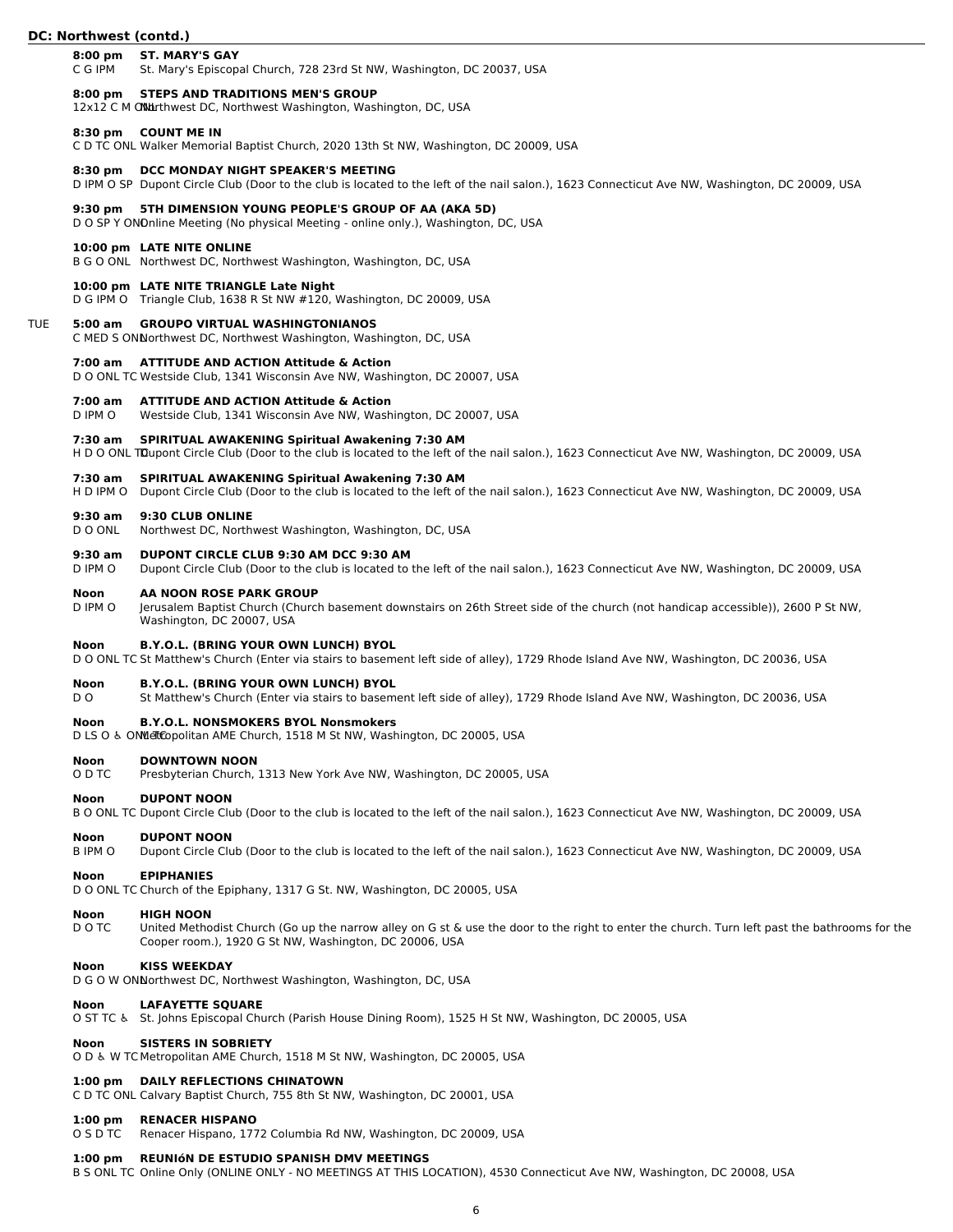#### **2:00 pm HOME BUT HOPE**

D O ONL Northwest DC, Northwest Washington, Washington, DC, USA

#### **3:00 pm DUPONT CIRCLE CLUB**

IPM LIT O Dupont Circle Club (Door to the club is located to the left of the nail salon.), 1623 Connecticut Ave NW, Washington, DC 20009, USA

#### **4:30 pm DUPONT CIRCLE CLUB DCC 4:30 PM**

D IPM O Dupont Circle Club (Door to the club is located to the left of the nail salon.), 1623 Connecticut Ave NW, Washington, DC 20009, USA

#### **4:30 pm DUPONT CIRCLE CLUB DCC 4:30 PM**

D O ONL TC Dupont Circle Club (Door to the club is located to the left of the nail salon.), 1623 Connecticut Ave NW, Washington, DC 20009, USA

#### **5:30 pm SOBER AND ALIVE**

B O TC Federal City Shelter, 425 2nd St NW, Washington, DC 20001, USA

#### **6:00 pm AA WITH ASL INTERPRETER**

D G O ASL ON TIGle Club, 1638 R St NW #120, Washington, DC 20009, USA

#### **6:00 pm CONSCIOUS CONTACT**

11 MED O & FONL TG Methodist Church (Room 101), 1500 16th St NW, Washington, DC 20036, USA

# **6:00 pm DUPONT CIRCLE CLUB**

B H IPM BE ODupont Circle Club (Door to the club is located to the left of the nail salon.), 1623 Connecticut Ave NW, Washington, DC 20009, USA

#### **6:00 pm P STREET**

D IPM O Dumbarton United Methodist Church, 3133 Dumbarton St NW, Washington, DC 20007, USA

**6:00 pm P STREET**

D O ONL TC Dumbarton United Methodist Church, 3133 Dumbarton St NW, Washington, DC 20007, USA

#### **6:00 pm TRIANGLE CLUB**

D G O ASL Triangle Club, 1638 R St NW #120, Washington, DC 20009, USA

#### **7:00 pm BRIGHTWOOD BEGINNERS 123**

C TC BE ST & rondby Episcopal Church, 7005 Piney Branch Rd NW, Washington, DC 20012, USA

# **7:00 pm BRIGHTWOOD LIVE**

D IPM O Trinity Episcopal Church, 7005 Piney Branch Rd NW, Washington, DC 20012, USA

# **7:00 pm CHINATOWN MEN'S STEP**

C IPM M Saint Mary Mother of God, 727 5th St NW, Washington, DC 20001, USA

# **7:00 pm GROUPO VIRTUAL WASHINGTONIANOS**

C S ONL Northwest DC, Northwest Washington, Washington, DC, USA

# **7:00 pm HELIOTROPE MEN'S STAG**

C IPM M BE Westside Club, 1341 Wisconsin Ave NW, Washington, DC 20007, USA

#### **7:00 pm LADIES LIT (NEW MEETING)**

B LIT O W ONLorthwest DC, Northwest Washington, Washington, DC, USA

#### **7:00 pm NEW WAY RECOVERY**

O TC Federal City Shelter, 425 2nd St NW, Washington, DC 20001, USA

#### **7:15 pm DEALER'S CHOICE**

C LIT M Dupont Circle Club (Door to the club is located to the left of the nail salon.), 1623 Connecticut Ave NW, Washington, DC 20009, USA

#### **7:30 pm LOGAN RENEWAL**

O D ♿︎ TC Luther Place Memorial Church (Entrance on N St), 1226 Vermont Ave NW, Washington, DC 20005, USA

# **7:30 pm ST. MARY'S GAY**

B G IPM O St. Mary's Episcopal Church, 730 23rd St NW, Washington, DC 20037, USA

#### **7:30 pm VICTORY LIGHTS**

D IPM O Our Lady of Victory (Meeting is across the street from the parking lot address. The meeting is held on the private 2nd floor entrance of CVS.), 4817 U St NW, Washington, DC 20007, USA

#### **8:00 pm AMOR Y FE**

O S SP TC Amor y Fe (Entrada por la Taylor), 4027 13th St NW, Washington, DC 20011, USA

#### **8:00 pm CENTRAL**

IPM O S Central Group Location, 5121 Georgia Ave NW, Washington, DC 20011, USA

# **8:00 pm COSMOPOLITAN**

D TC O ONL Washington Ethical Society, 7750 16th St NW, Washington, DC 20012, USA

#### **8:00 pm DC 12 AND 12**

TC O ONL United Methodist Church (Go up the narrow alley on G st & use the door to the right to enter the church. Turn left past the bathrooms for the Cooper room.), 1920 G St NW, Washington, DC 20006, USA

#### **8:00 pm LIT HOPPERS**

D O W ONL Online Meeting (No physical Meeting - online only.), Washington, DC, USA

# **8:00 pm LIVING THE SPIRTUAL PRINCIPLES**

Northwest DC, Northwest Washington, Washington, DC, USA

#### **8:00 pm NO EXCLUSIONS**

O D TC New Community Church, 614 S St NW, Washington, DC 20001, USA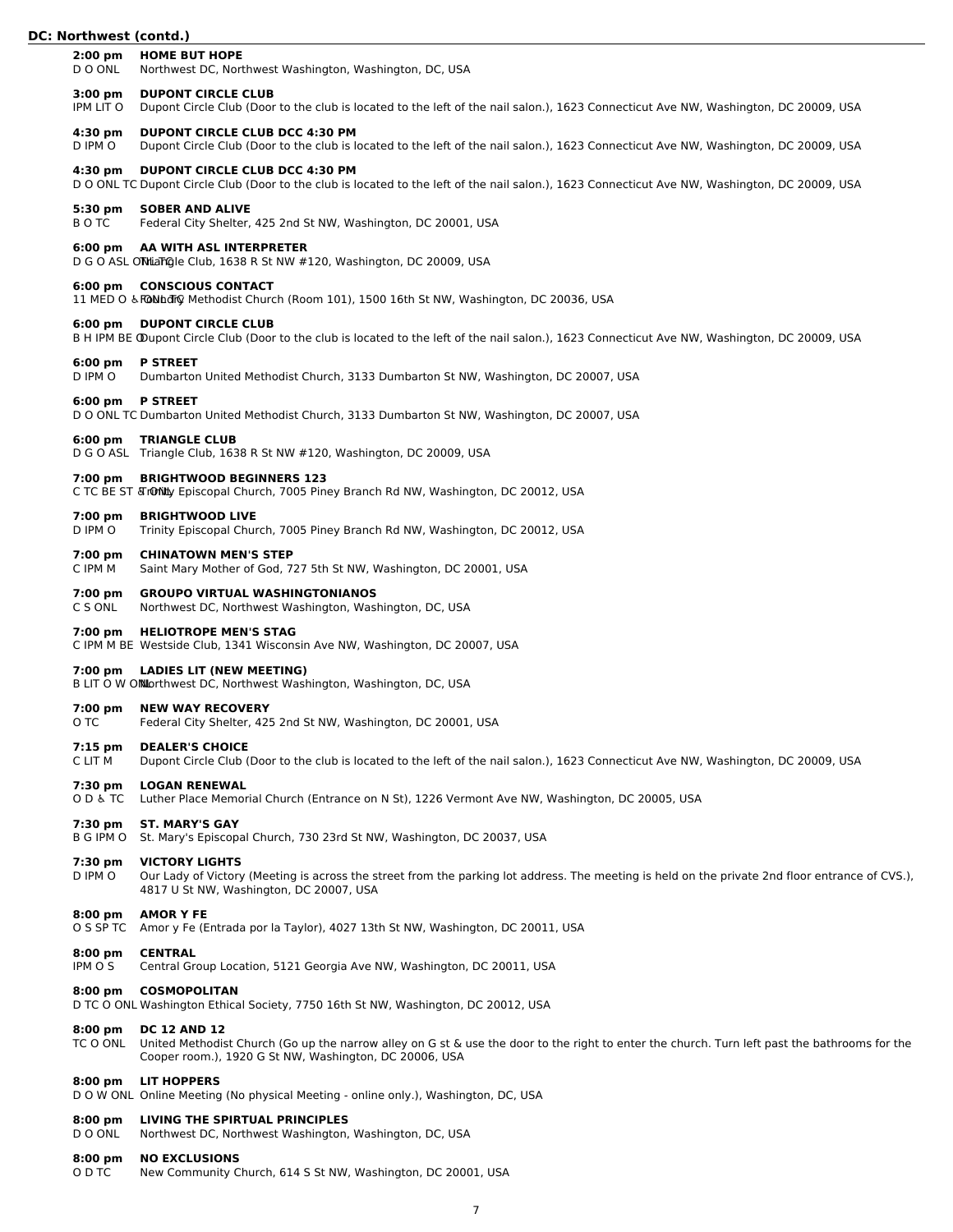|     | אטרנוו <b>wes</b> t (Conta. <i>)</i> |                                                                                                                                                                                                          |
|-----|--------------------------------------|----------------------------------------------------------------------------------------------------------------------------------------------------------------------------------------------------------|
|     | $8:00 \text{ pm}$<br>O S D TC        | <b>RENACER HISPANO</b><br>Renacer Hispano, 1772 Columbia Rd NW, Washington, DC 20009, USA                                                                                                                |
|     | $8:00 \text{ pm}$<br>C S D TC        | <b>SEIS DE SEPTIEMBRE</b><br>Seis de Septiembre, 3819 10th St NW, Washington, DC 20011, USA                                                                                                              |
|     | $8:00 \text{ pm}$                    | <b>SOBER SQUARES</b><br>12x12 D O COMiline Meeting (No physical Meeting - online only.), Washington, DC, USA                                                                                             |
|     | 8:30 pm                              | <b>BRIGHTWOOD</b><br>C BE ST & Ollunity Episcopal Church, 7005 Piney Branch Rd NW, Washington, DC 20012, USA                                                                                             |
|     | 8:30 pm<br>IPM O ST                  | <b>DUPONT CIRCLE CLUB</b><br>Dupont Circle Club (Door to the club is located to the left of the nail salon.), 1623 Connecticut Ave NW, Washington, DC 20009, USA                                         |
|     | 8:30 pm                              | <b>EX-LIBRIS</b><br>H IPM BE O SST Thomas Apostle Church, 2665 Woodley Rd NW, Washington, DC 20008, USA                                                                                                  |
|     | 8:30 pm<br>C IPM M                   | <b>TENLEY CIRCLE MENS</b><br>St Columba's Episcopal Church, 4201 Albemarle St NW, Washington, DC 20016, USA                                                                                              |
|     | 8:30 pm                              | <b>TENLEY CIRCLE MENS</b><br>C IPM M ONLST Columba's Episcopal Church, 4201 Albemarle St NW, Washington, DC 20016, USA                                                                                   |
|     | $9:30$ pm                            | 5TH DIMENSION YOUNG PEOPLE'S GROUP OF AA (AKA 5D)<br>D O Y ONL Online Meeting (No physical Meeting - online only.), Washington, DC, USA                                                                  |
|     |                                      | 9:45 pm LATE NIGHT AA WOMEN'S LIT Late Night Women's Lit<br>12x12 C LGB TO tWW C StLDC, Northwest Washington, Washington, DC, USA                                                                        |
|     |                                      | 10:00 pm LATE NITE ONLINE<br>G O ST ONL Northwest DC, Northwest Washington, Washington, DC, USA                                                                                                          |
|     |                                      | 10:00 pm LATE NITE TRIANGLE Late Night<br>G IPM O ST Triangle Club, 1638 R St NW #120, Washington, DC 20009, USA                                                                                         |
| WED | 5:00 am                              | <b>GROUPO VIRTUAL WASHINGTONIANOS</b><br>C MED S ONNorthwest DC, Northwest Washington, Washington, DC, USA                                                                                               |
|     |                                      | 7:00 am ATTITUDE AND ACTION Attitude & Action<br>D O ONL TC Westside Club, 1341 Wisconsin Ave NW, Washington, DC 20007, USA                                                                              |
|     | 7:00 am<br>D IPM O                   | <b>ATTITUDE AND ACTION Attitude &amp; Action</b><br>Westside Club, 1341 Wisconsin Ave NW, Washington, DC 20007, USA                                                                                      |
|     | 7:30 am                              | <b>SPIRITUAL AWAKENING Spiritual Awakening 7:30 AM</b><br>H D O ONL Trupont Circle Club (Door to the club is located to the left of the nail salon.), 1623 Connecticut Ave NW, Washington, DC 20009, USA |
|     | 7:30 am<br>H D IPM O                 | <b>SPIRITUAL AWAKENING Spiritual Awakening 7:30 AM</b><br>Dupont Circle Club (Door to the club is located to the left of the nail salon.), 1623 Connecticut Ave NW, Washington, DC 20009, USA            |
|     | 9:30 am<br>D O ONL                   | 9:30 CLUB ONLINE<br>Northwest DC, Northwest Washington, Washington, DC, USA                                                                                                                              |
|     | 9:30 am<br>D IPM O                   | DUPONT CIRCLE CLUB 9:30 AM DCC 9:30 AM<br>Dupont Circle Club (Door to the club is located to the left of the nail salon.), 1623 Connecticut Ave NW, Washington, DC 20009, USA                            |
|     | Noon                                 | <b>B.Y.O.L. (BRING YOUR OWN LUNCH) BYOL</b><br>D TC O ONL St Matthew's Church (Enter via stairs to basement left side of alley), 1729 Rhode Island Ave NW, Washington, DC 20036, USA                     |
|     | Noon                                 | <b>B.Y.O.L. NONSMOKERS BYOL Nonsmokers</b><br>12x12 O & ONHETTGO politan AME Church, 1518 M St NW, Washington, DC 20005, USA                                                                             |
|     | Noon<br>O D TC                       | <b>DOWNTOWN NOON</b><br>Presbyterian Church, 1313 New York Ave NW, Washington, DC 20005, USA                                                                                                             |
|     | Noon                                 | <b>DUPONT NOON</b><br>D O ONL TC Dupont Circle Club (Door to the club is located to the left of the nail salon.), 1623 Connecticut Ave NW, Washington, DC 20009, USA                                     |

# **Noon DUPONT NOON**<br>D IPM O Dupont Circle Clu

Dupont Circle Club (Door to the club is located to the left of the nail salon.), 1623 Connecticut Ave NW, Washington, DC 20009, USA

# **Noon EPIPHANIES**

O ST TR ONLChurch of the Epiphany, 1317 G St. NW, Washington, DC 20005, USA

# **Noon EPIPHANIES**

IPM O ST TRChurch of the Epiphany, 1317 G St. NW, Washington, DC 20005, USA

# **Noon HIGH NOON**<br>DOTC United Methor

United Methodist Church (Go up the narrow alley on G st & use the door to the right to enter the church. Turn left past the bathrooms for the Cooper room.), 1920 G St NW, Washington, DC 20006, USA

# **Noon KISS WEEKDAY**

D G O W ONNorthwest DC, Northwest Washington, Washington, DC, USA

# **1:00 pm RENACER HISPANO**

O S D TC Renacer Hispano, 1772 Columbia Rd NW, Washington, DC 20009, USA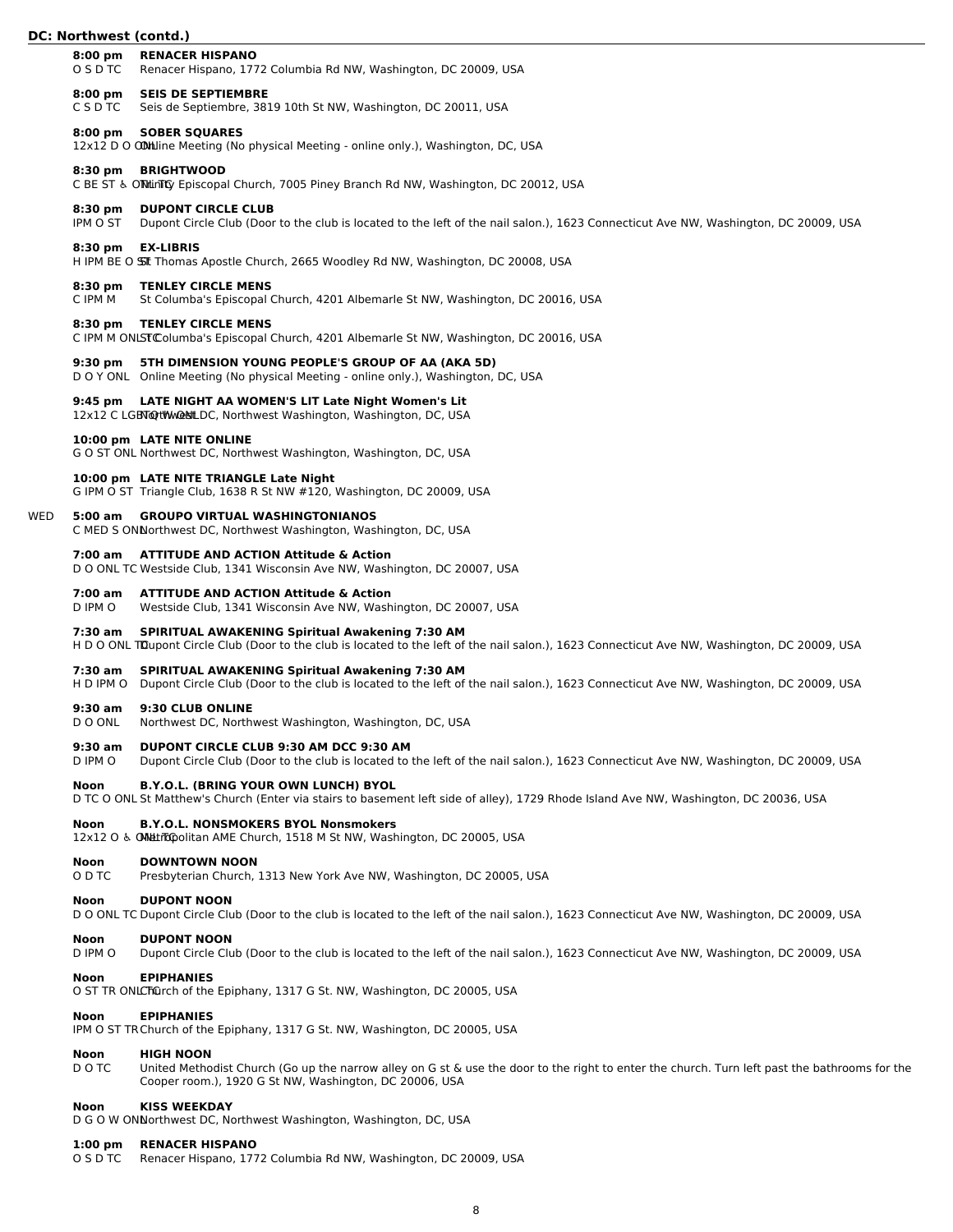# **1:00 pm REUNIóN DE ESTUDIO SPANISH DMV MEETINGS** B S ONL TC Online Only (ONLINE ONLY - NO MEETINGS AT THIS LOCATION), 4530 Connecticut Ave NW, Washington, DC 20008, USA **2:00 pm HOME BUT HOPE** D O ONL Northwest DC, Northwest Washington, Washington, DC, USA **3:00 pm DUPONT CIRCLE** D IPM O Dupont Circle Club (Door to the club is located to the left of the nail salon.), 1623 Connecticut Ave NW, Washington, DC 20009, USA **4:30 pm CHRIST HOUSE** O TC Christ House, 1717 Columbia Rd NW, Washington, DC 20009, USA **4:30 pm DUPONT CIRCLE CLUB DCC 4:30 PM** D O ONL TC Dupont Circle Club (Door to the club is located to the left of the nail salon.), 1623 Connecticut Ave NW, Washington, DC 20009, USA **4:30 pm DUPONT CIRCLE CLUB DCC 4:30 PM** D IPM O Dupont Circle Club (Door to the club is located to the left of the nail salon.), 1623 Connecticut Ave NW, Washington, DC 20009, USA **5:30 pm SOBER AND ALIVE** BE O D TC Federal City Shelter, 425 2nd St NW, Washington, DC 20001, USA **6:00 pm DUPONT CIRCLE CLUB BEGINNER BASICS** H IPM LS BE Dupont Circle Club (Door to the club is located to the left of the nail salon.), 1623 Connecticut Ave NW, Washington, DC 20009, USA **6:00 pm P STREET** IPM O ONL Dumbarton United Methodist Church, 3133 Dumbarton St NW, Washington, DC 20007, USA **6:00 pm WEDNESDAY NIGHT BEGINNERS** D G BE O ONL TEGGIE Club, 1638 R St NW #120, Washington, DC 20009, USA **6:15 pm CHINATOWN BIG BOOK** B C First Trinity Lutheran Church, 501 4th St NW, Washington, DC 20001, USA **6:30 pm THE FRIENDLY BUNCH**

D O TC 1221 M Street (You must present ID to enter building), 1221 M St NW, Washington, DC 20005, USA

# **7:00 pm CANDLELIGHT MEDITATION**

MED O Westside Club, 1341 Wisconsin Ave NW, Washington, DC 20007, USA

# **7:00 pm GROUPO VIRTUAL WASHINGTONIANOS**

C S ONL Northwest DC, Northwest Washington, Washington, DC, USA

# **7:00 pm NEW WAY RECOVERY**

O TC Federal City Shelter, 425 2nd St NW, Washington, DC 20001, USA

# **7:15 pm PRIMARY PURPOSE GAY**

G IPM O ST Foundry Methodist Church (Room 101), 1500 16th St NW, Washington, DC 20036, USA

# **7:15 pm THE GLAM LOT - WOMEN'S 11TH STEP MEDIATION - ONLINE ONLY**

# 11 C W ONL Westside Club, 1341 Wisconsin Ave NW, Washington, DC 20007, USA

# **7:15 pm UPTOWN**

C ST St Paul's Lutheran Church (Meeting is in the Chapel in the lower basement directly beneath Shaffer Hall and across from the kitchen), 4900 Connecticut Ave NW, Washington, DC 20008, USA

# **7:30 pm DC YOUNG PEOPLE'S**

12x12 D O YNON thwest DC, Northwest Washington, Washington, DC, USA

# **7:30 pm FRIENDSHIP**

O SP ♿︎ ONL St Alban's Church (Satterlee Hall (Wisconsin & Massachusetts)), 3001 Wisconsin Ave NW, Washington, DC 20016, USA

# **7:30 pm LET GO LET GOD**

O ST Takoma Park SDA Center (Entrance through the parking lot toward lower level of center.), 6810 Eastern Ave NW, Washington, DC 20012, USA

# **7:30 pm LIVING SOBER BY THE BOOK**

D TC O ONL Baptist Church, 901 Rittenhouse St NW, Washington, DC 20011, USA

# **7:30 pm MEN'S MEETING**

D IPM M O Westside Club, 1341 Wisconsin Ave NW, Washington, DC 20007, USA

# **7:30 pm NW METRO**

D TC O ONL Metropolitan AME Church, 1518 M St NW, Washington, DC 20005, USA

# **7:30 pm NATIVITY**

C D TC ONL Takoma Baptist Church, 635 Aspen St NW, Washington, DC 20012, USA

# **7:30 pm NO RESERVATIONS 6 & 7TH STEP MEETING**

D BE O SP Y Triangle Club, 1638 R St NW #120, Washington, DC 20009, USA

# **8:00 pm AMOR Y FE**

O S SP TC Amor y Fe (Entrada por la Taylor), 4027 13th St NW, Washington, DC 20011, USA

# **8:00 pm CENTRAL**

IPM O S Central Group Location, 5121 Georgia Ave NW, Washington, DC 20011, USA

# **8:00 pm COSMOPOLITAN**

D TC O ONL Washington Ethical Society, 7750 16th St NW, Washington, DC 20012, USA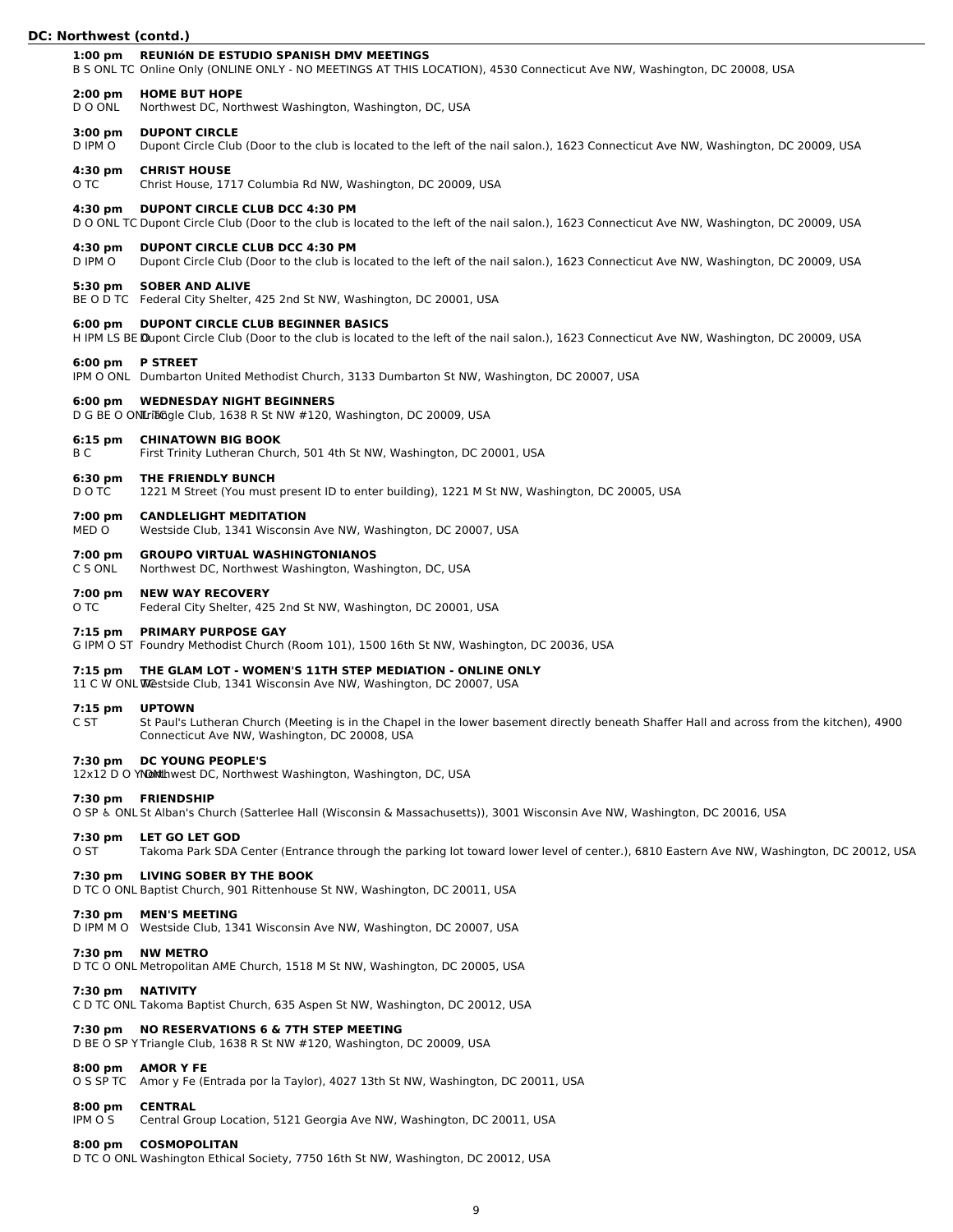# DC

|     | DC: Northwest (contd.)         |                                                                                                                                                                                                          |  |
|-----|--------------------------------|----------------------------------------------------------------------------------------------------------------------------------------------------------------------------------------------------------|--|
|     | $8:00$ pm<br>C S D TC          | <b>RENACER HISPANO</b><br>Renacer Hispano, 1772 Columbia Rd NW, Washington, DC 20009, USA                                                                                                                |  |
|     | $8:00$ pm<br>C S D TC          | <b>SEIS DE SEPTIEMBRE</b><br>Seis de Septiembre, 3819 10th St NW, Washington, DC 20011, USA                                                                                                              |  |
|     | 8:30 pm<br>D IPM O             | <b>DCC - GRATITUDE</b><br>Dupont Circle Club (Door to the club is located to the left of the nail salon.), 1623 Connecticut Ave NW, Washington, DC 20009, USA                                            |  |
|     | $8:30$ pm<br>O D TC            | <b>FESTIVAL</b><br>Festival Center (in the chapel.), 1640 Columbia Rd NW, Washington, DC 20009, USA                                                                                                      |  |
|     | $8:30 \text{ pm}$<br>D G IPM O | <b>PRIMARY PURPOSE GAY</b><br>Foundry Methodist Church (Room 101), 1500 16th St NW, Washington, DC 20036, USA                                                                                            |  |
|     | $9:30$ pm                      | 5TH DIMENSION YOUNG PEOPLE'S GROUP OF AA (AKA 5D)<br>D O ASL SP YOON be Meeting (No physical Meeting - online only.), Washington, DC, USA                                                                |  |
|     |                                | 10:00 pm LATE NITE ONLINE<br>G O SP ONL Northwest DC, Northwest Washington, Washington, DC, USA                                                                                                          |  |
|     | D IPM BE                       | 10:00 pm LATE NITE TRIANGLE Late Night<br>Triangle Club, 1638 R St NW #120, Washington, DC 20009, USA                                                                                                    |  |
| THU | 5:00 am                        | <b>GROUPO VIRTUAL WASHINGTONIANOS</b><br>C MED S ONNorthwest DC, Northwest Washington, Washington, DC, USA                                                                                               |  |
|     | 7:00 am<br>IPM O ST            | <b>ATTITUDE AND ACTION Attitude &amp; Action</b><br>Westside Club, 1341 Wisconsin Ave NW, Washington, DC 20007, USA                                                                                      |  |
|     |                                | 7:00 am ATTITUDE AND ACTION Attitude & Action<br>O ST ONL TO Westside Club, 1341 Wisconsin Ave NW, Washington, DC 20007, USA                                                                             |  |
|     | 7:30 am<br>H D IPM O           | <b>SPIRITUAL AWAKENING Spiritual Awakening 7:30 AM</b><br>Dupont Circle Club (Door to the club is located to the left of the nail salon.), 1623 Connecticut Ave NW, Washington, DC 20009, USA            |  |
|     | 7:30 am                        | <b>SPIRITUAL AWAKENING Spiritual Awakening 7:30 AM</b><br>H D O ONL Trupont Circle Club (Door to the club is located to the left of the nail salon.), 1623 Connecticut Ave NW, Washington, DC 20009, USA |  |
|     | $9:30$ am<br>D O ONL           | 9:30 CLUB ONLINE<br>Northwest DC, Northwest Washington, Washington, DC, USA                                                                                                                              |  |
|     | $9:30$ am<br>D IPM O           | DUPONT CIRCLE CLUB 9:30 AM DCC 9:30 AM<br>Dupont Circle Club (Door to the club is located to the left of the nail salon.), 1623 Connecticut Ave NW, Washington, DC 20009, USA                            |  |
|     | <b>Noon</b><br>D IPM O         | AA NOON ROSE PARK GROUP<br>Jerusalem Baptist Church (Church basement downstairs on 26th Street side of the church (not handicap accessible)), 2600 P St NW,<br>Washington, DC 20007, USA                 |  |
|     | Noon<br>DO.                    | <b>B.Y.O.L. (BRING YOUR OWN LUNCH) BYOL</b><br>St Matthew's Church (Enter via stairs to basement left side of alley), 1729 Rhode Island Ave NW, Washington, DC 20036, USA                                |  |

# **Noon B.Y.O.L. (BRING YOUR OWN LUNCH) BYOL**

D TC O ONL St Matthew's Church (Enter via stairs to basement left side of alley), 1729 Rhode Island Ave NW, Washington, DC 20036, USA

# **Noon B.Y.O.L. NONSMOKERS BYOL Nonsmokers**

B O & ONL TMetropolitan AME Church, 1518 M St NW, Washington, DC 20005, USA

# **Noon DOWNTOWN NOON**<br> **O D TC** Presbyterian Church,

Presbyterian Church, 1313 New York Ave NW, Washington, DC 20005, USA

# **Noon DUPONT NOON**

O ONL TC Dupont Circle Club (Door to the club is located to the left of the nail salon.), 1623 Connecticut Ave NW, Washington, DC 20009, USA

# **Noon DUPONT NOON**

IPM O Dupont Circle Club (Door to the club is located to the left of the nail salon.), 1623 Connecticut Ave NW, Washington, DC 20009, USA

# **Noon EPIPHANIES**

D O ONL TC Church of the Epiphany, 1317 G St. NW, Washington, DC 20005, USA

# **Noon HIGH NOON**

O D TC United Methodist Church (Go up the narrow alley on G st & use the door to the right to enter the church. Turn left past the bathrooms for the Cooper room.), 1920 G St NW, Washington, DC 20006, USA

# **1:00 pm DAILY REFLECTIONS CHINATOWN**

C D TC ONL Calvary Baptist Church, 755 8th St NW, Washington, DC 20001, USA

# **1:00 pm RENACER HISPANO**

O S D TC Renacer Hispano, 1772 Columbia Rd NW, Washington, DC 20009, USA

# **1:00 pm REUNIóN DE ESTUDIO SPANISH DMV MEETINGS**

B S ONL TC Online Only (ONLINE ONLY - NO MEETINGS AT THIS LOCATION), 4530 Connecticut Ave NW, Washington, DC 20008, USA

# **2:00 pm HOME BUT HOPE**

D O ONL Northwest DC, Northwest Washington, Washington, DC, USA

# **3:00 pm DUPONT CIRCLE CLUB**

IPM LIT O Dupont Circle Club (Door to the club is located to the left of the nail salon.), 1623 Connecticut Ave NW, Washington, DC 20009, USA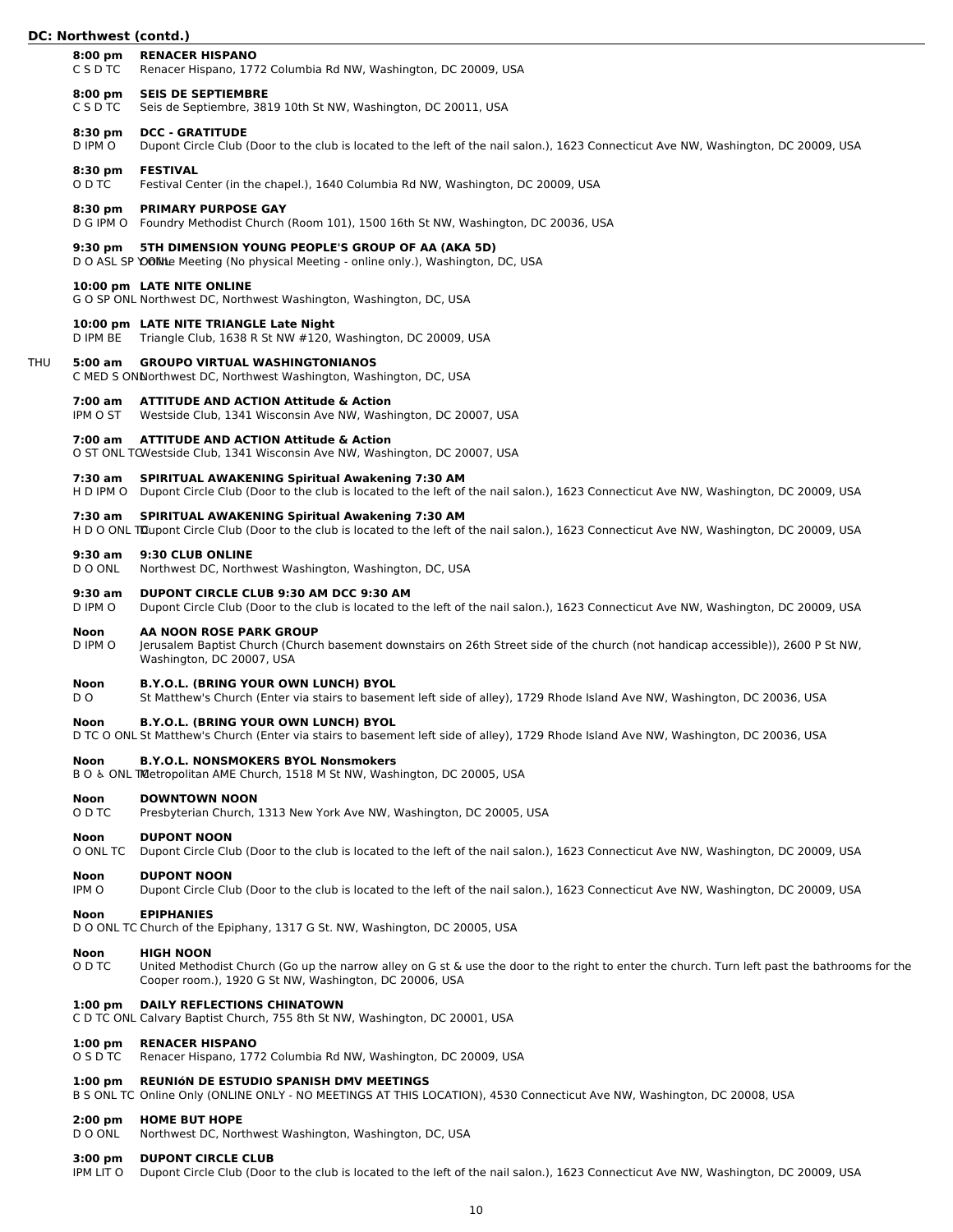#### **4:30 pm DUPONT CIRCLE CLUB DCC 4:30 PM**

O ST TR ONLDILOOnt Circle Club (Door to the club is located to the left of the nail salon.), 1623 Connecticut Ave NW, Washington, DC 20009, USA

#### **4:30 pm DUPONT CIRCLE CLUB DCC 4:30 PM**

IPM O ST TRDupont Circle Club (Door to the club is located to the left of the nail salon.), 1623 Connecticut Ave NW, Washington, DC 20009, USA

#### **5:30 pm SOBER AND ALIVE**

O SP TC Federal City Shelter, 425 2nd St NW, Washington, DC 20001, USA

#### **5:30 pm TAKOMA RUSH HOUR**

B TC O Seekers Church, 276 Carroll St NW, Washington, DC 20012, USA

#### **5:50 pm BACK ALLEY**

O D TC Federal City Shelter, 425 2nd St NW, Washington, DC 20001, USA

#### **6:00 pm DUPONT CIRCLE CLUB**

12x12 D IPM BE Ont Circle Club (Door to the club is located to the left of the nail salon.), 1623 Connecticut Ave NW, Washington, DC 20009, USA

#### **6:00 pm LIVING SOBER**

G LS O ONL Trangle Club, 1638 R St NW #120, Washington, DC 20009, USA

#### **6:00 pm P STREET**

DR O ONL Dumbarton United Methodist Church, 3133 Dumbarton St NW, Washington, DC 20007, USA

#### **7:00 pm CHAIRMAN'S CHOICE**

D TC O ONL St Margaret's Episcopal Church (Around the back of the church. Basement entrance.), 1830 Connecticut Ave NW, Washington, DC 20009, USA

#### **7:00 pm DROP THE ROCK**

D IPM O Dupont Circle Club (Door to the club is located to the left of the nail salon.), 1623 Connecticut Ave NW, Washington, DC 20009, USA

#### **7:00 pm GROUPO VIRTUAL WASHINGTONIANOS**

C S ONL Northwest DC, Northwest Washington, Washington, DC, USA

#### **7:00 pm LIT WOMXN**

LIT W ONL Westside Club, 1341 Wisconsin Ave NW, Washington, DC 20007, USA

# **7:00 pm PETWORTH**

H C D TC ONLt Paul's Rock Creek Church (Left at the gate to Parish Hall; enter in the rear), 201 Allison St NW, Washington, DC 20011, USA

# **7:15 pm OUTSIDE THE LINES**

D IPM LIT O Triangle Club, 1638 R St NW #120, Washington, DC 20009, USA

#### **7:30 pm JAYWALKERS**

C IPM M & ONupont Circle Club (Door to the club is located to the left of the nail salon.), 1623 Connecticut Ave NW, Washington, DC 20009, USA

#### **7:30 pm NEXT STEP**

BE O & TC Central Union Mission (Handicap accessible through side door), 65 Massachusetts Ave NW, Washington, DC 20001, USA

#### **7:30 pm QUEER IDEAS**

12x12 D IPMSLG BargaDes's Episcopal Church (Around the back of the church. Basement entrance.), 1830 Connecticut Ave NW, Washington, DC 20009, USA

# **7:30 pm QUEER IDEAS**

12x12 IPM LGBTQ astet's Episcopal Church (Around the back of the church. Basement entrance.), 1830 Connecticut Ave NW, Washington, DC 20009, USA

### **8:00 pm AMOR Y FE**

O S D TC Amor y Fe (Entrada por la Taylor), 4027 13th St NW, Washington, DC 20011, USA

# **8:00 pm CENTRAL**

IPM O S Central Group Location, 5121 Georgia Ave NW, Washington, DC 20011, USA

#### **8:00 pm COSMOPOLITAN**

D TC O ONL Washington Ethical Society, 7750 16th St NW, Washington, DC 20012, USA

# **8:00 pm RENACER HISPANO**

O S TC Renacer Hispano, 1772 Columbia Rd NW, Washington, DC 20009, USA

# **8:00 pm SEIS DE SEPTIEMBRE**

C S D TC Seis de Septiembre, 3819 10th St NW, Washington, DC 20011, USA

# **8:00 pm THURSDAY NIGHT MENS MEETING**

C D TC M & ON Bsed Sacrament Catholic Church, 3630 Quesada St NW, Washington, DC 20015, USA

# **8:07 pm SPIRITUAL HILLTOP**

O ONL TC Sri Sri Center for Peace (Enter main door. Meeting room on right.), 2401 15th St NW, Washington, DC 20009, USA

# **8:30 pm CHANGE OF LIFE**

C D TC ONL Mt. Zion Baptist Church, 5101 14th St NW, Washington, DC 20011, USA

# **8:30 pm CLEVELAND PARK**

D TC O ONL ONL Cleveland Park Congregational ChurchCleveland Park, 3400 Lowell St NW, Washington, DC 20016, USA

# **8:30 pm DUPONT CIRCLE CLUB**

H D IPM BE Wupont Circle Club (Door to the club is located to the left of the nail salon.), 1623 Connecticut Ave NW, Washington, DC 20009, USA

# **8:30 pm FOGGY BOTTOM**

C D IPM St. Pauls Parish (Entrance is in the front. Parking lot behind the building is hard to find. To get there, Google Map search 10 Snows Court), 2430 K St NW, Washington, DC 20037, USA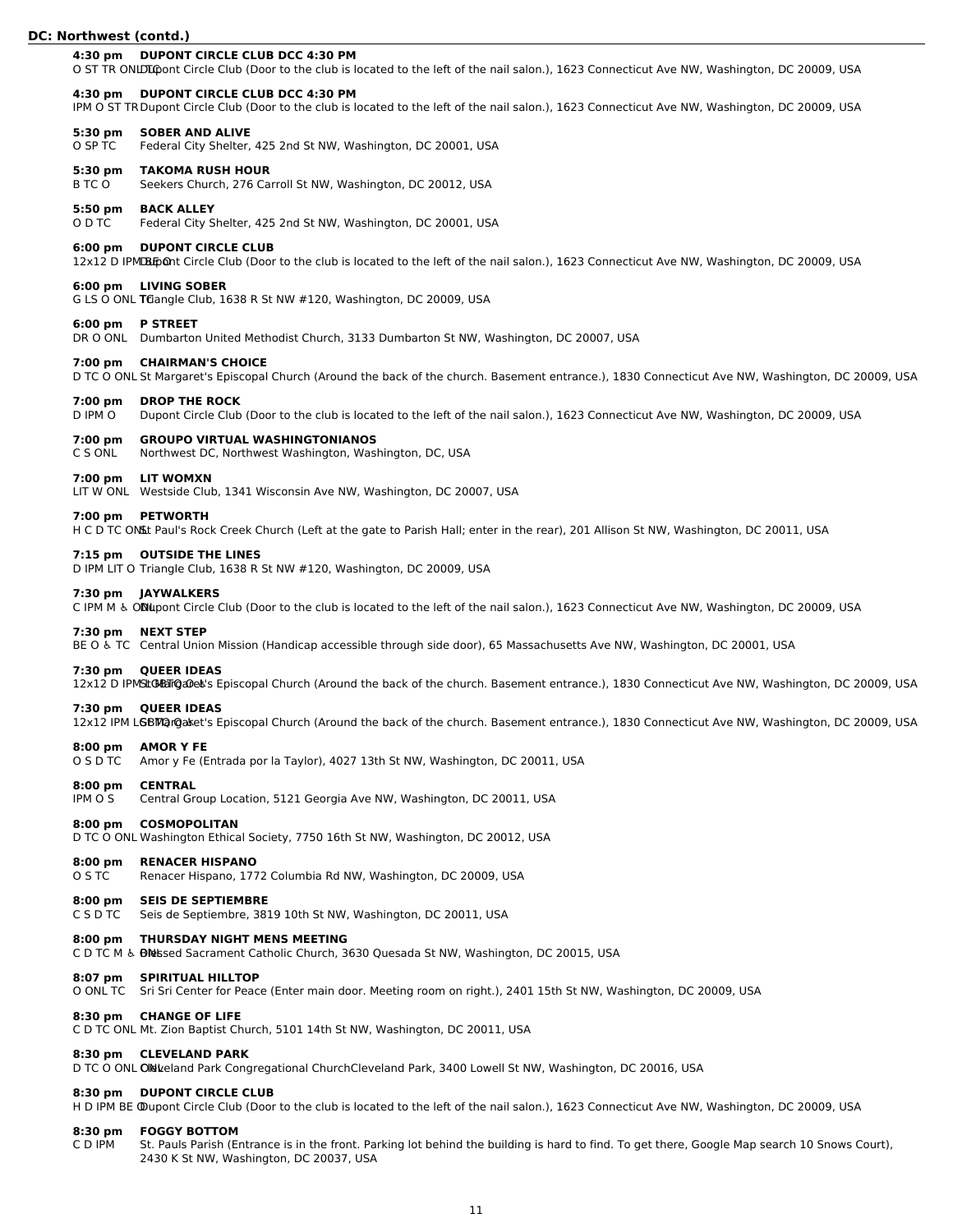- **9:30 pm 5TH DIMENSION YOUNG PEOPLE'S GROUP OF AA (AKA 5D)**
- D O Y ONL Online Meeting (No physical Meeting online only.), Washington, DC, USA

# **9:45 pm LATE NIGHT AA WOMEN'S LIT Late Night Women's Lit**

B C LGBTQ WOON NUMBER DC, Northwest Washington, Washington, DC, USA

# **10:00 pm LATE NITE ONLINE**

D G O ONL Northwest DC, Northwest Washington, Washington, DC, USA

#### **10:00 pm LATE NITE TRIANGLE Late Night**

D G IPM O Triangle Club, 1638 R St NW #120, Washington, DC 20009, USA

#### FRI **7:00 am ATTITUDE AND ACTION Attitude & Action**

H D O ONL TWestside Club, 1341 Wisconsin Ave NW, Washington, DC 20007, USA

#### **7:00 am ATTITUDE AND ACTION Attitude & Action**

H D IPM O Westside Club, 1341 Wisconsin Ave NW, Washington, DC 20007, USA

#### **7:30 am SPIRITUAL AWAKENING Spiritual Awakening 7:30 AM**

H D IPM O Dupont Circle Club (Door to the club is located to the left of the nail salon.), 1623 Connecticut Ave NW, Washington, DC 20009, USA

# **7:30 am SPIRITUAL AWAKENING Spiritual Awakening 7:30 AM**

H D O ONL TDupont Circle Club (Door to the club is located to the left of the nail salon.), 1623 Connecticut Ave NW, Washington, DC 20009, USA

#### **9:30 am 9:30 CLUB ONLINE**

D O ONL Northwest DC, Northwest Washington, Washington, DC, USA

#### **9:30 am DUPONT CIRCLE CLUB 9:30 AM DCC 9:30 AM**

D IPM O Dupont Circle Club (Door to the club is located to the left of the nail salon.), 1623 Connecticut Ave NW, Washington, DC 20009, USA

#### **Noon B.Y.O.L. (BRING YOUR OWN LUNCH) BYOL**

D TC O ONL St Matthew's Church (Enter via stairs to basement left side of alley), 1729 Rhode Island Ave NW, Washington, DC 20036, USA

# **Noon B.Y.O.L. NONSMOKERS BYOL Nonsmokers**

LIT O & ONLMetropolitan AME Church, 1518 M St NW, Washington, DC 20005, USA

#### **Noon DOWNTOWN NOON**

O D TC Presbyterian Church, 1313 New York Ave NW, Washington, DC 20005, USA

#### **Noon DUPONT NOON**

D O ONL TC Dupont Circle Club (Door to the club is located to the left of the nail salon.), 1623 Connecticut Ave NW, Washington, DC 20009, USA

#### **Noon DUPONT NOON**

D IPM O Dupont Circle Club (Door to the club is located to the left of the nail salon.), 1623 Connecticut Ave NW, Washington, DC 20009, USA

#### **Noon**

D LIT O ONL Thurch of the Epiphany, 1317 G St. NW, Washington, DC 20005, USA

#### **Noon EPIPHANIES**

D IPM LIT O Church of the Epiphany, 1317 G St. NW, Washington, DC 20005, USA

# **Noon HIGH NOON**

O D TC United Methodist Church (Go up the narrow alley on G st & use the door to the right to enter the church. Turn left past the bathrooms for the Cooper room.), 1920 G St NW, Washington, DC 20006, USA

#### **Noon SOAP STONE**

O TC ♿︎ Aquilla Recovery Center (Suite #307), 5100 Wisconsin Ave NW, Washington, DC 20016, USA

#### **Noon WESTSIDE STEP STUDY**

C ST Westside Club, 1341 Wisconsin Ave NW, Washington, DC 20007, USA

#### **1:00 pm RENACER HISPANO**

O S D TC Renacer Hispano, 1772 Columbia Rd NW, Washington, DC 20009, USA

#### **1:00 pm REUNIóN DE ESTUDIO SPANISH DMV MEETINGS**

B S ONL TC Online Only (ONLINE ONLY - NO MEETINGS AT THIS LOCATION), 4530 Connecticut Ave NW, Washington, DC 20008, USA

#### **1:15 pm 1:15 BIG BOOK MEETING**

B C TC Calvary Baptist Church, 755 8th St NW, Washington, DC 20001, USA

#### **2:00 pm HOME BUT HOPE**

D O ONL Northwest DC, Northwest Washington, Washington, DC, USA

#### **3:00 pm DUPONT CIRCLE**

D IPM O Dupont Circle Club (Door to the club is located to the left of the nail salon.), 1623 Connecticut Ave NW, Washington, DC 20009, USA

#### **4:30 pm CHRIST HOUSE**

O TC Christ House, 1717 Columbia Rd NW, Washington, DC 20009, USA

# **4:30 pm DUPONT CIRCLE CLUB DCC 4:30 PM**

D O ONL TC Dupont Circle Club (Door to the club is located to the left of the nail salon.), 1623 Connecticut Ave NW, Washington, DC 20009, USA

#### **4:30 pm DUPONT CIRCLE CLUB DCC 4:30 PM**

D IPM O Dupont Circle Club (Door to the club is located to the left of the nail salon.), 1623 Connecticut Ave NW, Washington, DC 20009, USA

#### **5:30 pm SOBER AND ALIVE**

BE O D TC Federal City Shelter, 425 2nd St NW, Washington, DC 20001, USA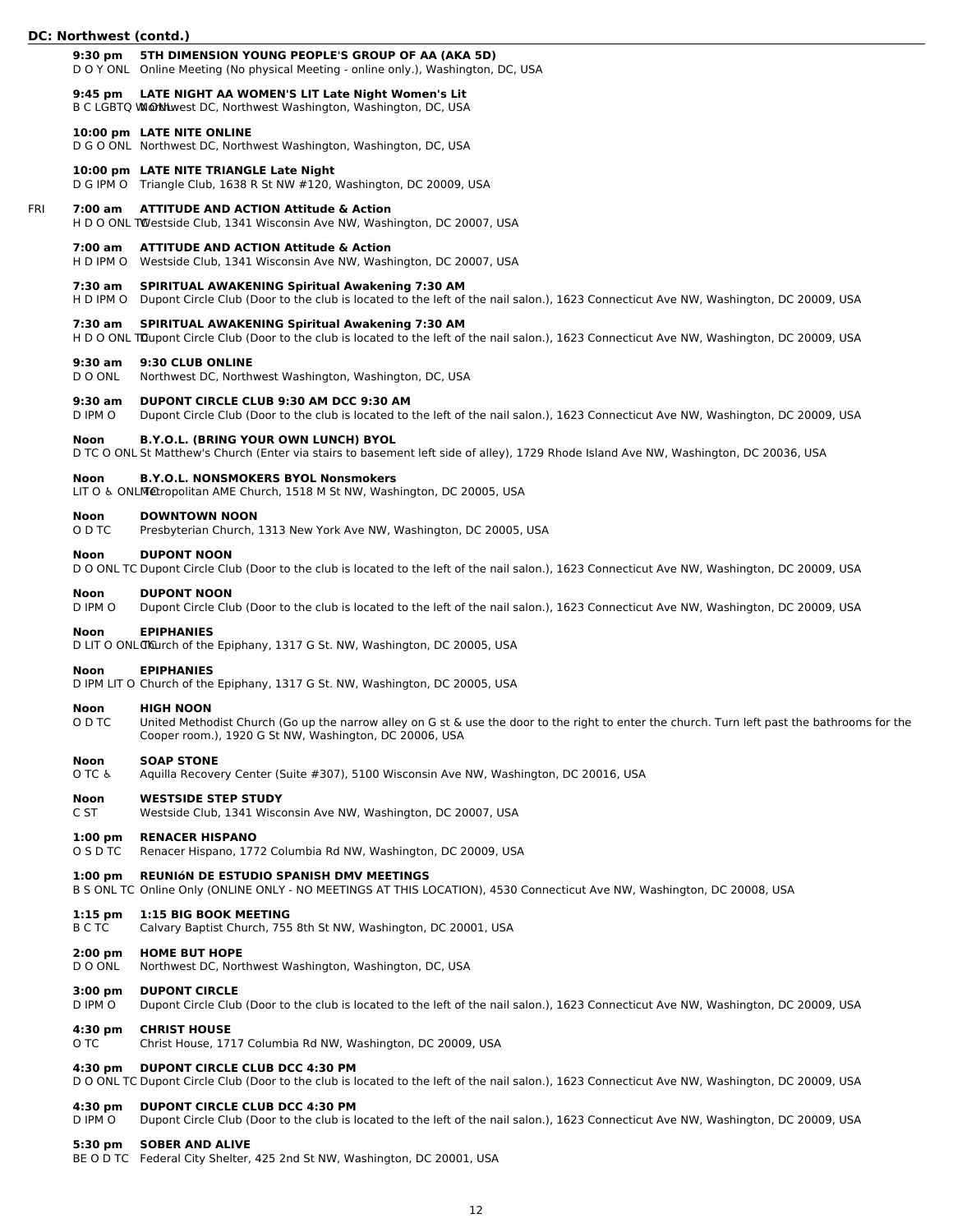# **6:00 pm BEGINNER'S MEETING (STEPS1-4)**

D G O ONL Turiangle Club, 1638 R St NW #120, Washington, DC 20009, USA

#### **6:00 pm DUPONT CIRCLE CLUB**

IPM O SP Dupont Circle Club (Door to the club is located to the left of the nail salon.), 1623 Connecticut Ave NW, Washington, DC 20009, USA

#### **6:00 pm DUPONT CIRCLE CLUB**

H D IPM O WDDMBbnt Circle Club (Door to the club is located to the left of the nail salon.), 1623 Connecticut Ave NW, Washington, DC 20009, USA

#### **6:00 pm P STREET**

B D O & ONLDTChbarton United Methodist Church, 3133 Dumbarton St NW, Washington, DC 20007, USA

#### **6:00 pm PATHFINDERS**

D O TC United Pentecostal Assembly Church (Bus routes H8 & 60; Take alley to rear entrance), 211 Upshur St NW, Washington, DC 20011, USA

#### **6:30 pm ON THE MOVE**

D O National City Christian Church (entrance on 14th street, immediately to the right of the courtyard gate; look for a wooden door.), 5 Thomas Cir NW, Washington, DC 20005, USA

### **7:00 pm DUPONT CIRCLE CLUB/BIG BOOK CROSSTALK**

B D IPM O Dupont Circle Club (Door to the club is located to the left of the nail salon.), 1623 Connecticut Ave NW, Washington, DC 20009, USA

#### **7:00 pm GROUPO VIRTUAL WASHINGTONIANOS**

C S ONL Northwest DC, Northwest Washington, Washington, DC, USA

#### **7:00 pm NEW WAY RECOVERY**

O TC Federal City Shelter, 425 2nd St NW, Washington, DC 20001, USA

#### **7:00 pm REACH OUT FOR LIFE**

C ST TC Mt. Pleasant Baptist Church, 215 Rhode Island Ave NW, Washington, DC 20001, USA

### **7:00 pm WESTSIDE BEGINNERS**

H D IPM BE OWestside Club, 1341 Wisconsin Ave NW, Washington, DC 20007, USA

#### **7:05 pm WESTSIDE DROP THE ROCK**

IPM O ST Westside Club, 1341 Wisconsin Ave NW, Washington, DC 20007, USA

### **7:15 pm GAY GAY (QUEER WOMEN, NON-BINARY, AND TRANSGENDER) Queer Women's**

D G IPM LGBSTQ MBrØsAbhiscopal Church, 728 23rd St NW, Washington, DC 20037, USA

#### **7:30 pm BOARDROOM MEETING**

G IPM O SP & Triangle Club, 1638 R St NW #120, Washington, DC 20009, USA

#### **8:00 pm AMOR Y FE**

O S SP TC Amor y Fe (Entrada por la Taylor), 4027 13th St NW, Washington, DC 20011, USA

#### **8:00 pm CENTRAL**

IPM O S Central Group Location, 5121 Georgia Ave NW, Washington, DC 20011, USA

#### **8:00 pm COSMOPOLITAN**

C TC ST TR ON Hishington Ethical Society, 7750 16th St NW, Washington, DC 20012, USA

#### **8:00 pm COSMOPOLITAN**

C ST TR ♿︎ Washington Ethical Society, 7750 16th St NW, Washington, DC 20012, USA

#### **8:00 pm RENACER HISPANO**

C S D TC Renacer Hispano, 1772 Columbia Rd NW, Washington, DC 20009, USA

#### **8:00 pm SEIS DE SEPTIEMBRE**

C S TC Seis de Septiembre, 3819 10th St NW, Washington, DC 20011, USA

#### **8:30 pm BRIGHTWOOD**

TC O SP ONLTrinity Episcopal Church, 7005 Piney Branch Rd NW, Washington, DC 20012, USA

#### **8:30 pm DUPONT CIRCLE CLUB**

H D IPM O Dupont Circle Club (Door to the club is located to the left of the nail salon.), 1623 Connecticut Ave NW, Washington, DC 20009, USA

# **8:30 pm ST MARY'S GAY**

G IPM O SP St. Mary's Episcopal Church, 730 23rd St NW, Washington, DC 20037, USA

#### **9:30 pm 5TH DIMENSION YOUNG PEOPLE'S GROUP OF AA (AKA 5D)**

D O Y ONL Online Meeting (No physical Meeting - online only.), Washington, DC, USA

# **9:45 pm LATE NIGHT AA WOMEN'S LIT Late Night Women's Lit**

C LGBTQ LS Morthwest DC, Northwest Washington, Washington, DC, USA

#### **10:00 pm LATE NITE TRIANGLE Late Night**

D G IPM O Triangle Club, 1638 R St NW #120, Washington, DC 20009, USA

# SAT **5:00 am GROUPO VIRTUAL WASHINGTONIANOS**

C MED S ONLNorthwest DC, Northwest Washington, Washington, DC, USA

# **7:00 am ATTITUDE AND ACTION Attitude & Action**

H D O ONL TWestside Club, 1341 Wisconsin Ave NW, Washington, DC 20007, USA

# **7:00 am ATTITUDE AND ACTION Attitude & Action**

D IPM O Westside Club, 1341 Wisconsin Ave NW, Washington, DC 20007, USA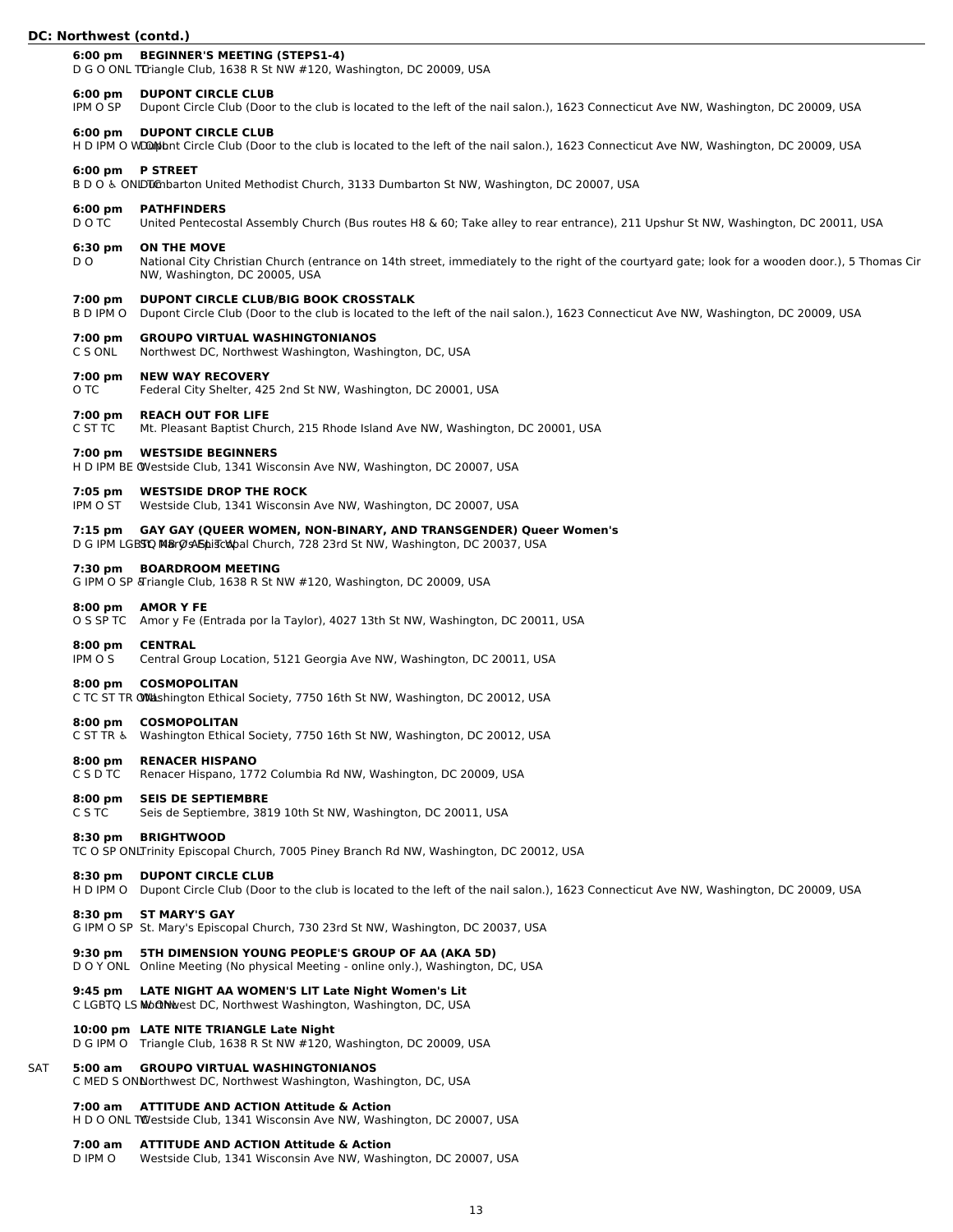#### **8:00 am 8 AM MEN'S BIG BOOK STUDY**

B IPM M O Cleveland Park Congregational ChurchCleveland Park, 3400 Lowell St NW, Washington, DC 20016, USA

#### **8:00 am 8 AM MEN'S BIG BOOK STUDY**

B TC M O ONLIeveland Park Congregational ChurchCleveland Park, 3400 Lowell St NW, Washington, DC 20016, USA

#### **8:00 am SATURDAY MORNING STEPS**

TC BE O ST & eStival Center (in the chapel.), 1640 Columbia Rd NW, Washington, DC 20009, USA

#### **8:30 am SPIRITUAL AWAKENING Spiritual Awakening - 8:30 AM**

H D O ONL TDupont Circle Club (Door to the club is located to the left of the nail salon.), 1623 Connecticut Ave NW, Washington, DC 20009, USA

#### **8:30 am SPIRITUAL AWAKENING Spiritual Awakening - 8:30 AM**

H D IPM O Dupont Circle Club (Door to the club is located to the left of the nail salon.), 1623 Connecticut Ave NW, Washington, DC 20009, USA

# **8:30 am WESTSIDE MEN**

D M O ONL Westside Club, 1341 Wisconsin Ave NW, Washington, DC 20007, USA

#### **8:30 am WESTSIDE WOMEN'S**

D IPM ST W @Ndstside Club, 1341 Wisconsin Ave NW, Washington, DC 20007, USA

# **9:00 am WE ARE NOT ALONE (KID-FRIENDLY)**

B O TC Universalist Church, 1810 16th St NW, Washington, DC 20009, USA

#### **9:30 am SAT. 164 BIG BOOK**

B G W ONL Northwest DC, Northwest Washington, Washington, DC, USA

#### **9:30 am THE 9:30 CLUB DCC 9:30 AM**

D O ONL TC Dupont Circle Club (Door to the club is located to the left of the nail salon.), 1623 Connecticut Ave NW, Washington, DC 20009, USA

#### **10:00 am BETWEEN WOMEN**

BE C D W TOMt Carmel House, 417 G PI NW, Washington, DC 20001, USA

#### **10:00 am GROUPO VIRTUAL WASHINGTONIANOS**

C MED S ONNorthwest DC, Northwest Washington, Washington, DC, USA

#### **10:00 am MEDITATION**

D G MED O ON LATCH Club, 1638 R St NW #120, Washington, DC 20009, USA

# **10:00 am SEIS DE SEPTIEMBRE**

C S D TC Seis de Septiembre, 3819 10th St NW, Washington, DC 20011, USA

# **10:30 am DUPONT CIRCLE MEN'S RAP**

H D IPM M ODupont Circle Club (Door to the club is located to the left of the nail salon.), 1623 Connecticut Ave NW, Washington, DC 20009, USA

#### **10:30 am MEN OF DUPONT**

C D IPM M SICEDANCH of the Pilgrims, 2201 P St NW, Washington, DC 20037, USA

# **10:30 am SAT. MORNING KISS**

D G O W ONNorthwest DC, Northwest Washington, Washington, DC, USA

#### **10:30 am TWELVE & TWELVE**

IPM O ST TRWestside Club, 1341 Wisconsin Ave NW, Washington, DC 20007, USA

#### **11:00 am THE GLAM LOT - WOMEN'S 11TH STEP MEDITATION**

11 W ONL TCWestside Club, 1341 Wisconsin Ave NW, Washington, DC 20007, USA

### **Noon AA NOON ROSE PARK GROUP**

D IPM O Jerusalem Baptist Church (Church basement downstairs on 26th Street side of the church (not handicap accessible)), 2600 P St NW, Washington, DC 20007, USA

#### **Noon B.Y.O.L. - SATURDAY BYOL**

D TC O ONL St Matthew's Church (Enter via stairs to basement left side of alley), 1729 Rhode Island Ave NW, Washington, DC 20036, USA

#### **Noon DUPONT NOON**

H D IPM O Dupont Circle Club (Door to the club is located to the left of the nail salon.), 1623 Connecticut Ave NW, Washington, DC 20009, USA

# **Noon DUPONT NOON**

H D O ONL TDupont Circle Club (Door to the club is located to the left of the nail salon.), 1623 Connecticut Ave NW, Washington, DC 20009, USA

# **Noon SOBER SAT MATINEE**

D O ONL TC 1st Baptist Church, 1328 16th St NW, Washington, DC 20036, USA

# **12:30 pm RENACER HISPANO**

O S D TC Renacer Hispano, 1772 Columbia Rd NW, Washington, DC 20009, USA

# **1:00 pm RENACER HISPANO**

O S SP TC Renacer Hispano, 1772 Columbia Rd NW, Washington, DC 20009, USA

# **1:00 pm REUNIóN DE ESTUDIO SPANISH DMV MEETINGS**

B S ONL TC Online Only (ONLINE ONLY - NO MEETINGS AT THIS LOCATION), 4530 Connecticut Ave NW, Washington, DC 20008, USA

#### **2:00 pm HOME BUT HOPE**

D O ONL Northwest DC, Northwest Washington, Washington, DC, USA

#### **3:00 pm BIG BOOK**

B O ONL TC Triangle Club, 1638 R St NW #120, Washington, DC 20009, USA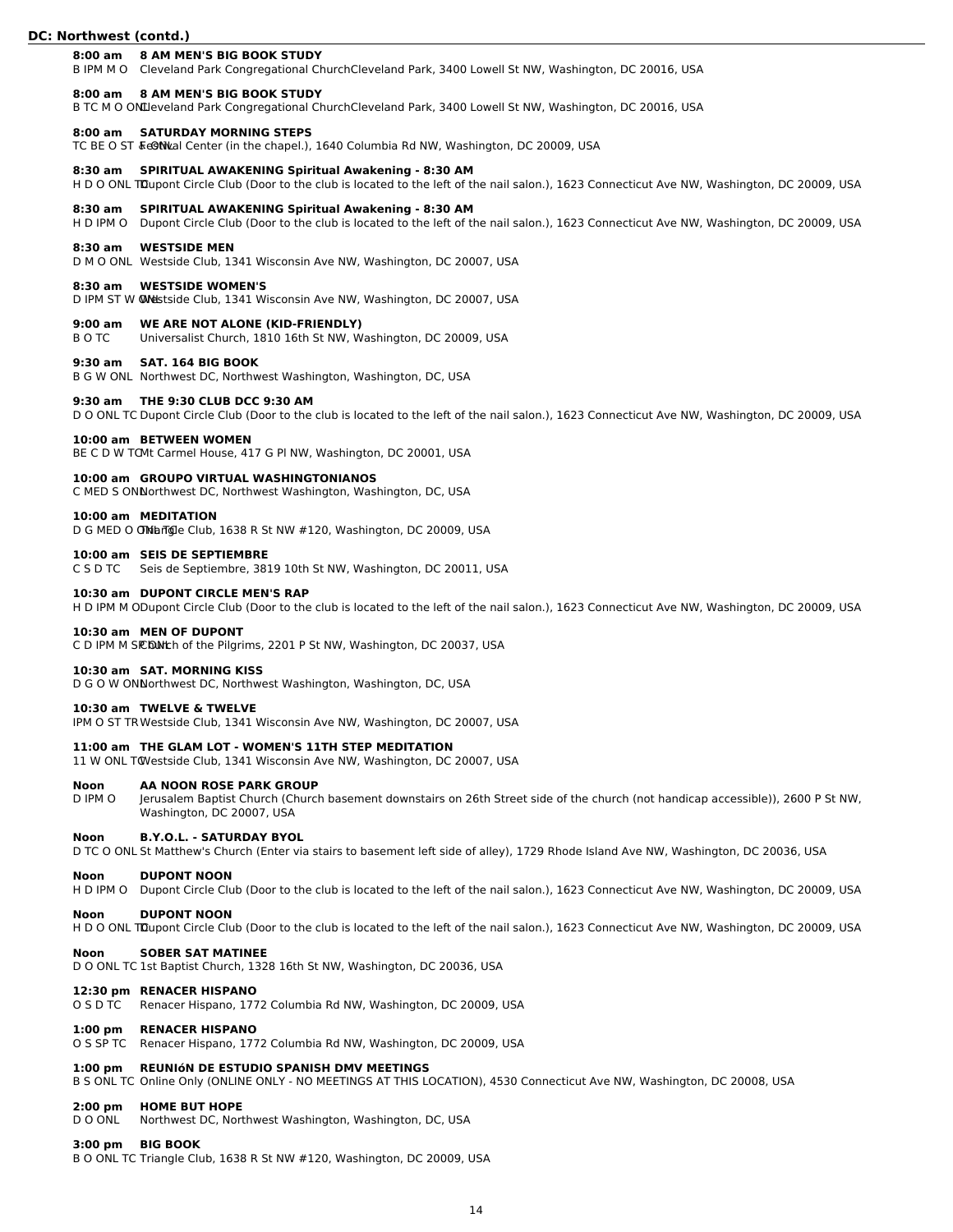#### **3:00 pm CENTRAL**

IPM O S SP Central Group Location, 5121 Georgia Ave NW, Washington, DC 20011, USA

### **4:30 pm CHRIST HOUSE**

O TC Christ House, 1717 Columbia Rd NW, Washington, DC 20009, USA

#### **4:30 pm DUPONT CIRCLE CLUB DCC 4:30 PM**

D IPM O Dupont Circle Club (Door to the club is located to the left of the nail salon.), 1623 Connecticut Ave NW, Washington, DC 20009, USA

#### **4:30 pm DUPONT CIRCLE CLUB DCC 4:30 PM**

D O ONL TC Dupont Circle Club (Door to the club is located to the left of the nail salon.), 1623 Connecticut Ave NW, Washington, DC 20009, USA

# **5:00 pm AMOR Y FE**

O S SP TC Amor y Fe (Entrada por la Taylor), 4027 13th St NW, Washington, DC 20011, USA

#### **5:00 pm P STREET**

D TC O & ONLumbarton United Methodist Church, 3133 Dumbarton St NW, Washington, DC 20007, USA

#### **5:30 pm KEYS TO THE KINGDOM**

B D IPM O ♿︎Cleveland Park Congregational ChurchCleveland Park, 3400 Lowell St NW, Washington, DC 20016, USA

# **6:00 pm DUPONT CIRCLE CLUB**

D IPM O Dupont Circle Club (Door to the club is located to the left of the nail salon.), 1623 Connecticut Ave NW, Washington, DC 20009, USA

#### **6:00 pm TRAMPS, QUEERS, AND PLAIN CRACKPOTS**

D LGBTQ LITTMiBr@f&PCTuDNL638 R St NW #120, Washington, DC 20009, USA

# **6:30 pm CHANGE OF LIFE**

12x12 C TC Ollal Zion Baptist Church, 5101 14th St NW, Washington, DC 20011, USA

#### **7:00 pm GROUPO VIRTUAL WASHINGTONIANOS**

C S ONL Northwest DC, Northwest Washington, Washington, DC, USA

#### **7:00 pm NEW WAY RECOVERY**

O TC Federal City Shelter, 425 2nd St NW, Washington, DC 20001, USA

#### **7:15 pm 11TH STEP**

IPM MED O Dupont Circle Club (Door to the club is located to the left of the nail salon.), 1623 Connecticut Ave NW, Washington, DC 20009, USA

#### **7:15 pm BEGINNER'S MEETING**

D G BE O SPTON bigle Club, 1638 R St NW #120, Washington, DC 20009, USA

#### **7:30 pm GEORGETOWN**

D IPM O Cleveland Park Congregational ChurchCleveland Park, 3400 Lowell St NW, Washington, DC 20016, USA

#### **7:30 pm GEORGETOWN ZOOM**

D O ONL TC Cleveland Park Congregational ChurchCleveland Park, 3400 Lowell St NW, Washington, DC 20016, USA

#### **7:30 pm NATIVITY**

D O TC Takoma Baptist Church, 635 Aspen St NW, Washington, DC 20012, USA

#### **8:00 pm RENACER HISPANO**

O S SP TC Renacer Hispano, 1772 Columbia Rd NW, Washington, DC 20009, USA

#### **8:30 pm CELEBRATION AA**

IPM O SP Dupont Circle Club (Door to the club is located to the left of the nail salon.), 1623 Connecticut Ave NW, Washington, DC 20009, USA

# **8:30 pm WESTSIDE CELEBRATION**

H IPM O SP Westside Club, 1341 Wisconsin Ave NW, Washington, DC 20007, USA

# **9:30 pm 5TH DIMENSION YOUNG PEOPLE'S GROUP OF AA (AKA 5D)**

D O Y ONL Online Meeting (No physical Meeting - online only.), Washington, DC, USA

#### **10:00 pm LATE NITE TRIANGLE Late Night**

D IPM O Y Triangle Club, 1638 R St NW #120, Washington, DC 20009, USA

#### **11:00 pm CENTRAL**

IPM O S SP Central Group Location, 5121 Georgia Ave NW, Washington, DC 20011, USA

# **DC: Southeast**

SUN **11:00 am WE AGNOSTICS** A D O ♿︎ Old Naval Hospital, 921 Pennsylvania Ave. SE, Washington, DC 20003, USA **3:30 pm AS WE UNDERSTOOD HIM** C ST ONL Church of Assumption, 3401 Martin Luther King Jr Ave SE, Washington, DC 20032, USA

# **3:30 pm SECOND CHANCE**

C D TC St Thomas Moore Church (Meeting is in the building at the bottom of the hill on the right), 4265 4th St SE, Washington, DC 20032, USA

#### **6:00 pm GAY GROUP**

D G IPM O ♿︎St. Mark's Episcopal Church (Entrance to the meeting room is through the basement on 3rd St. SE), 301 A St SE, Washington, DC 20003, USA

#### **6:00 pm THE CAPITOL HILL GAY REMAINDERS**

D LGBTQ O @apito Hill, Capitol Hill, Washington, DC, USA

### **8:00 pm SURVIVORS**

IPM O ONL THoly Comforter Rectory, 1357 E Capitol St SE, Washington, DC 20003, USA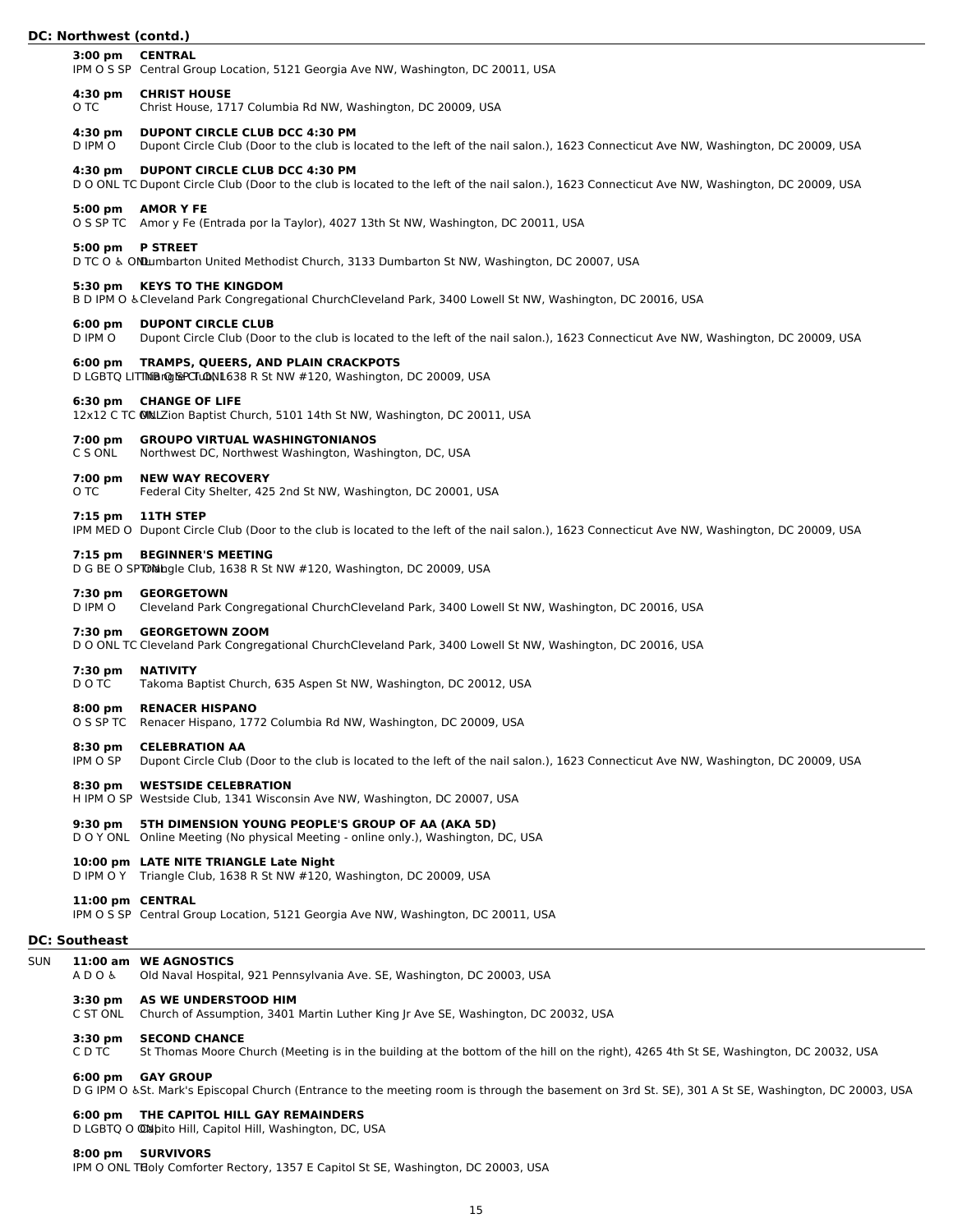# **DC: Southeast (contd.)**

|     | DC. JOULIICU3L (COIILUI) |                                                                                                                                                                    |
|-----|--------------------------|--------------------------------------------------------------------------------------------------------------------------------------------------------------------|
| MON | 7:00 am<br>O ST          | <b>ANACOSTIA YOUNG PEOPLE</b><br>(Meeting in house not church. Enter yellow door on the left), 2451 Ainger PI SE, Washington, DC 20020, USA                        |
|     | O ST                     | 10:00 am ANACOSTIA YOUNG PEOPLE<br>(Meeting in house not church. Enter yellow door on the left), 2451 Ainger PI SE, Washington, DC 20020, USA                      |
|     | Noon<br>D O              | <b>ANACOSTIA YOUNG PEOPLE</b><br>(Meeting in house not church. Enter yellow door on the left), 2451 Ainger PI SE, Washington, DC 20020, USA                        |
|     | Noon                     | <b>HILL LUNCH</b><br>D IPM BE O St Peter's Rectory (Church Basement. Saturday and Sunday we meet in Folger Park at Noon), 313 2nd St SE, Washington, DC 20003, USA |
|     | Noon<br>$D$ O TC &       | <b>NAVY YARD NOONERS</b><br>Water Front Church (Use entrance closest to L St.), 1000 New Jersey Ave SE, Washington, DC 20003, USA                                  |
|     | Noon                     | <b>VETS DO RECOVER - ANDREWS</b><br>O SP & TC House on the Hill, 2909 Pennsylvania Ave SE, Washington, DC 20020, USA                                               |
|     | 7:00 pm<br>O D TC        | <b>BRAND NEW RECOVERY</b><br>Penn Ave Baptist Church, 3000 Pennsylvania Ave SE, Washington, DC 20020, USA                                                          |
|     |                          | 7:00 pm OLD FASHION<br>C D TC ONL Christ Church, 620 G St SE, Washington, DC 20003, USA                                                                            |
|     |                          | 7:00 pm THE LAST STOP<br>D IPM O SP & True Believers Pentacostal church, 5670 Central Ave SE, Washington, DC 20019, USA                                            |
| TUE | O                        | 7:00 am ANACOSTIA YOUNG PEOPLE<br>(Meeting in house not church. Enter yellow door on the left), 2451 Ainger PI SE, Washington, DC 20020, USA                       |
|     |                          | 7:30 am YEAS & NAYS<br>C D TC ONL Cannon House Office Building (Rm#121), 27 Independence Ave SE, Washington, DC 20003, USA                                         |
|     | 0                        | 10:00 am ANACOSTIA YOUNG PEOPLE<br>(Meeting in house not church. Enter yellow door on the left), 2451 Ainger PI SE, Washington, DC 20020, USA                      |
|     | Noon<br>D O              | <b>ANACOSTIA YOUNG PEOPLE</b><br>(Meeting in house not church. Enter yellow door on the left), 2451 Ainger PI SE, Washington, DC 20020, USA                        |
|     | Noon<br>B IPM O          | <b>HILL LUNCH</b><br>St Peter's Rectory (Church Basement. Saturday and Sunday we meet in Folger Park at Noon), 313 2nd St SE, Washington, DC 20003, USA            |
|     | $6:00$ pm<br>D IPM O     | <b>NEVER GIVE UP</b><br>UPO Petey Greene Community Center, 2907 Martin Luther King Jr Ave SE, Washington, DC 20032, USA                                            |
|     | $6:30$ pm<br>LIT O TC    | AA & FAMILY ISSUES<br>St. Mark's Episcopal Church (Entrance to the meeting room is through the basement on 3rd St. SE), 301 A St SE, Washington, DC 20003, USA     |
|     | 6:30 pm<br>C D TC        | <b>ANACOSTIA</b><br>1255 W Street, 1255 W St SE, Washington, DC 20020, USA                                                                                         |
|     | 6:30 pm<br>D IPM O       | DC NAVY YARD BIG BOOK<br>Water Front Church (Use entrance closest to L St.), 1000 New Jersey Ave SE, Washington, DC 20003, USA                                     |
|     | 6:30 pm                  | <b>ST FRANCIS</b><br>C D ONL TC St Francis Church, 2800 Pennsylvania Ave. SE, Washington, DC 20020, USA                                                            |
|     | 7:00 pm<br>D O ONL       | <b>AT ANY LENGTHS</b><br>Southeast DC, Southeast Washington, D.C., Washington, DC, USA                                                                             |
|     | 7:00 pm<br>O D TC        | <b>GATEWAY TO SOBRIETY</b><br>St Elizabeth's Hospital, 1100 Alabama Ave SE, Washington, DC 20032, USA                                                              |
|     | 7:00 pm<br>O D TC        | <b>GET IT OFF YOUR CHEST</b><br>Our Lady of Perpetual Help Church, 1600 Morris Rd SE, Washington, DC 20020, USA                                                    |
|     | 7:30 pm<br>D O ONL       | <b>ANACOSTIA GROUP MEETING</b><br>Anacostia, Anacostia, Washington, DC 20020, USA                                                                                  |
|     | $8:00$ pm                | <b>MIDEAST</b><br>C D TC ONL Church of the Atonement, 5073 E Capitol St SE, Washington, DC 20019, USA                                                              |
|     | $8:00$ pm<br>D O & T C   | ONE DAY AT A TIME<br>Greenway Apartment Community Center room, 3425 A St SE, Washington, DC 20019, USA                                                             |
| WED | 7:00 am<br>O TR          | <b>ANACOSTIA YOUNG PEOPLE</b><br>(Meeting in house not church. Enter yellow door on the left), 2451 Ainger PI SE, Washington, DC 20020, USA                        |
|     | O TR                     | 10:00 am ANACOSTIA YOUNG PEOPLE<br>(Meeting in house not church. Enter yellow door on the left), 2451 Ainger PI SE, Washington, DC 20020, USA                      |
|     | Noon<br>D O              | <b>ANACOSTIA YOUNG PEOPLE</b><br>(Meeting in house not church. Enter yellow door on the left), 2451 Ainger PI SE, Washington, DC 20020, USA                        |
|     | Noon<br>IPM LS O         | <b>HILL LUNCH</b><br>St Peter's Rectory (Church Basement. Saturday and Sunday we meet in Folger Park at Noon), 313 2nd St SE, Washington, DC 20003, USA            |
|     | 7:00 pm                  | LIVE AND LET LIVE                                                                                                                                                  |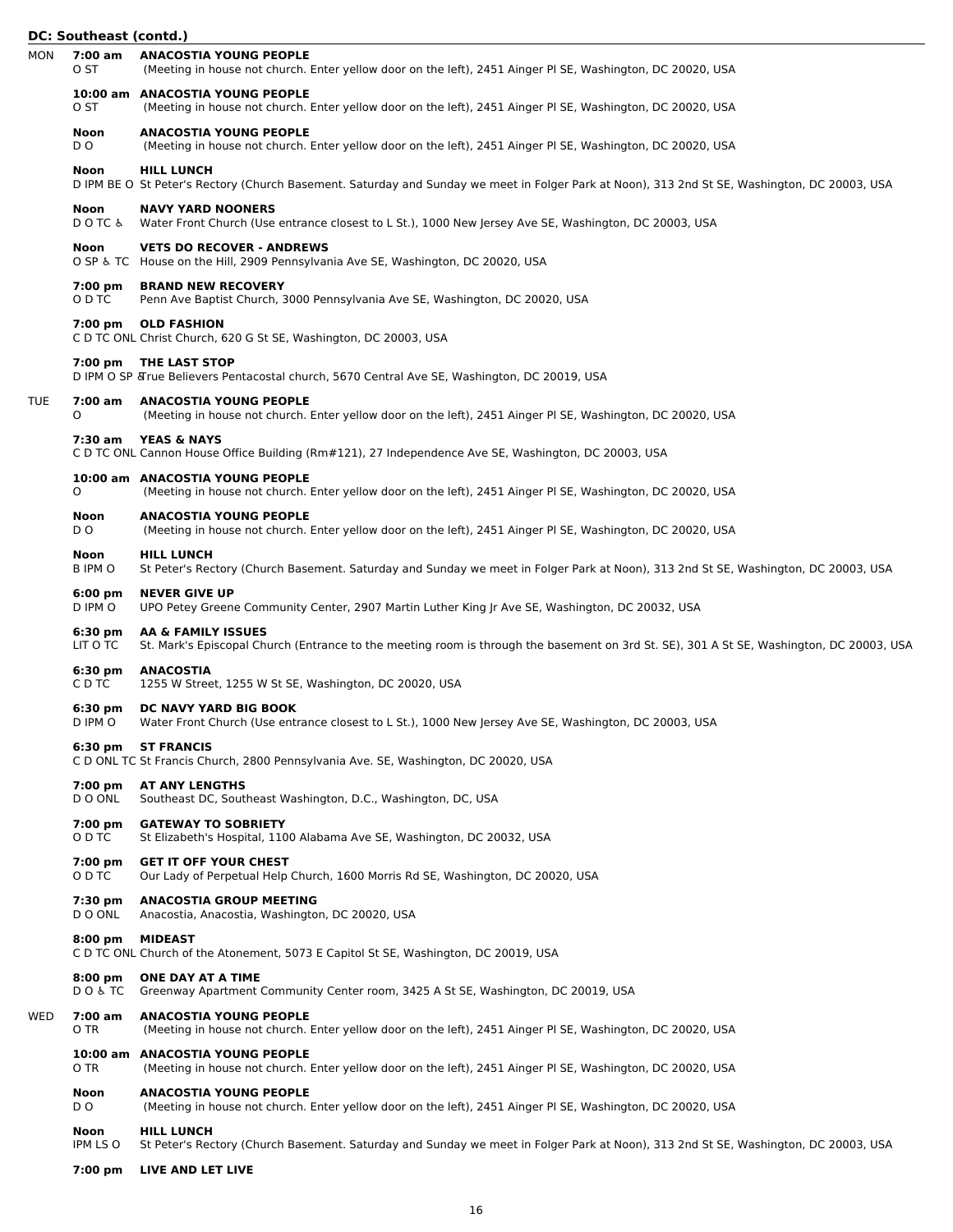|            | <b>DC: Southeast (contd.)</b> |                                                                                                                                                                                                      |
|------------|-------------------------------|------------------------------------------------------------------------------------------------------------------------------------------------------------------------------------------------------|
|            | O TC                          | St Elizabeth's Hospital, 1100 Alabama Ave SE, Washington, DC 20032, USA                                                                                                                              |
|            | 7:30 pm                       | <b>CAPITOL HILL - MEN'S Capitol Hill Group</b><br>D IPM M O St. Mark's Episcopal Church (Entrance to the meeting room is through the basement on 3rd St. SE), 301 A St SE, Washington, DC 20003, USA |
| <b>THU</b> | 7:00 am<br>O ST               | <b>ANACOSTIA YOUNG PEOPLE</b><br>(Meeting in house not church. Enter yellow door on the left), 2451 Ainger PI SE, Washington, DC 20020, USA                                                          |
|            | O ST                          | 10:00 am ANACOSTIA YOUNG PEOPLE<br>(Meeting in house not church. Enter yellow door on the left), 2451 Ainger PI SE, Washington, DC 20020, USA                                                        |
|            | Noon<br>DO.                   | <b>ANACOSTIA YOUNG PEOPLE</b><br>(Meeting in house not church. Enter yellow door on the left), 2451 Ainger PI SE, Washington, DC 20020, USA                                                          |
|            | <b>Noon</b><br>IPM O ST       | <b>HILL LUNCH</b><br>St Peter's Rectory (Church Basement. Saturday and Sunday we meet in Folger Park at Noon), 313 2nd St SE, Washington, DC 20003, USA                                              |
|            | $6:30 \text{ pm}$<br>O D & TC | <b>HOPE FELLOWSHIP</b><br>Matthew Memorial Baptist Church, 2616 Martin Luther King Jr Ave SE, Washington, DC 20020, USA                                                                              |
|            |                               | 7:00 pm AT ANY LENGTHS<br>LIT O ST ONISoutheast DC, Southeast Washington, D.C., Washington, DC, USA                                                                                                  |
|            | 7:00 pm                       | <b>SERENITY HOUSE</b><br>C TC ST ONLChurch of Holy Communion, 3640 Martin Luther King Jr Ave SE, Washington, DC 20032, USA                                                                           |
| FRI        | 7:00 am<br>D <sub>O</sub>     | <b>ANACOSTIA YOUNG PEOPLE</b><br>(Meeting in house not church. Enter yellow door on the left), 2451 Ainger PI SE, Washington, DC 20020, USA                                                          |
|            | D O                           | 10:00 am ANACOSTIA YOUNG PEOPLE<br>(Meeting in house not church. Enter yellow door on the left), 2451 Ainger PI SE, Washington, DC 20020, USA                                                        |
|            | Noon<br>D O                   | <b>ANACOSTIA YOUNG PEOPLE</b><br>(Meeting in house not church. Enter yellow door on the left), 2451 Ainger PI SE, Washington, DC 20020, USA                                                          |
|            | Noon<br>D IPM O               | <b>HILL LUNCH</b><br>St Peter's Rectory (Church Basement. Saturday and Sunday we meet in Folger Park at Noon), 313 2nd St SE, Washington, DC 20003, USA                                              |
|            | $6:30 \text{ pm}$             | <b>NEW BEGINNINGS</b><br>D O W ONL BE. Mark's Episcopal Church (Entrance to the meeting room is through the basement on 3rd St. SE), 301 A St SE, Washington, DC 20003, USA                          |
|            |                               | 7:00 pm THE LAST STOP<br>C IPM LIT & True Believers Pentacostal church, 5670 Central Ave SE, Washington, DC 20019, USA                                                                               |
|            | $8:00 \text{ pm}$             | <b>MIDEAST</b><br>D TC O ONL Church of the Atonement, 5073 E Capitol St SE, Washington, DC 20019, USA                                                                                                |
|            | $8:00$ pm<br>O TC             | <b>SECOND CHANCE</b><br>St Thomas Moore Church (Meeting is in the building at the bottom of the hill on the right), 4265 4th St SE, Washington, DC 20032, USA                                        |
|            | $8:30 \text{ pm}$<br>O D TC   | <b>GENERAL</b><br>DC General Hospital, 1900 Massachusetts Ave SE, Washington, DC 20003, USA                                                                                                          |
| SAT        | $7:15$ am<br>D O              | <b>SATURDAY MORNING FIRE BARREL</b><br>Potomac Gardens (Enter thru rear parking lot; meeting held in Rec Room in basement), 700 12th St SE, Washington, DC 20003, USA                                |
|            | O ONL                         | 10:00 am PROMISES OF AA<br>Southeast DC, Southeast Washington, D.C., Washington, DC, USA                                                                                                             |
|            | 0                             | 10:30 am ANACOSTIA YOUNG PEOPLE<br>(Meeting in house not church. Enter yellow door on the left), 2451 Ainger PI SE, Washington, DC 20020, USA                                                        |
|            | Noon<br>IPM O                 | <b>14 PROMISES</b><br>True Believers Pentacostal church, 5670 Central Ave SE, Washington, DC 20019, USA                                                                                              |
|            | <b>Noon</b><br>C D TC         | <b>FAITH FELLOWSHIP</b><br>St Thomas Moore Church (Meeting is in the building at the bottom of the hill on the right), 4265 4th St SE, Washington, DC 20032, USA                                     |
|            | 7:00 pm<br>D IPM O            | <b>HIGH ON THE HILL</b><br>St. Mark's Episcopal Church (Entrance to the meeting room is through the basement on 3rd St. SE), 301 A St SE, Washington, DC 20003, USA                                  |
|            | 7:00 pm                       | <b>SERENITY HOUSE</b><br>TC O SP ONLChurch of Holy Communion, 3640 Martin Luther King Jr Ave SE, Washington, DC 20032, USA                                                                           |
|            | <b>DC: Southwest</b>          |                                                                                                                                                                                                      |
| MON        | Noon<br>C D TC                | <b>ATTITUDE ADJUSTERS</b><br>Ford House Office Building (1st Floor Nurse's Station), 416 3rd St SW, Washington, DC 20515, USA                                                                        |
|            | Noon<br>D IPM O               | <b>INFORMED</b><br>St Dominic's Rectory (The meeting is in the basement of the Rectory. Go down the outside stairs to get to the Rectory basement.), 630 E St<br>SW, Washington, DC 20024, USA       |
| <b>TUE</b> | Noon<br>C D TC                | <b>ATTITUDE ADJUSTERS</b><br>Ford House Office Building (1st Floor Nurse's Station), 416 3rd St SW, Washington, DC 20515, USA                                                                        |

# **Noon LIFESAVER BIG BOOK**<br>**B C IPM** St Dominic's Rectory (Th

B C IPM St Dominic's Rectory (The meeting is in the basement of the Rectory. Go down the outside stairs to get to the Rectory basement.), 630 E St SW, Washington, DC 20024, USA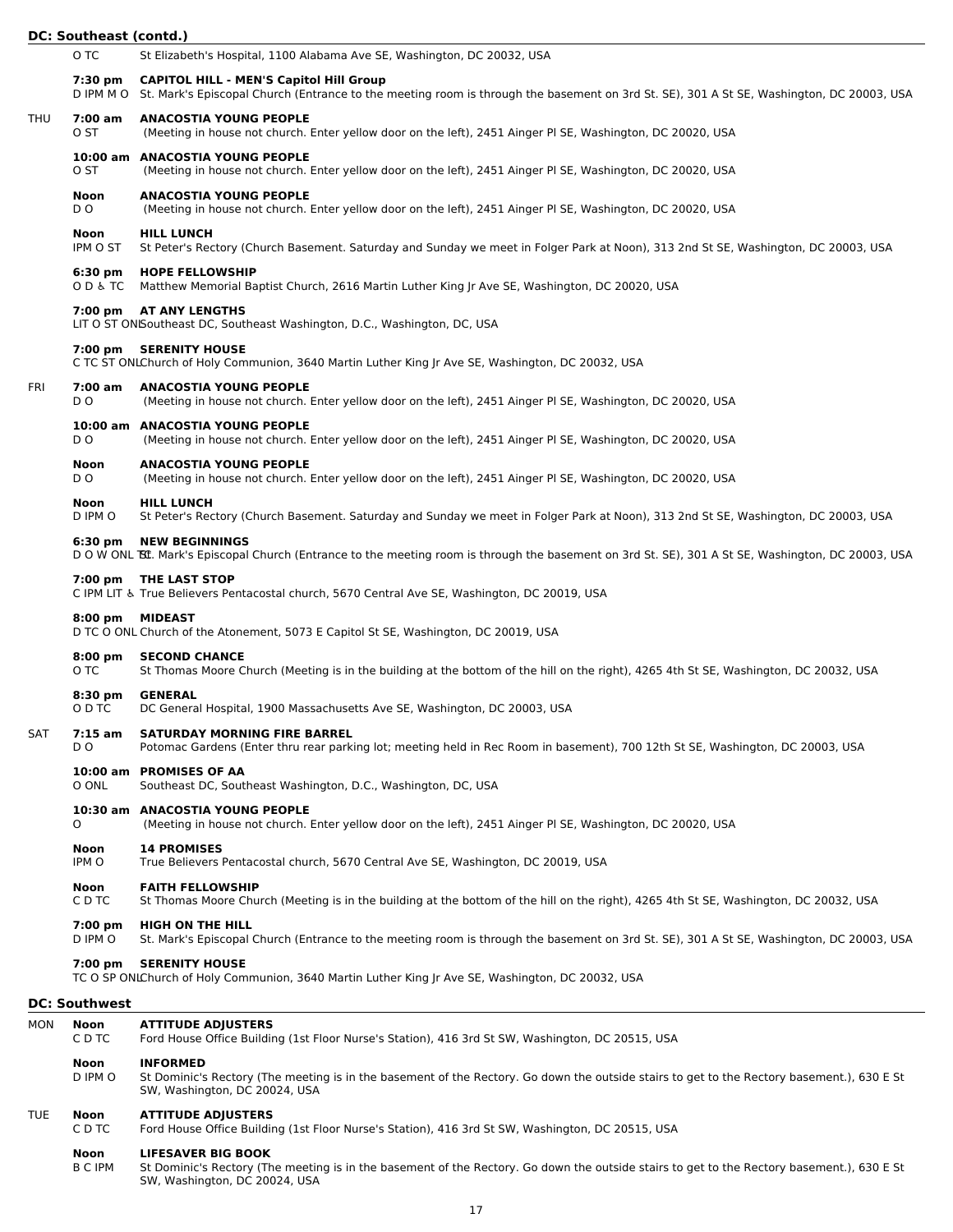|            | DC: Southwest (contd.)       |                                                                                                                                                                                                     |  |
|------------|------------------------------|-----------------------------------------------------------------------------------------------------------------------------------------------------------------------------------------------------|--|
| <b>WED</b> | Noon<br>C D TC               | <b>ATTITUDE ADJUSTERS</b><br>Ford House Office Building (1st Floor Nurse's Station), 416 3rd St SW, Washington, DC 20515, USA                                                                       |  |
|            | Noon<br>C IPM                | <b>NEW BEGINNERS</b><br>St Dominic's Rectory (The meeting is in the basement of the Rectory. Go down the outside stairs to get to the Rectory basement.), 630 E St<br>SW, Washington, DC 20024, USA |  |
|            | 7:00 pm<br>C D &             | <b>CREATIVE ARTS</b><br>St. Augustine's (Waterfront Stop on the Green Line), 555 Water St SW, Washington, DC 20024, USA                                                                             |  |
| <b>THU</b> | Noon<br>C D TC               | <b>ATTITUDE ADJUSTERS</b><br>Ford House Office Building (1st Floor Nurse's Station), 416 3rd St SW, Washington, DC 20515, USA                                                                       |  |
|            | Noon<br>C IPM                | <b>OUT TO LUNCH</b><br>St Dominic's Rectory (The meeting is in the basement of the Rectory. Go down the outside stairs to get to the Rectory basement.), 630 E St<br>SW, Washington, DC 20024, USA  |  |
| FRI        | Noon<br>C D TC               | <b>ATTITUDE ADJUSTERS</b><br>Ford House Office Building (1st Floor Nurse's Station), 416 3rd St SW, Washington, DC 20515, USA                                                                       |  |
|            | <b>Noon</b><br>C IPM         | <b>T.G.I.F.</b><br>St Dominic's Rectory (The meeting is in the basement of the Rectory. Go down the outside stairs to get to the Rectory basement.), 630 E St<br>SW, Washington, DC 20024, USA      |  |
|            | <b>Maryland: Accokeek</b>    |                                                                                                                                                                                                     |  |
| <b>MON</b> | $8:00$ pm<br>O D TC          | <b>POSSUM PIKE</b><br>Whitehall Baptist Church, 1205 Farmington Rd E, Accokeek, MD 20607, USA                                                                                                       |  |
| TUE        | $8:30 \text{ pm}$<br>D IPM O | <b>ACCOKEEK</b><br>Christ Episcopal Church, 600 Farmington Rd W, Accokeek, MD 20607, USA                                                                                                            |  |
| THU        | $8:30$ pm<br>D IPM O         | <b>ACCOKEEK</b><br>Christ Episcopal Church, 600 Farmington Rd W, Accokeek, MD 20607, USA                                                                                                            |  |
| FRI        | $8:00$ pm<br>O D TC          | <b>POSSUM PIKE</b><br>Whitehall Baptist Church, 1205 Farmington Rd E, Accokeek, MD 20607, USA                                                                                                       |  |
|            | <b>Maryland: Aspen Hill</b>  |                                                                                                                                                                                                     |  |
| WED        | 8:30 pm MAYDAY               | C ST TR & OSIL Matthew Presbyterian Church (Meeting is in the building is on the right not in the church building), 4001 Bel Pre Rd, Silver Spring, MD<br>20906, USA                                |  |
| FRI        | $8:30 \text{ pm}$            | <b>ASPEN HILL PHOENIX</b><br>D IPM O ONLSt. Matthew Presbyterian Church (Meeting is in the building is on the right not in the church building), 4001 Bel Pre Rd, Silver Spring, MD<br>20906, USA   |  |
|            | <b>Maryland: Barnesville</b> |                                                                                                                                                                                                     |  |
| <b>SUN</b> | 7:30 pm<br>C LS TC           | <b>BARNESVILLE</b><br>Baptist Church, 17917 Barnesville Rd, Barnesville, MD 20838, USA                                                                                                              |  |
|            | <b>Maryland: Beltsville</b>  |                                                                                                                                                                                                     |  |
| WED        | $8:00$ pm                    | <b>BELTSVILLE</b><br>C TC ST ONLSt Joseph's Catholic Church, 11007 Montgomery Rd, Beltsville, MD 20705, USA                                                                                         |  |
|            | $8:00$ pm                    | <b>BELTSVILLE RENEGADES</b><br>12x12 IPM OSSToseph's Catholic Church, 11007 Montgomery Rd, Beltsville, MD 20705, USA                                                                                |  |
| THU        |                              | 7:00 pm 4TH DIMENSION<br>B IPM O ST St John's Episcopal Church, 11040 Baltimore Ave, Beltsville, MD 20705, USA                                                                                      |  |
|            | <b>Maryland: Bethesda</b>    |                                                                                                                                                                                                     |  |
| <b>SUN</b> | 6:45 am<br>O ONL             | <b>GLOBAL SUNRISE ZOOM</b><br>Bethesda, Bethesda, MD, USA                                                                                                                                           |  |
|            | $6:45$ am<br>0               | <b>SUNRISE SOBRIETY</b><br>Bethesda Presbyterian Church - Del Ray Club (Education Bldg), 7611 Clarendon Rd, Bethesda, MD 20814, USA                                                                 |  |
|            | 7:00 am                      | PILLARS IN THE PARK<br>IPM O OUT Cabin John (Park Pavillion A), 7400 Tuckerman Ln, Bethesda, MD 20817, USA                                                                                          |  |
|            | 9:30 am                      | <b>LEADING LADIES</b><br>BE O ST W CB LITE Gda Presbyterian Church - Del Ray Club (Education Bldg), 7611 Clarendon Rd, Bethesda, MD 20814, USA                                                      |  |
|            |                              | 10:30 am DEL RAY WOMEN<br>D O W ONL E Gethesda Presbyterian Church - Del Ray Club (Education Bldg), 7611 Clarendon Rd, Bethesda, MD 20814, USA                                                      |  |
|            |                              | 10:30 am LADIES OF THE LOT: STEPS 1-2-3<br>IPM BE O STEME thesda Presbyterian Church - Del Ray Club (Education Bldg), 7611 Clarendon Rd, Bethesda, MD 20814, USA                                    |  |
|            |                              |                                                                                                                                                                                                     |  |

**11:45 am WOMEN'S BIG BOOK STUDY** Bethesda Presbyterian Church - Del Ray Club (Education Bldg), 7611 Clarendon Rd, Bethesda, MD 20814, USA

#### **1:00 pm DEL RAY BEGINNERS**

D BE O Bethesda Presbyterian Church - Del Ray Club (Education Bldg), 7611 Clarendon Rd, Bethesda, MD 20814, USA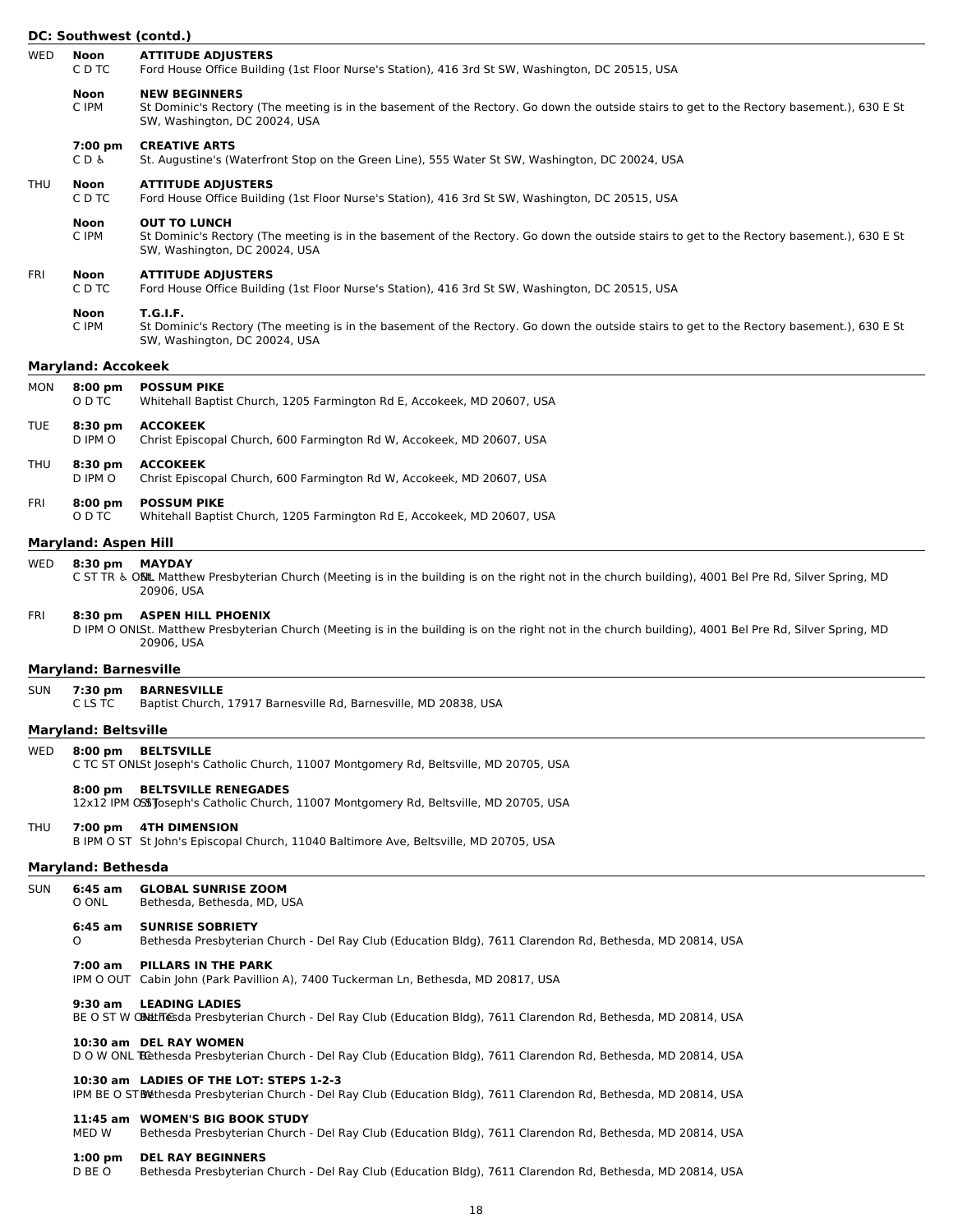### **Maryland: Bethesda (contd.)**

#### **1:00 pm DEL RAY BEGINNERS**

D BE O ONL Bethesda Presbyterian Church - Del Ray Club (Education Bldg), 7611 Clarendon Rd, Bethesda, MD 20814, USA

#### **6:00 pm DEL RAY CONTINGENT Del Ray 6PM**

D O Bethesda Presbyterian Church - Del Ray Club (Education Bldg), 7611 Clarendon Rd, Bethesda, MD 20814, USA

#### **6:00 pm DEL RAY CONTINGENT Del Ray 6PM**

D O ONL TC Bethesda Presbyterian Church - Del Ray Club (Education Bldg), 7611 Clarendon Rd, Bethesda, MD 20814, USA

#### **6:00 pm WE ARE NOT SAINTS**

O SP ♿︎ ONL Concord St Andrews Methodist Church (Enter thru side door near concrete patio/bench), 5910 Goldsboro Rd, Bethesda, MD 20817, USA

#### **8:30 pm BETHESDA YOUTH**

D IPM O ♿︎ YSt Luke's Episcopal, 6030 Grosvenor Ln, Bethesda, MD 20814, USA

# **8:30 pm DEL RAY WOODMONT Del Ray 8:30 PM**

D TC O ONL Bethesda Presbyterian Church - Del Ray Club (Education Bldg), 7611 Clarendon Rd, Bethesda, MD 20814, USA

#### **8:30 pm DEL RAY WOODMONT Del Ray 8:30 PM**

D IPM O Bethesda Presbyterian Church - Del Ray Club (Education Bldg), 7611 Clarendon Rd, Bethesda, MD 20814, USA

# MON **6:45 am GLOBAL SUNRISE ZOOM**

O ST ONL Bethesda, Bethesda, MD, USA

#### **6:45 am SUNRISE SOBRIETY**

O ST Bethesda Presbyterian Church - Del Ray Club (Education Bldg), 7611 Clarendon Rd, Bethesda, MD 20814, USA

#### **7:00 am PILLARS IN THE PARK**

IPM O OUT Cabin John (Park Pavillion A), 7400 Tuckerman Ln, Bethesda, MD 20817, USA

#### **Noon DEL RAY BACK ROOM Del Ray - Back Room**

O Bethesda Presbyterian Church - Del Ray Club (Education Bldg), 7611 Clarendon Rd, Bethesda, MD 20814, USA

# **Noon DEL RAY BACK ROOM Del Ray - Back Room**

O ONL TC Bethesda Presbyterian Church - Del Ray Club (Education Bldg), 7611 Clarendon Rd, Bethesda, MD 20814, USA

#### **Noon DUNROBBIN**

IPM O Church of the Redeemer, 6201 Dunrobbin Dr, Bethesda, MD 20816, USA

# **6:00 pm DEL RAY EARLY BIRD Del Ray 6PM**

ABSI H C ONBettGesda Presbyterian Church - Del Ray Club (Education Bldg), 7611 Clarendon Rd, Bethesda, MD 20814, USA

#### **6:00 pm DEL RAY EARLY BIRD Del Ray 6PM**

ABSI H C Bethesda Presbyterian Church - Del Ray Club (Education Bldg), 7611 Clarendon Rd, Bethesda, MD 20814, USA

#### **8:00 pm GOLDSBORO GROUP**

C TC ST ONLConcord St Andrews Methodist Church (Enter thru side door near concrete patio/bench), 5910 Goldsboro Rd, Bethesda, MD 20817, USA

#### **8:00 pm MONDAY MEN'S**

D IPM M O SBt& Luke's Episcopal Church, 6040 Southport Dr, Bethesda, MD 20814, USA

#### **8:00 pm THE TURNING POINT**

C D TC ONL Our Lady of Lourdes Church (Drive through the alley from East West Highway and park in the back of the church and enter the building in the rear.), 7500 Pearl St, Bethesda, MD 20814, USA

#### **8:30 pm DEL RAY FIFTH CHAPTER Del Ray 8:30 PM**

C IPM SP Bethesda Presbyterian Church - Del Ray Club (Education Bldg), 7611 Clarendon Rd, Bethesda, MD 20814, USA

#### **8:30 pm DEL RAY FIFTH CHAPTER Del Ray 8:30 PM**

C SP ONL TCBethesda Presbyterian Church - Del Ray Club (Education Bldg), 7611 Clarendon Rd, Bethesda, MD 20814, USA

#### **8:30 pm PROMISES PROMISES**

D O Y St. Dunstan's Church, 5450 Massachusetts Ave, Bethesda, MD 20816, USA

#### **8:30 pm ST BARTHOLOMEW**

D IPM O & OSLLBartholomew Catholic Church, 6900 River Rd, Bethesda, MD 20817, USA

#### TUE **6:45 am GLOBAL SUNRISE ZOOM**

D O SP ONL Bethesda, Bethesda, MD, USA

#### **6:45 am SUNRISE SOBRIETY**

D O SP Bethesda Presbyterian Church - Del Ray Club (Education Bldg), 7611 Clarendon Rd, Bethesda, MD 20814, USA

#### **7:00 am PILLARS IN THE PARK**

IPM O OUT Cabin John (Park Pavillion A), 7400 Tuckerman Ln, Bethesda, MD 20817, USA

#### **Noon DEL RAY BACK ROOM Del Ray - Back Room**

O ST ONL TCBethesda Presbyterian Church - Del Ray Club (Education Bldg), 7611 Clarendon Rd, Bethesda, MD 20814, USA

#### **Noon DEL RAY BACK ROOM Del Ray - Back Room**

O ST Bethesda Presbyterian Church - Del Ray Club (Education Bldg), 7611 Clarendon Rd, Bethesda, MD 20814, USA

#### **6:00 pm DEL RAY EARLY BIRD Del Ray 6PM**

C ST ONL TCBethesda Presbyterian Church - Del Ray Club (Education Bldg), 7611 Clarendon Rd, Bethesda, MD 20814, USA

#### **6:00 pm DEL RAY EARLY BIRD Del Ray 6PM**

C ST Bethesda Presbyterian Church - Del Ray Club (Education Bldg), 7611 Clarendon Rd, Bethesda, MD 20814, USA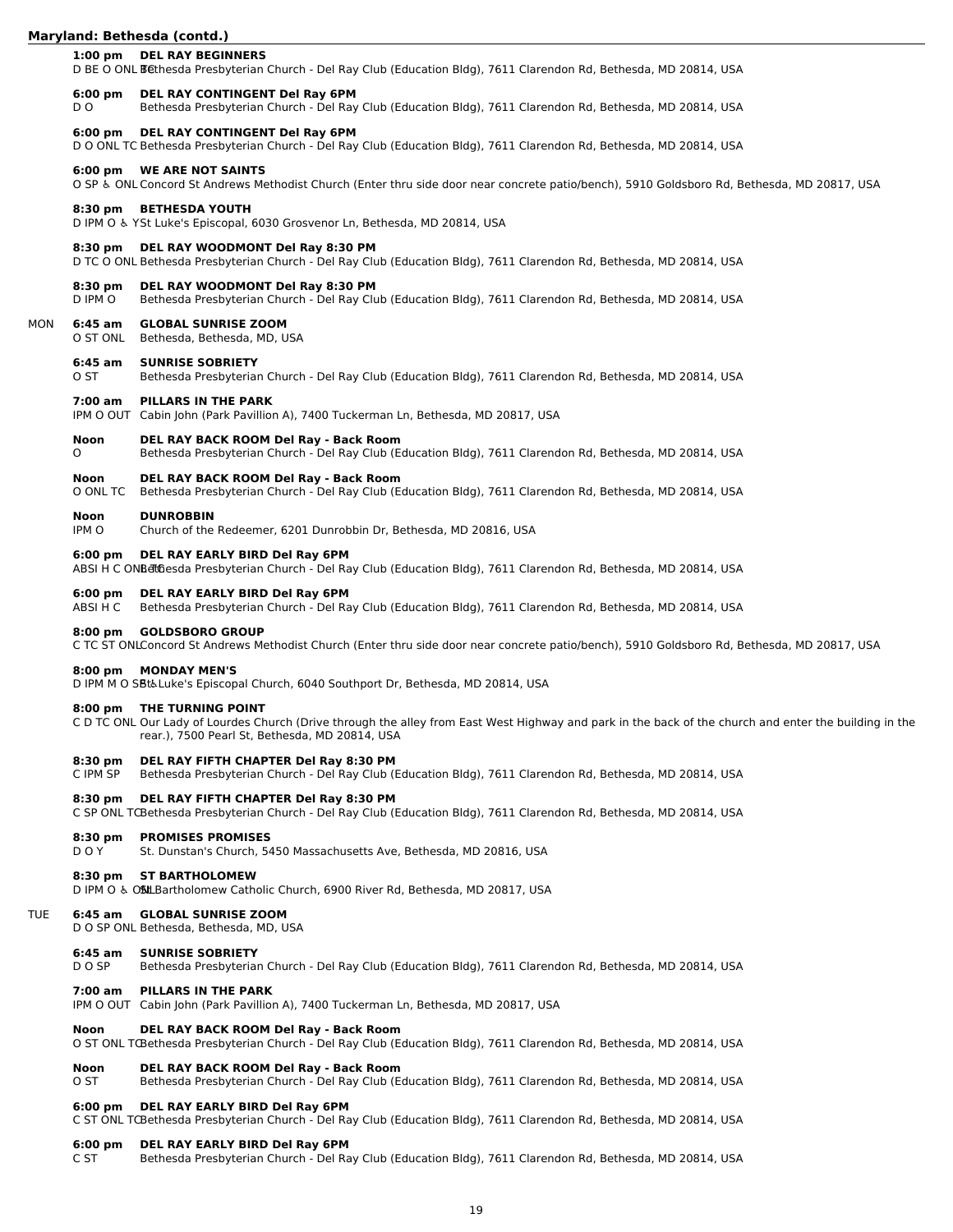# **Maryland: Bethesda (contd.)**

|     | 6:30 pm<br>LIT O        | <b>GLEN ECHO GROUP</b><br>Concord St Andrews Methodist Church (Enter thru side door near concrete patio/bench), 5910 Goldsboro Rd, Bethesda, MD 20817, USA                                                                  |
|-----|-------------------------|-----------------------------------------------------------------------------------------------------------------------------------------------------------------------------------------------------------------------------|
|     | 7:00 pm<br>C ST W       | <b>WESTMORELAND WOMEN</b><br>Westmoreland Congregational Church, 1 Westmoreland Cir NW, Bethesda, MD 20816, USA                                                                                                             |
|     | 7:25 pm                 | <b>DEL RAY PROMISES</b><br>C D ONL TC Bethesda Presbyterian Church - Del Ray Club (Education Bldg), 7611 Clarendon Rd, Bethesda, MD 20814, USA                                                                              |
|     | 8:30 pm<br>C IPM ST     | DEL RAY WOODMONT Del Ray 8:30 PM<br>Bethesda Presbyterian Church - Del Ray Club (Education Bldg), 7611 Clarendon Rd, Bethesda, MD 20814, USA                                                                                |
|     | $8:30$ pm               | DEL RAY WOODMONT Del Ray 8:30 PM<br>C ST ONL TCBethesda Presbyterian Church - Del Ray Club (Education Bldg), 7611 Clarendon Rd, Bethesda, MD 20814, USA                                                                     |
| WED | 6:45 am<br><b>BOONL</b> | <b>GLOBAL SUNRISE ZOOM</b><br>Bethesda, Bethesda, MD, USA                                                                                                                                                                   |
|     | 6:45 am<br>BO.          | <b>SUNRISE SOBRIETY</b><br>Bethesda Presbyterian Church - Del Ray Club (Education Bldg), 7611 Clarendon Rd, Bethesda, MD 20814, USA                                                                                         |
|     | 7:00 am                 | PILLARS IN THE PARK<br>IPM O OUT Cabin John (Park Pavillion A), 7400 Tuckerman Ln, Bethesda, MD 20817, USA                                                                                                                  |
|     | Noon                    | DEL RAY BACK ROOM Del Ray - Back Room<br>B D O ONL TBethesda Presbyterian Church - Del Ray Club (Education Bldg), 7611 Clarendon Rd, Bethesda, MD 20814, USA                                                                |
|     | <b>Noon</b><br>BDO      | DEL RAY BACK ROOM Del Ray - Back Room<br>Bethesda Presbyterian Church - Del Ray Club (Education Bldg), 7611 Clarendon Rd, Bethesda, MD 20814, USA                                                                           |
|     | Noon<br>IPM O ST        | <b>DUNROBBIN</b><br>Church of the Redeemer, 6201 Dunrobbin Dr, Bethesda, MD 20816, USA                                                                                                                                      |
|     | $6:00$ pm<br>C D        | DEL RAY EARLY BIRD Del Ray 6PM<br>Bethesda Presbyterian Church - Del Ray Club (Education Bldg), 7611 Clarendon Rd, Bethesda, MD 20814, USA                                                                                  |
|     | $6:00 \text{ pm}$       | DEL RAY EARLY BIRD Del Ray 6PM<br>C D ONL TC Bethesda Presbyterian Church - Del Ray Club (Education Bldg), 7611 Clarendon Rd, Bethesda, MD 20814, USA                                                                       |
|     | 7:30 pm<br>O ST Y       | YOUNG PEOPLE CELEBRATIONS<br>Bethesda Presbyterian Church - Del Ray Club (Education Bldg), 7611 Clarendon Rd, Bethesda, MD 20814, USA                                                                                       |
|     | $8:00 \text{ pm}$       | <b>MIRACLES</b><br>C D TC ONL Our Lady of Lourdes Church (Drive through the alley from East West Highway and park in the back of the church and enter the building in the<br>rear.), 7500 Pearl St, Bethesda, MD 20814, USA |
|     | $8:30$ pm<br>C IPM ST   | DEL RAY FIFTH CHAPTER Del Ray 8:30 PM<br>Bethesda Presbyterian Church - Del Ray Club (Education Bldg), 7611 Clarendon Rd, Bethesda, MD 20814, USA                                                                           |
|     | 8:30 pm                 | DEL RAY FIFTH CHAPTER Del Ray 8:30 PM<br>C ST ONL TCBethesda Presbyterian Church - Del Ray Club (Education Bldg), 7611 Clarendon Rd, Bethesda, MD 20814, USA                                                                |
| THU |                         | 6:45 am GLOBAL SUNRISE ZOOM<br>GR O ONL Bethesda, Bethesda, MD, USA                                                                                                                                                         |
|     | 6:45 am<br>GR O         | <b>SUNRISE SOBRIETY</b><br>Bethesda Presbyterian Church - Del Ray Club (Education Bldg), 7611 Clarendon Rd, Bethesda, MD 20814, USA                                                                                         |
|     | 7:00 am                 | PILLARS IN THE PARK<br>IPM O OUT Cabin John (Park Pavillion A), 7400 Tuckerman Ln, Bethesda, MD 20817, USA                                                                                                                  |
|     | Noon<br>O ONL TC        | DEL RAY BACK ROOM Del Ray - Back Room<br>Bethesda Presbyterian Church - Del Ray Club (Education Bldg), 7611 Clarendon Rd, Bethesda, MD 20814, USA                                                                           |
|     | Noon<br>0               | DEL RAY BACK ROOM Del Ray - Back Room<br>Bethesda Presbyterian Church - Del Ray Club (Education Bldg), 7611 Clarendon Rd, Bethesda, MD 20814, USA                                                                           |
|     | $6:00 \text{ pm}$       | DEL RAY EARLY BIRD Del Ray 6PM<br>B O ONL TC Bethesda Presbyterian Church - Del Ray Club (Education Bldg), 7611 Clarendon Rd, Bethesda, MD 20814, USA                                                                       |
|     | $6:00$ pm<br>BO.        | DEL RAY EARLY BIRD Del Ray 6PM<br>Bethesda Presbyterian Church - Del Ray Club (Education Bldg), 7611 Clarendon Rd, Bethesda, MD 20814, USA                                                                                  |
|     | 7:30 pm<br>D O          | <b>HAVEN AT LAST</b><br>Concord St Andrews Methodist Church (Enter thru side door near concrete patio/bench), 5910 Goldsboro Rd, Bethesda, MD 20817, USA                                                                    |
|     | $8:30$ pm               | DEL RAY STEPS AND TRADITIONS Del Ray 8:30 PM<br>C IPM ST TR Bethesda Presbyterian Church - Del Ray Club (Education Bldg), 7611 Clarendon Rd, Bethesda, MD 20814, USA                                                        |
|     | $8:30$ pm               | DEL RAY STEPS AND TRADITIONS Del Ray 8:30 PM<br>C ST TR ONLBECthesda Presbyterian Church - Del Ray Club (Education Bldg), 7611 Clarendon Rd, Bethesda, MD 20814, USA                                                        |
| FRI | 6:45 am<br>O ONL        | <b>GLOBAL SUNRISE ZOOM</b><br>Bethesda, Bethesda, MD, USA                                                                                                                                                                   |
|     | 6:45 am<br>0            | <b>SUNRISE SOBRIETY - LITERATURE Sunrise Sobriety</b><br>Bethesda Presbyterian Church - Del Ray Club (Education Bldg), 7611 Clarendon Rd, Bethesda, MD 20814, USA                                                           |

20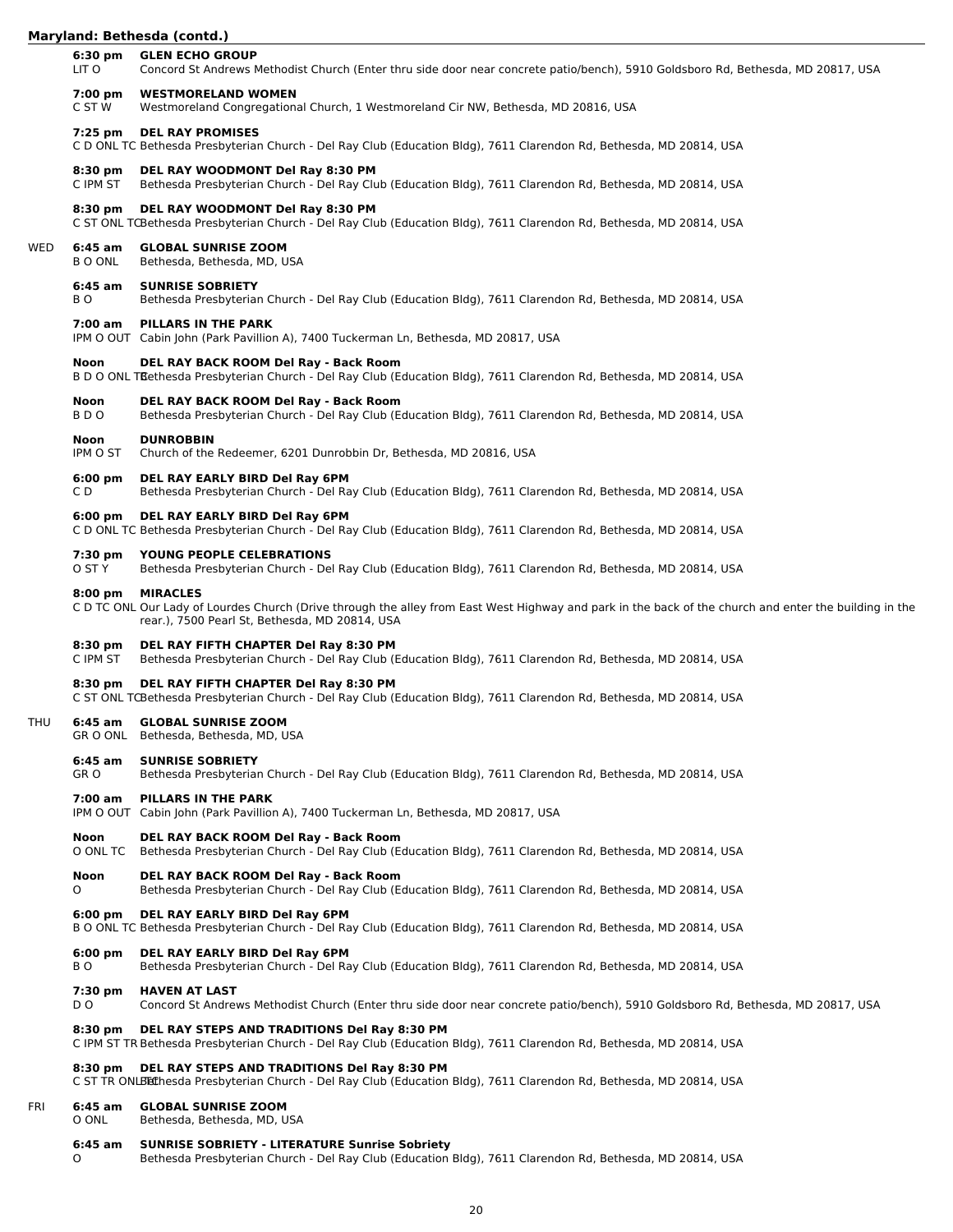|     | Maryland: Bethesda (contd.)   |                                                                                                                                                             |  |
|-----|-------------------------------|-------------------------------------------------------------------------------------------------------------------------------------------------------------|--|
|     | 7:00 am                       | PILLARS IN THE PARK<br>IPM O OUT Cabin John (Park Pavillion A), 7400 Tuckerman Ln, Bethesda, MD 20817, USA                                                  |  |
|     | <b>Noon</b><br>O ST           | DEL RAY BACK ROOM Del Ray - Back Room<br>Bethesda Presbyterian Church - Del Ray Club (Education Bldg), 7611 Clarendon Rd, Bethesda, MD 20814, USA           |  |
|     | <b>Noon</b>                   | DEL RAY BACK ROOM Del Ray - Back Room<br>O ST ONL TŒethesda Presbyterian Church - Del Ray Club (Education Bldg), 7611 Clarendon Rd, Bethesda, MD 20814, USA |  |
|     | <b>Noon</b><br><b>BC&amp;</b> | <b>DUNROBBIN</b><br>Church of the Redeemer, 6201 Dunrobbin Dr, Bethesda, MD 20816, USA                                                                      |  |
|     | $6:00 \text{ pm}$<br>C BE ST  | DEL RAY EARLY BIRD Del Ray 6PM<br>Bethesda Presbyterian Church - Del Ray Club (Education Bldg), 7611 Clarendon Rd, Bethesda, MD 20814, USA                  |  |
|     | $6:00 \text{ pm}$             | DEL RAY EARLY BIRD Del Ray 6PM<br>C BE ST ONLEECThesda Presbyterian Church - Del Ray Club (Education Bldg), 7611 Clarendon Rd, Bethesda, MD 20814, USA      |  |
|     | 6:30 pm<br>LIT O              | <b>GLEN ECHO GROUP</b><br>Concord St Andrews Methodist Church (Enter thru side door near concrete patio/bench), 5910 Goldsboro Rd, Bethesda, MD 20817, USA  |  |
|     |                               | 8:00 pm SERENITY<br>TC O SP ONLWestmoreland Congregational Church, 1 Westmoreland Cir NW, Bethesda, MD 20816, USA                                           |  |
|     |                               | 8:30 pm ACCEPTANCE Del Ray 8:30 PM<br>H D IPM O Bethesda Presbyterian Church - Del Ray Club (Education Bldg), 7611 Clarendon Rd, Bethesda, MD 20814, USA    |  |
|     |                               | 8:30 pm ACCEPTANCE Del Ray 8:30 PM<br>H D IPM O OBethesda Presbyterian Church - Del Ray Club (Education Bldg), 7611 Clarendon Rd, Bethesda, MD 20814, USA   |  |
|     | $8:30$ pm                     | <b>RENEWAL</b><br>C DR D TC OChurch of the Redeemer, 6201 Dunrobbin Dr, Bethesda, MD 20816, USA                                                             |  |
| SAT | 6:45 am<br>O SP ONL           | <b>GLOBAL SUNRISE ZOOM</b><br>Bethesda, Bethesda, MD, USA                                                                                                   |  |
|     | $6:45$ am<br>O SP             | <b>SUNRISE SOBRIETY</b><br>Bethesda Presbyterian Church - Del Ray Club (Education Bldg), 7611 Clarendon Rd, Bethesda, MD 20814, USA                         |  |
|     | 7:00 am                       | PILLARS IN THE PARK<br>IPM O OUT Cabin John (Park Pavillion A), 7400 Tuckerman Ln, Bethesda, MD 20817, USA                                                  |  |
|     | $9:30$ am                     | <b>BROAD HIGHWAY</b>                                                                                                                                        |  |

B C IPM W Brookmont Church, 4000 Virginia Pl, Bethesda, MD 20816, USA

# **Noon DEL RAY BACK ROOM Del Ray - Back Room**

O Bethesda Presbyterian Church - Del Ray Club (Education Bldg), 7611 Clarendon Rd, Bethesda, MD 20814, USA

# **Noon DEL RAY BACK ROOM Del Ray - Back Room**

O ONL TC Bethesda Presbyterian Church - Del Ray Club (Education Bldg), 7611 Clarendon Rd, Bethesda, MD 20814, USA

# **4:00 pm DEL RAY MEDITATION**

TC MED O S'Bethlesda Presbyterian Church - Del Ray Club (Education Bldg), 7611 Clarendon Rd, Bethesda, MD 20814, USA

# **4:00 pm SATURDAY MEDITATION**

MED Bethesda Presbyterian Church - Del Ray Club (Education Bldg), 7611 Clarendon Rd, Bethesda, MD 20814, USA

# **6:00 pm DEL RAY TOPICS Del Ray 6PM**

Bethesda Presbyterian Church - Del Ray Club (Education Bldg), 7611 Clarendon Rd, Bethesda, MD 20814, USA

# **6:00 pm DEL RAY TOPICS Del Ray 6PM**

D O ONL TC Bethesda Presbyterian Church - Del Ray Club (Education Bldg), 7611 Clarendon Rd, Bethesda, MD 20814, USA

# **8:00 pm SATURDAY NIGHT SPECIAL**

B C IPM & St Mark Orthodox Church, 7124 River Rd, Bethesda, MD 20817, USA

# **8:30 pm DEL RAY WOODMONT SPEAKERS Del Ray 8:30 PM**

O SP Bethesda Presbyterian Church - Del Ray Club (Education Bldg), 7611 Clarendon Rd, Bethesda, MD 20814, USA

# **Maryland: Bowie**

| SUN | 9:00 am<br>C D IPM             | <b>DAILY REFLECTIONS</b><br>Unity Place, 8610 Railroad Ave, Bowie, MD 20720, USA                      |
|-----|--------------------------------|-------------------------------------------------------------------------------------------------------|
|     |                                | 11:00 am COFFEE & DONUTS ZOOM<br>O ST Y ONL Tunity Place, 8610 Railroad Ave, Bowie, MD 20720, USA     |
|     |                                | 11:00 am COFFEE AND DONUTS<br>IPM O ST Y Unity Place, 8610 Railroad Ave, Bowie, MD 20720, USA         |
|     | 7:00 pm                        | <b>NEW HOPE STEPS 123</b><br>C TC ST ONLSt Michael's Church. 700 St Michaels Dr. Bowie. MD 20721. USA |
|     | $7:00 \text{ pm}$<br>D IPM O Y | <b>YOUNG PEOPLE</b><br>Unity Place, 8610 Railroad Ave, Bowie, MD 20720, USA                           |

# MON **Noon NOON REFLECTIONS**

Unity Place, 8610 Railroad Ave, Bowie, MD 20720, USA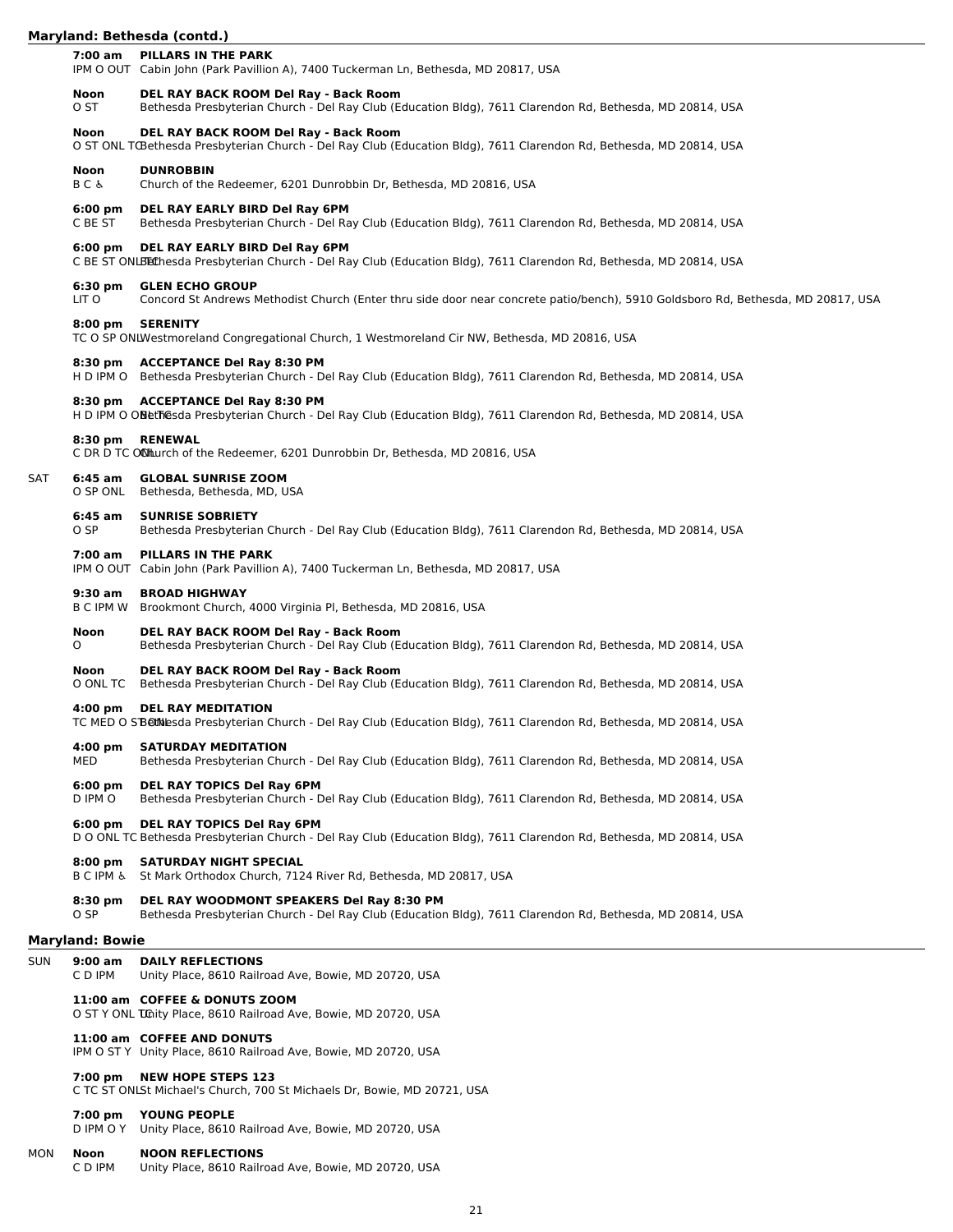# **Maryland: Bowie (contd.)**

|            |                                                                                                                             | Maryland: Bowie (contd.)                                                                                                                                                                                    |  |
|------------|-----------------------------------------------------------------------------------------------------------------------------|-------------------------------------------------------------------------------------------------------------------------------------------------------------------------------------------------------------|--|
| <b>TUE</b> | Noon<br>C D IPM                                                                                                             | <b>NOON REFLECTIONS</b><br>Unity Place, 8610 Railroad Ave, Bowie, MD 20720, USA                                                                                                                             |  |
|            | $8:00 \text{ pm}$<br>D IPM O                                                                                                | <b>MITCHELLVILLE</b><br>Hope Presbyterian Church, 1100 Enterprise Rd, Bowie, MD 20721, USA                                                                                                                  |  |
| WED        | Noon<br>C D IPM                                                                                                             | <b>REFLECTIONS</b><br>Unity Place, 8610 Railroad Ave, Bowie, MD 20720, USA                                                                                                                                  |  |
|            | 7:30 pm                                                                                                                     | <b>CONQUERED GRAPES</b><br>C GR IPM & Village Baptist Church (Enter side (not main) door. Meeting is in large conference room with safe distanced seating.), 1950 Mitchellville Rd,<br>Bowie, MD 20716, USA |  |
| THU        | Noon<br>C D IPM                                                                                                             | <b>NOON REFLECTIONS</b><br>Unity Place, 8610 Railroad Ave, Bowie, MD 20720, USA                                                                                                                             |  |
| FRI        | Noon<br>C D IPM                                                                                                             | <b>REFLECTIONS</b><br>Unity Place, 8610 Railroad Ave, Bowie, MD 20720, USA                                                                                                                                  |  |
|            | 8:30 pm<br>O SP ONL                                                                                                         | <b>BOWIE FRIDAY NIGHT SPEAKERS</b><br>Sacred Heart Church, 16501 Annapolis Rd, Bowie, MD 20715, USA                                                                                                         |  |
|            | 8:30 pm<br>D IPM O                                                                                                          | <b>POINTER RIDGE</b><br>Village Baptist Church (Enter side (not main) door. Meeting is in large conference room with safe distanced seating.), 1950 Mitchellville Rd,<br>Bowie, MD 20716, USA               |  |
| SAT        | $9:30$ am<br>B O TC                                                                                                         | <b>CROFTON SATURDAY MORNING</b><br>All Saints Lutheran Church, 16510 Mt Oak Rd, Bowie, MD 20716, USA                                                                                                        |  |
|            | $2:00 \text{ pm}$                                                                                                           | <b>SATURDAY AFTERNOON</b><br>ABSI D IPM OUnity Place, 8610 Railroad Ave, Bowie, MD 20720, USA                                                                                                               |  |
|            | <b>Maryland: Boyds</b>                                                                                                      |                                                                                                                                                                                                             |  |
| <b>SUN</b> | 9:30 am<br>C ST TC                                                                                                          | <b>FIRESIDE SPIRITUALITY</b><br>The Old Negro School, 19510 White Ground Rd, Boyds, MD 20841, USA                                                                                                           |  |
|            | <b>Maryland: Brandywine</b>                                                                                                 |                                                                                                                                                                                                             |  |
|            | 4:00 pm<br><b>BCIPM &amp;</b>                                                                                               | <b>JUST FOR TODAY</b><br>Chapel of Incarnation, 14070 Brandywine Rd, Brandywine, MD 20613, USA                                                                                                              |  |
| MON        | $8:00 \text{ pm}$                                                                                                           | <b>JUST FOR TODAY</b><br>D IPM O & Chapel of Incarnation, 14070 Brandywine Rd, Brandywine, MD 20613, USA                                                                                                    |  |
|            | <b>Maryland: Brookeville</b>                                                                                                |                                                                                                                                                                                                             |  |
| <b>SUN</b> |                                                                                                                             | 11:00 am OLNEY HOMEBODIES<br>D TC O SP OS alem United Methodist Church, 12 High St, Brookeville, MD 20833, USA                                                                                              |  |
| TUE        | 7:30 pm<br>C ST W                                                                                                           | <b>OLNEY WOMEN</b><br>Salem United Methodist Church, 12 High St, Brookeville, MD 20833, USA                                                                                                                 |  |
| WED        | 8:30 pm                                                                                                                     | <b>OLNEY FARMS</b><br>D IPM O SP Salem United Methodist Church, 12 High St, Brookeville, MD 20833, USA                                                                                                      |  |
| THU        | 7:30 pm<br>C D IPM                                                                                                          | <b>OLNEY NEW TIMES</b><br>Salem United Methodist Church, 12 High St, Brookeville, MD 20833, USA                                                                                                             |  |
|            | <b>Maryland: Burtonsville</b>                                                                                               |                                                                                                                                                                                                             |  |
| MON        | 7:00 pm<br>IPM O                                                                                                            | <b>BURTONSVILLE BIG BOOK</b><br>Liberty Grove Methodist Church, 15225 Old Columbia Pike, Burtonsville, MD 20866, USA                                                                                        |  |
| TUE        | 7:30 pm                                                                                                                     | <b>BURTONSVILLE BEGINNER 1,2,3</b><br>D IPM O ONLCedar Ridge Church, 2410 Spencerville Rd, Spencerville, MD 20868, USA                                                                                      |  |
| WED        | $7:00 \text{ pm}$<br>IPM O ST                                                                                               | <b>BURTONSVILLE TWELVE AND TWELVE</b><br>Liberty Grove Methodist Church, 15225 Old Columbia Pike, Burtonsville, MD 20866, USA                                                                               |  |
| THU        | <b>BURTONSVILLE PROMISES</b><br>7:30 pm<br>D IPM O ONLCedar Ridge Church, 2410 Spencerville Rd, Spencerville, MD 20868, USA |                                                                                                                                                                                                             |  |
|            |                                                                                                                             | <b>Maryland: Capitol Heights</b>                                                                                                                                                                            |  |
| MON        | 7:00 pm<br>D O & T C                                                                                                        | <b>ADDISON RD</b><br>St. Margaret's Church, 408 Addison Rd S, Capitol Heights, MD 20743, USA                                                                                                                |  |
| TUE        |                                                                                                                             | 7:00 pm CARMODY HILLS<br>C ST D & TCSt. Margaret's Church, 408 Addison Rd S, Capitol Heights, MD 20743, USA                                                                                                 |  |
|            | <b>Maryland: Cheltenham</b>                                                                                                 |                                                                                                                                                                                                             |  |
|            | 7:00 pm<br>D O                                                                                                              | <b>CHELTENHAM</b><br>United Methodist Church, 11111 Crain Hwy, Cheltenham, MD 20623, USA                                                                                                                    |  |
|            | <b>Maryland: Cheverly</b>                                                                                                   |                                                                                                                                                                                                             |  |

| MON |        | 8:30 pm LITTLE HOUSE                                                         |  |  |  |
|-----|--------|------------------------------------------------------------------------------|--|--|--|
|     | O D TC | Cheverly United Methodist Church, 2801 Cheverly Ave, Cheverly, MD 20785, USA |  |  |  |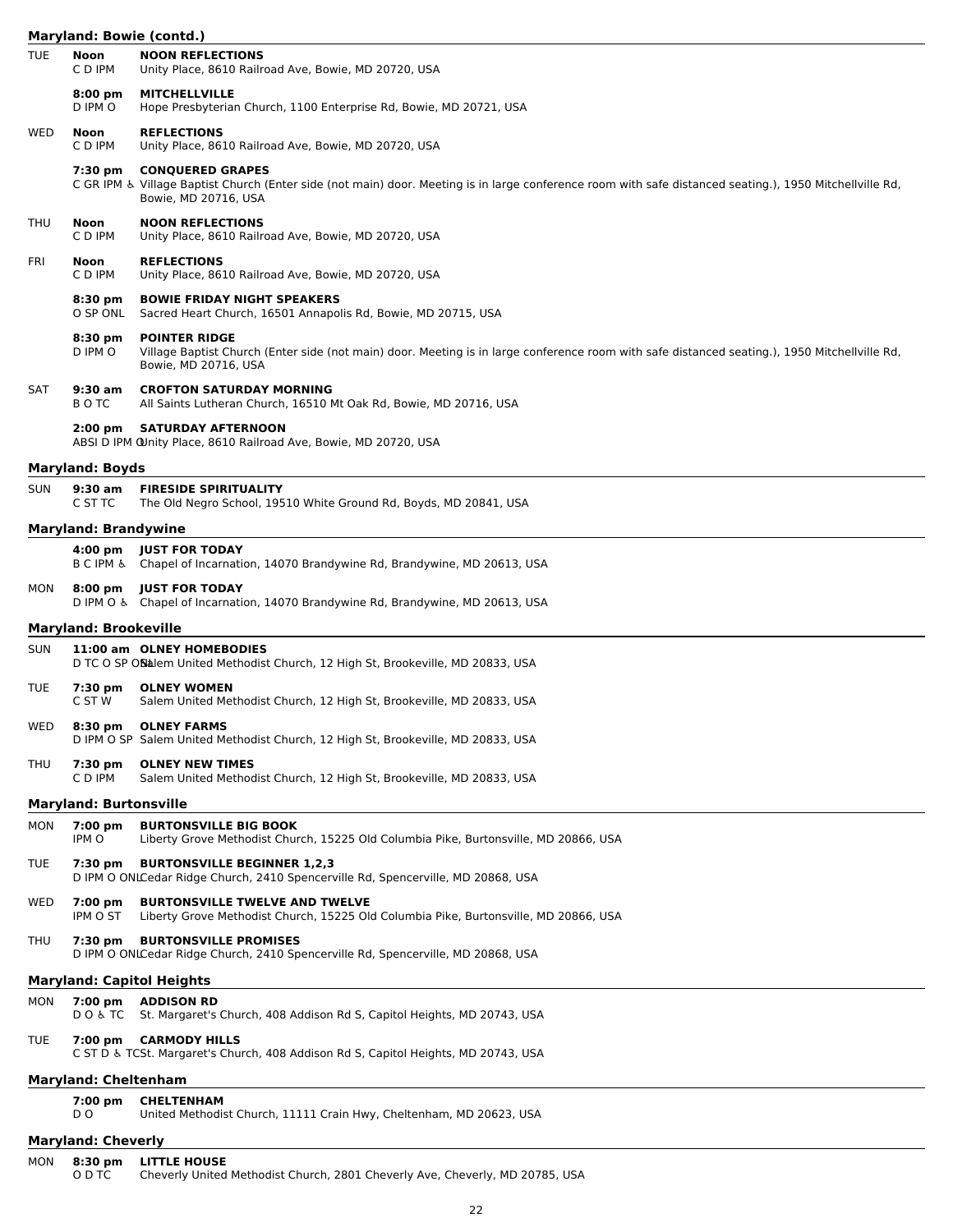|            |                              | Maryland: Cheverly (contd.)                                                                                                                                                                                                                                |  |  |  |  |
|------------|------------------------------|------------------------------------------------------------------------------------------------------------------------------------------------------------------------------------------------------------------------------------------------------------|--|--|--|--|
| <b>TUE</b> | $8:00$ pm<br>C D TC          | <b>LANDOVER DISCUSSION</b><br>Cheverly United Methodist Church, 2801 Cheverly Ave, Cheverly, MD 20785, USA                                                                                                                                                 |  |  |  |  |
| <b>WED</b> | 8:00 pm<br>O D TC            | <b>LANDOVER DISCUSSION</b><br>Cheverly United Methodist Church, 2801 Cheverly Ave, Cheverly, MD 20785, USA                                                                                                                                                 |  |  |  |  |
| FRI        | 8:30 pm<br>O ST TC           | <b>LITTLE HOUSE</b><br>Cheverly United Methodist Church, 2801 Cheverly Ave, Cheverly, MD 20785, USA                                                                                                                                                        |  |  |  |  |
|            | <b>Maryland: Chevy Chase</b> |                                                                                                                                                                                                                                                            |  |  |  |  |
| MON        | $8:00$ pm                    | <b>ALL ARE WELCOME</b><br>D IPM O & North Chevy Chase Christ Church (From the parking lot, follow the path on the right to the front of church. Meeting held in Community Room -<br>ground floor.), 8814 Kensington Pkwy, Chevy Chase, MD 20815, USA       |  |  |  |  |
| <b>TUE</b> | $8:00$ pm                    | <b>KENSINGTON BIG BOOK</b><br>B IPM O & Y NONth Chevy Chase Christ Church (From the parking lot, follow the path on the right to the front of church. Meeting held in Community Room -<br>ground floor.), 8814 Kensington Pkwy, Chevy Chase, MD 20815, USA |  |  |  |  |
|            | $8:00 \text{ pm}$            | <b>ON THE CIRCLE</b><br>D O ST ONL ALC Saints Episcopal Church, 3 Chevy Chase Cir, Chevy Chase, MD 20815, USA                                                                                                                                              |  |  |  |  |
| WED        | 7:30 pm<br>D IPM O           | <b>GATEWAY WEDNESDAY</b><br>North Chevy Chase Christ Church (From the parking lot, follow the path on the right to the front of church. Meeting held in Community Room -<br>ground floor.), 8814 Kensington Pkwy, Chevy Chase, MD 20815, USA               |  |  |  |  |
|            | <b>Maryland: Clarksburg</b>  |                                                                                                                                                                                                                                                            |  |  |  |  |
| <b>MON</b> | 7:00 pm<br>LIT O TC          | <b>SIMPLY SOBER</b><br>Clarksburg Methodist Church, 23425 Spire St, Clarksburg, MD 20871, USA                                                                                                                                                              |  |  |  |  |
| <b>TUE</b> | 8:30 pm                      | <b>STEP FORWARD</b><br>C ST ONL TCUnited Methodist Church, 26121 Frederick Rd, Clarksburg, MD 20871, USA                                                                                                                                                   |  |  |  |  |
| <b>FRI</b> | 7:00 pm<br>O SP TC           | <b>SIMPLY SOBER</b><br>Clarksburg Methodist Church, 23425 Spire St, Clarksburg, MD 20871, USA                                                                                                                                                              |  |  |  |  |
|            | 8:30 pm<br>D O TC            | <b>CLARKSBURG</b><br>Clarksburg Methodist Church, 23425 Spire St, Clarksburg, MD 20871, USA                                                                                                                                                                |  |  |  |  |
| SAT        | $8:30 \text{ pm}$            | <b>WE ARE NOT GLUM</b><br>D O SP ONL UGited Methodist Church, 26121 Frederick Rd, Clarksburg, MD 20871, USA                                                                                                                                                |  |  |  |  |
|            | <b>Maryland: Clinton</b>     |                                                                                                                                                                                                                                                            |  |  |  |  |
| <b>SUN</b> | 7:30 pm<br>LIT LS O          | <b>CLINTON</b><br>Christ Episcopal Church (Entrance is in the rear of the church thru the single red door. Go thru kitchen into Multi-Purpose room.), 8710 Old<br>Branch Ave, Clinton, MD 20735, USA                                                       |  |  |  |  |
| <b>TUE</b> | $1:00$ pm<br>C D IPM         | <b>CLINTON DAY</b><br>Christ Episcopal Church (Entrance is in the rear of the church thru the single red door. Go thru kitchen into Multi-Purpose room.), 8710 Old<br>Branch Ave, Clinton, MD 20735, USA                                                   |  |  |  |  |
| <b>WED</b> | 7:30 pm<br>C D IPM           | <b>CLINTON 45 PLUS</b><br>Christ Episcopal Church (Entrance is in the rear of the church thru the single red door. Go thru kitchen into Multi-Purpose room.), 8710 Old<br>Branch Ave, Clinton, MD 20735, USA                                               |  |  |  |  |
| <b>THU</b> | $6:30 \text{ pm}$            | <b>CLINTON 6:30</b><br>D TC O ONL Leonard Dyer health Center (1st floor on the right pass the soda machines), 9314 Piscataway Rd, Clinton, MD 20735, USA                                                                                                   |  |  |  |  |

FRI **1:00 pm CLINTON DAY**

12x12 C IPMChrist Episcopal Church (Entrance is in the rear of the church thru the single red door. Go thru kitchen into Multi-Purpose room.), 8710 Old Branch Ave, Clinton, MD 20735, USA

# **Maryland: College Park**

# SUN **7:00 pm NO HARD TERMS**

D TC BE O OSLAndrews Church, 4512 College Ave, College Park, MD 20740, USA

# MON **Noon CAMPUS NOON**

D O & TC University of Maryland Health Center (Park in Union Garage about 1 block west of Health Center (All other lots require permits); Room # 0142 downstairs), Health Center, 140 Campus Dr, College Park, MD 20740, USA

# **7:30 pm COLLEGE PARK BEGINNERS**

C IPM BE ST University Baptist Church, 3515 Campus Dr, College Park, MD 20740, USA

#### **7:30 pm COLLEGE PARK STEP**

C ST ONL TCUniversity Baptist Church, 3515 Campus Dr, College Park, MD 20740, USA

# TUE **7:30 pm COLLEGE PARK BEGINNERS (TU)**

C D TC BE ON hiversity Baptist Church, 3515 Campus Dr, College Park, MD 20740, USA

# WED **7:30 pm MISERY IS OPTIONAL**<br>B IPM O St Andrews Church, 451

St Andrews Church, 4512 College Ave, College Park, MD 20740, USA

# THU **7:00 pm GREAT FACTS**

- B O TC University Baptist Church, 3515 Campus Dr, College Park, MD 20740, USA
	- **7:30 pm THERE IS A SOLUTION**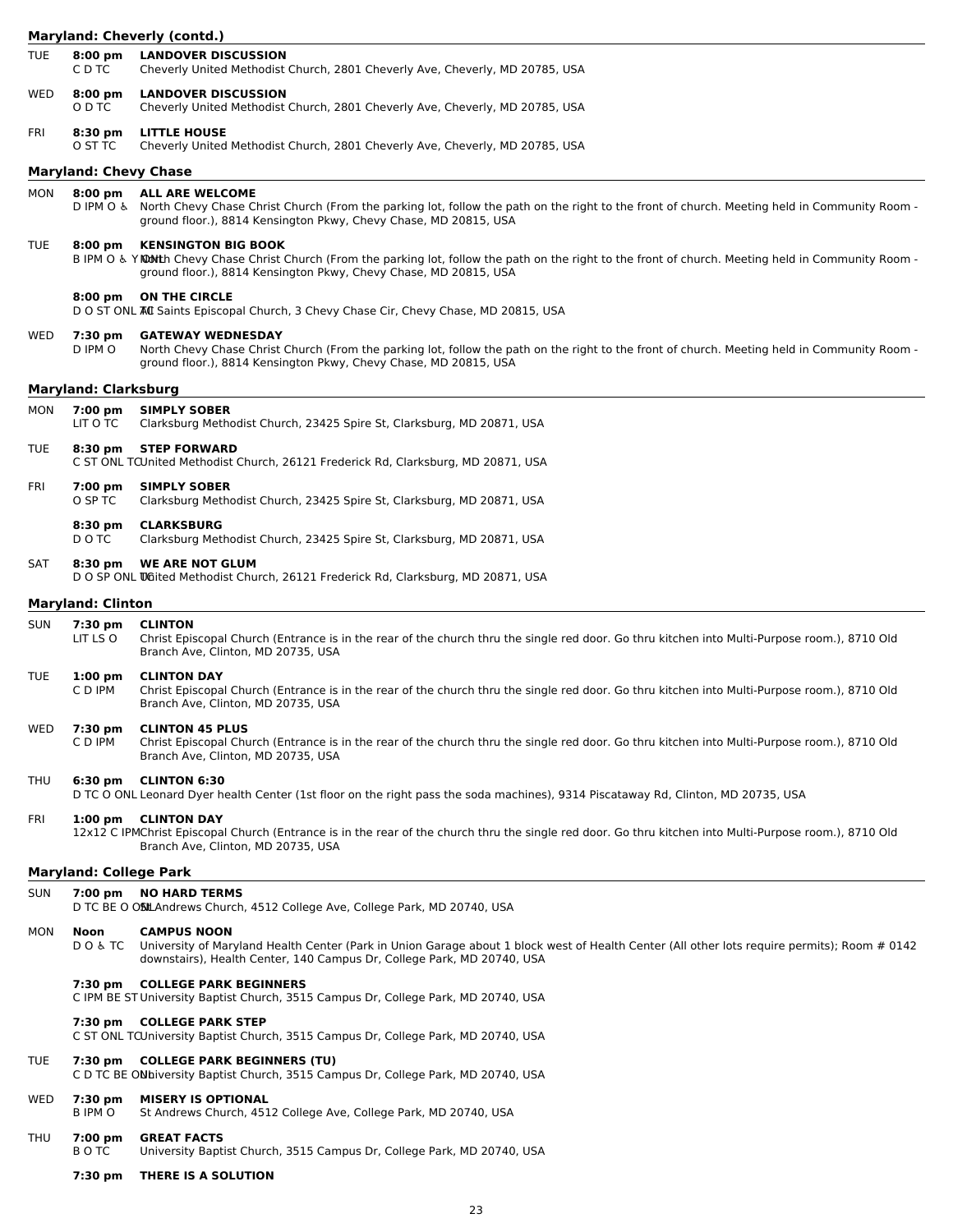#### **Maryland: College Park (contd.)**

IPM O Y ONLUniversity of Maryland Memorial Chapel, 7744 Regents Dr, College Park, MD 20742, USA

# FRI **8:00 pm HYATTSVILLE DISCUSSION**

C D TC ONL Hope Lutheran Church (Entrance facing Guilford Dr. If lower parking is full, park in top lot. You will get a ticket if you park on the street.), 4201 Guilford Dr, College Park, MD 20740, USA

#### SAT **7:30 pm COLLEGE PARK SPEAKER**

TC O SP ONLUniversity Baptist Church, 3515 Campus Dr, College Park, MD 20740, USA

#### **Maryland: Damascus**

SUN **7:30 pm UPTOWN/DOWNTOWN**

B TC O ONL Christ Congregational Church, 9600 Main St, Damascus, MD 20872, USA

#### FRI **8:30 pm AS BILL SEES IT**

ABSI TC O ON brist Congregational Church, 9600 Main St, Damascus, MD 20872, USA

# **Maryland: Derwood**

MON **6:15 pm RADICALS**

D IPM O Neighborhood Church, 16501 Redland Rd, Derwood, MD 20855, USA

#### **7:00 pm REDLAND STEP AND TRADITION**

12x12 C Redland Baptist Church (Parking and entrance are behind the church. Use the door under the portico. We meet on the 2nd floor, through the double doors to the right and up the stairs to the left. If the door is locked, please call the telephone number on the notice on the door, and someone will come to let you in. Welcome.), 6922 Muncaster Mill Rd, Derwood, MD 20855, USA

#### FRI **6:15 pm RADICALS**

D IPM O ASLNeighborhood Church, 16501 Redland Rd, Derwood, MD 20855, USA

# **Maryland: District Heights**

| MON | 7:00 pm<br>D O TC   | <b>WELCOME</b><br>Baptist Church, 8005 Cryden Way, District Heights, MD 20747, USA                          |
|-----|---------------------|-------------------------------------------------------------------------------------------------------------|
| THU | $8:30$ pm<br>C D TC | <b>FORESTVILLE PRIMARY PURPOSE</b><br>1st Baptist Church, 7234 Lansdale St, District Heights, MD 20747, USA |

#### FRI **7:00 pm WELCOME**

O D TC Baptist Church, 8005 Cryden Way, District Heights, MD 20747, USA

# **8:00 pm PROSPECT**

C IPM Church Rectory, 1717 Ritchie Rd, District Heights, MD 20747, USA

# **Maryland: Fort Washington**

# SUN **8:00 pm GRACE**

| Grace Lutheran Church, 10928 Indian Head Hwy, Fort Washington, MD 20744, USA<br>C D TC |  |
|----------------------------------------------------------------------------------------|--|
|----------------------------------------------------------------------------------------|--|

### WED **8:00 pm GRACE**

C ST TC Grace Lutheran Church, 10928 Indian Head Hwy, Fort Washington, MD 20744, USA

### SAT **6:00 pm SEED OF HOPE**

D O ONL TC Grace United Methodist Church, 11701 Old Fort Rd, Fort Washington, MD 20744, USA

#### **Maryland: Gaithersburg**

- SUN **10:30 am PRE-GAMING**
	- B D O ONL Gaithersburg, Gaithersburg, MD, USA

# **1:00 pm LATINOS DE MARYLAND**

IPM O S SP 28 S Frederick Ave (SUITE 23 - Masks required and are provided. Hand sanitizer available. Social Distancing practiced.), 28 S Frederick Ave, Gaithersburg, MD 20877, USA

# **6:00 pm TRAVILAH Into Action Group**

BE O ST Grace Methodist Church, 119 N Frederick Ave, Gaithersburg, MD 20877, USA

# **6:00 pm TRAVILAH Into Action Group**

O ST ONL TCGrace Methodist Church, 119 N Frederick Ave, Gaithersburg, MD 20877, USA

#### **7:00 pm LATINOS DE MARYLAND**

D IPM BE O S28 S Frederick Ave (SUITE 23 - Masks required and are provided. Hand sanitizer available. Social Distancing practiced.), 28 S Frederick Ave, Gaithersburg, MD 20877, USA

# **7:30 pm NUEVA VIDA**

C D IPM S Nueva Vida, 615 S Frederick Ave, Gaithersburg, MD 20877, USA

# **8:00 pm GOOD SHEPHERD BIG BOOK**

B O TC Good Shepherd Lutheran Church, 16420 S Westland Dr, Gaithersburg, MD 20877, USA

#### **8:00 pm LATINOS DE MARYLAND**

D IPM O S 28 S Frederick Ave (SUITE 23 - Masks required and are provided. Hand sanitizer available. Social Distancing practiced.), 28 S Frederick Ave, Gaithersburg, MD 20877, USA

#### **9:45 pm PAGE EIGHTY-SIX REVIEW**

B C ONL Gaithersburg, Gaithersburg, MD, USA

# MON **7:00 am ATTITUDE ADJUSTMENT Into Action Group**

Grace Methodist Church, 119 N Frederick Ave, Gaithersburg, MD 20877, USA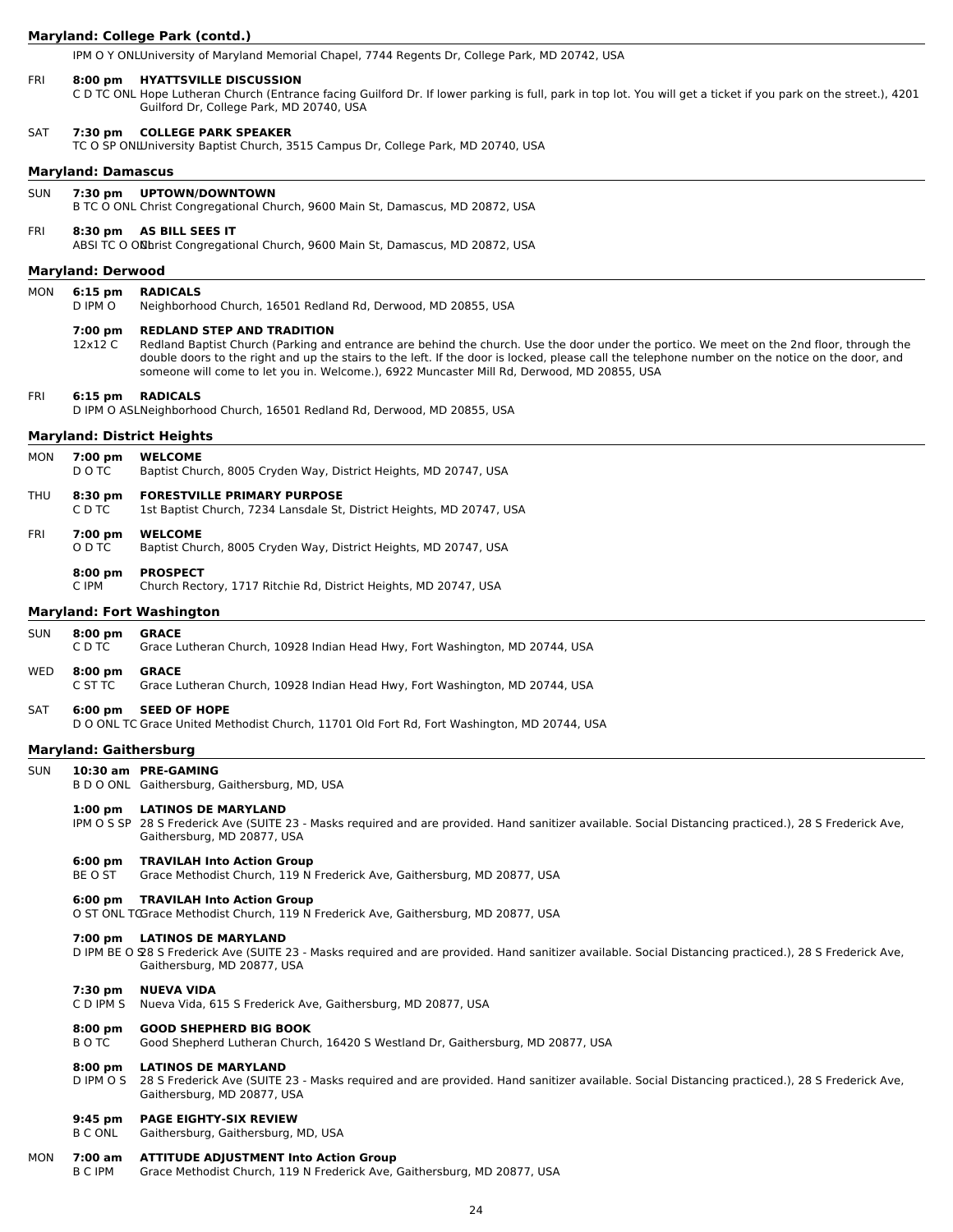|     |                            | Maryland: Gaithersburg (contd.)                                                                                                                                                                                      |
|-----|----------------------------|----------------------------------------------------------------------------------------------------------------------------------------------------------------------------------------------------------------------|
|     | 7:00 am                    | <b>ATTITUDE ADJUSTMENT Into Action Group</b><br>B C ONL TC Grace Methodist Church, 119 N Frederick Ave, Gaithersburg, MD 20877, USA                                                                                  |
|     | Noon<br>IPM O ST           | <b>BACK TO BASICS</b><br>Casey Community Center, 810 S Frederick Ave, Gaithersburg, MD 20877, USA                                                                                                                    |
|     | Noon                       | <b>BIG BOOK AT LUNCH Into Action Group</b><br>B C TC ONL Grace Methodist Church, 119 N Frederick Ave, Gaithersburg, MD 20877, USA                                                                                    |
|     | Noon<br>D IPM O            | <b>SUNSHINE</b><br>Good Shepherd Lutheran Church, 16420 S Westland Dr, Gaithersburg, MD 20877, USA                                                                                                                   |
|     | Noon                       | <b>SUNSHINE</b><br>D O ONL TC Good Shepherd Lutheran Church, 16420 S Westland Dr, Gaithersburg, MD 20877, USA                                                                                                        |
|     | $6:00 \text{ pm}$          | <b>SOBRIETY AT SIX Into Action Group</b><br>C D TC ONL Grace Methodist Church, 119 N Frederick Ave, Gaithersburg, MD 20877, USA                                                                                      |
|     | 7:30 pm<br>C D IPM S       | <b>NUEVA VIDA</b><br>Nueva Vida, 615 S Frederick Ave, Gaithersburg, MD 20877, USA                                                                                                                                    |
|     | 7:30 pm<br><b>BO&amp;W</b> | <b>OASIS WOMEN'S BIG BOOK</b><br>Good Shepherd Lutheran Church, 16420 S Westland Dr, Gaithersburg, MD 20877, USA                                                                                                     |
|     | $8:00 \text{ pm}$          | <b>LATINOS DE MARYLAND</b><br>IPM O S SP 28 S Frederick Ave (SUITE 23 - Masks required and are provided. Hand sanitizer available. Social Distancing practiced.), 28 S Frederick Ave,<br>Gaithersburg, MD 20877, USA |
|     |                            | 8:30 pm  FOURTH DIMENSION OF EXISTENCE Into Action Group<br>B TC O ONL Grace Methodist Church, 119 N Frederick Ave, Gaithersburg, MD 20877, USA                                                                      |
|     | $8:30$ pm                  | <b>QUINCE ORCHARD</b><br>C D IPM ST O Mairhaven Church, 12801 Darnestown Rd, Gaithersburg, MD 20878, USA                                                                                                             |
|     | $9:45$ pm<br>B C ONL       | <b>PAGE EIGHTY-SIX REVIEW</b><br>Gaithersburg, Gaithersburg, MD, USA                                                                                                                                                 |
| TUE | 7:00 am<br>C D IPM         | <b>ATTITUDE ADJUSTMENT Into Action Group</b><br>Grace Methodist Church, 119 N Frederick Ave, Gaithersburg, MD 20877, USA                                                                                             |
|     |                            | 7:00 am ATTITUDE ADJUSTMENT Into Action Group<br>C D ONL TC Grace Methodist Church, 119 N Frederick Ave, Gaithersburg, MD 20877, USA                                                                                 |
|     | Noon<br>D O ONL            | <b>BACK TO BASICS</b><br>Casey Community Center, 810 S Frederick Ave, Gaithersburg, MD 20877, USA                                                                                                                    |
|     | <b>Noon</b>                | <b>HOW IT WORKS Into Action Group</b><br>C D TC ONL Grace Methodist Church, 119 N Frederick Ave, Gaithersburg, MD 20877, USA                                                                                         |
|     | Noon<br>D IPM O            | <b>SUNSHINE</b><br>Good Shepherd Lutheran Church, 16420 S Westland Dr, Gaithersburg, MD 20877, USA                                                                                                                   |
|     | 7:00~pm                    | <b>MORE PEACE OF MIND</b><br>D IPM O ASLIDA thestown Presbyterian Church (corner of MD28 & Turkey Foot Rd.), 15120 Turkey Foot Rd, Gaithersburg, MD 20878, USA                                                       |
|     | 7:30 pm<br>C D IPM S       | <b>NUEVA VIDA</b><br>Nueva Vida, 615 S Frederick Ave, Gaithersburg, MD 20877, USA                                                                                                                                    |
|     | $8:00$ pm                  | <b>LATINOS DE MARYLAND</b><br>IPM O S SP 28 S Frederick Ave (SUITE 23 - Masks required and are provided. Hand sanitizer available. Social Distancing practiced.), 28 S Frederick Ave,<br>Gaithersburg, MD 20877, USA |
|     | $8:00$ pm                  | <b>THERE IS A SOLUTION Into Action Group</b><br>TC O SP ONLGrace Methodist Church, 119 N Frederick Ave, Gaithersburg, MD 20877, USA                                                                                  |
|     | $9:45$ pm                  | <b>PAGE EIGHTY-SIX REVIEW</b><br>B C LIT ONL Gaithersburg, Gaithersburg, MD, USA                                                                                                                                     |
| WED | 7:00 am<br>C IPM TR        | <b>ATTITUDE ADJUSTMENT Into Action Group</b><br>Grace Methodist Church, 119 N Frederick Ave, Gaithersburg, MD 20877, USA                                                                                             |
|     | 7:00 am                    | <b>ATTITUDE ADJUSTMENT Into Action Group</b><br>C TR ONL TGGrace Methodist Church, 119 N Frederick Ave, Gaithersburg, MD 20877, USA                                                                                  |
|     | Noon                       | <b>AS BILL SEES IT Into Action Group</b><br>ABSI C TC ON Grace Methodist Church, 119 N Frederick Ave, Gaithersburg, MD 20877, USA                                                                                    |
|     | Noon<br>C D ONL            | <b>BIG BOOK STUDY GROUP Back to Basics</b><br>Casey Community Center, 810 S Frederick Ave, Gaithersburg, MD 20877, USA                                                                                               |
|     | Noon<br>B IPM O            | <b>SUNSHINE</b><br>Good Shepherd Lutheran Church, 16420 S Westland Dr, Gaithersburg, MD 20877, USA                                                                                                                   |
|     | $6:00$ pm                  | <b>DOUBLE RECOVERY</b><br>D TC O ONL Good Shepherd Lutheran Church, 16420 S Westland Dr, Gaithersburg, MD 20877, USA                                                                                                 |
|     |                            |                                                                                                                                                                                                                      |

 $\overline{\phantom{0}}$ 

**7:30 pm NUEVA VIDA** D IPM O S Nueva Vida, 615 S Frederick Ave, Gaithersburg, MD 20877, USA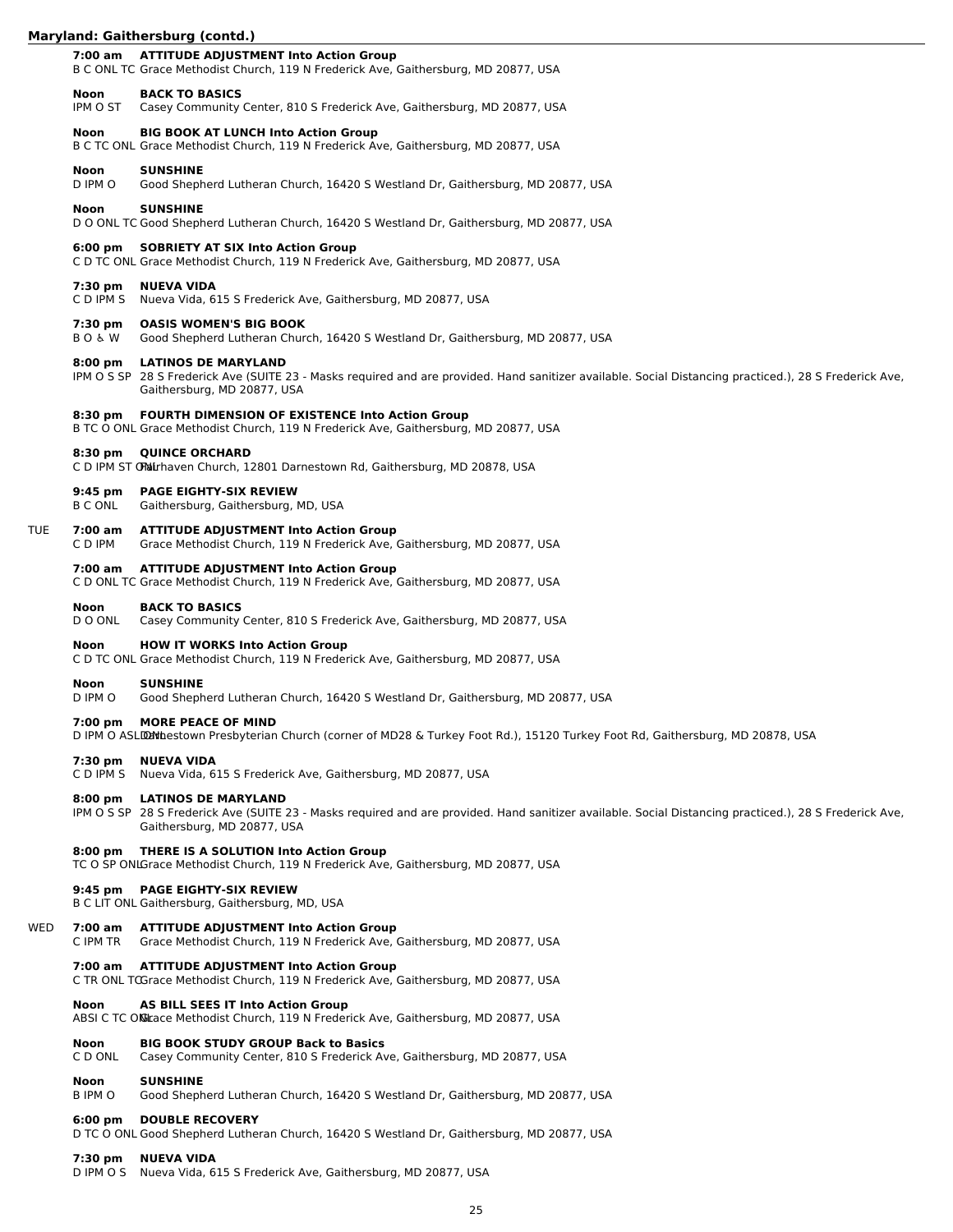# **Maryland: Gaithersburg (contd.)**

# **8:00 pm LATINOS DE MARYLAND**

IPM O S SP 28 S Frederick Ave (SUITE 23 - Masks required and are provided. Hand sanitizer available. Social Distancing practiced.), 28 S Frederick Ave, Gaithersburg, MD 20877, USA

#### **8:00 pm PRIMARY PURPOSE GROUP Into Action Group**

B O ONL Grace Methodist Church, 119 N Frederick Ave, Gaithersburg, MD 20877, USA

### **9:45 pm PAGE EIGHTY-SIX REVIEW**

B C ONL Gaithersburg, Gaithersburg, MD, USA

# THU **7:00 am ATTITUDE ADJUSTMENT Into Action Group**

C IPM ST Grace Methodist Church, 119 N Frederick Ave, Gaithersburg, MD 20877, USA

# **7:00 am ATTITUDE ADJUSTMENT Into Action Group**

C ONL TC Grace Methodist Church, 119 N Frederick Ave, Gaithersburg, MD 20877, USA

### **Noon BACK TO BASICS**

C ST TR ONLCasey Community Center, 810 S Frederick Ave, Gaithersburg, MD 20877, USA

# **Noon INTO ACTION Into Action Group**

B C TC ONL Grace Methodist Church, 119 N Frederick Ave, Gaithersburg, MD 20877, USA

# **Noon SUNSHINE**

12x12 IPM OGood Shepherd Lutheran Church, 16420 S Westland Dr, Gaithersburg, MD 20877, USA

# **7:00 pm DARNE GOOD BIG BOOK**

B IPM O ONLDarnestown Presbyterian Church (corner of MD28 & Turkey Foot Rd.), 15120 Turkey Foot Rd, Gaithersburg, MD 20878, USA

# **7:30 pm NUEVA VIDA**

C D IPM S Nueva Vida, 615 S Frederick Ave, Gaithersburg, MD 20877, USA

# **8:00 pm LATINOS DE MARYLAND**

IPM O S SP 28 S Frederick Ave (SUITE 23 - Masks required and are provided. Hand sanitizer available. Social Distancing practiced.), 28 S Frederick Ave, Gaithersburg, MD 20877, USA

# **8:00 pm SHEEPHERDERS**

D TC M O ONLood Shepherd Lutheran Church, 16420 S Westland Dr, Gaithersburg, MD 20877, USA

#### **9:45 pm PAGE EIGHTY-SIX REVIEW**

B C ONL Gaithersburg, Gaithersburg, MD, USA

### FRI **5:30 am JAYWALKERS Into Action Group**

C D IPM ONLGrace Methodist Church, 119 N Frederick Ave, Gaithersburg, MD 20877, USA

#### **7:00 am ATTITUDE ADJUSTMENT Into Action Group**

C IPM ST Grace Methodist Church, 119 N Frederick Ave, Gaithersburg, MD 20877, USA

#### **7:00 am ATTITUDE ADJUSTMENT Into Action Group**

C ST ONL TCGrace Methodist Church, 119 N Frederick Ave, Gaithersburg, MD 20877, USA

#### **Noon BACK TO BASICS**

ABSI O ONL Casey Community Center, 810 S Frederick Ave, Gaithersburg, MD 20877, USA

# **Noon LOST AND FOUND**

C TC ST ONLGrace Methodist Church, 119 N Frederick Ave, Gaithersburg, MD 20877, USA

#### **Noon SUNSHINE**

IPM O Good Shepherd Lutheran Church, 16420 S Westland Dr, Gaithersburg, MD 20877, USA

# **Noon WALNUT HILL Into Action Group**

C D TC ONL Grace Methodist Church, 119 N Frederick Ave, Gaithersburg, MD 20877, USA

#### **6:30 pm LIFE IS GOOD**

D IPM O Good Shepherd Lutheran Church, 16420 S Westland Dr, Gaithersburg, MD 20877, USA

#### **7:00 pm HOPE SEEKERS Into Action Group**

TC O SP ONLGrace Methodist Church, 119 N Frederick Ave, Gaithersburg, MD 20877, USA

#### **7:30 pm NUEVA VIDA**

IPM O S Nueva Vida, 615 S Frederick Ave, Gaithersburg, MD 20877, USA

#### **8:00 pm LATINOS DE MARYLAND**

IPM O S SP 28 S Frederick Ave (SUITE 23 - Masks required and are provided. Hand sanitizer available. Social Distancing practiced.), 28 S Frederick Ave, Gaithersburg, MD 20877, USA

#### **8:45 pm GAITHERSBURG BEGINNERS**

TC O & ONL Kolmac Outpatient Recovery Clinic, 15800 Gaither Dr #210, Gaithersburg, MD 20877, USA

#### **9:30 pm PAGE EIGHTY-SIX REVIEW**

B C ONL Gaithersburg, Gaithersburg, MD, USA

#### SAT **7:00 am ATTITUDE ADJUSTMENT Into Action Group**

IPM BE O STGrace Methodist Church, 119 N Frederick Ave, Gaithersburg, MD 20877, USA

#### **7:00 am ATTITUDE ADJUSTMENT Into Action Group**

BE O ST ONLGFECe Methodist Church, 119 N Frederick Ave, Gaithersburg, MD 20877, USA

#### **8:15 am BACK TO BASICS Into Action Group**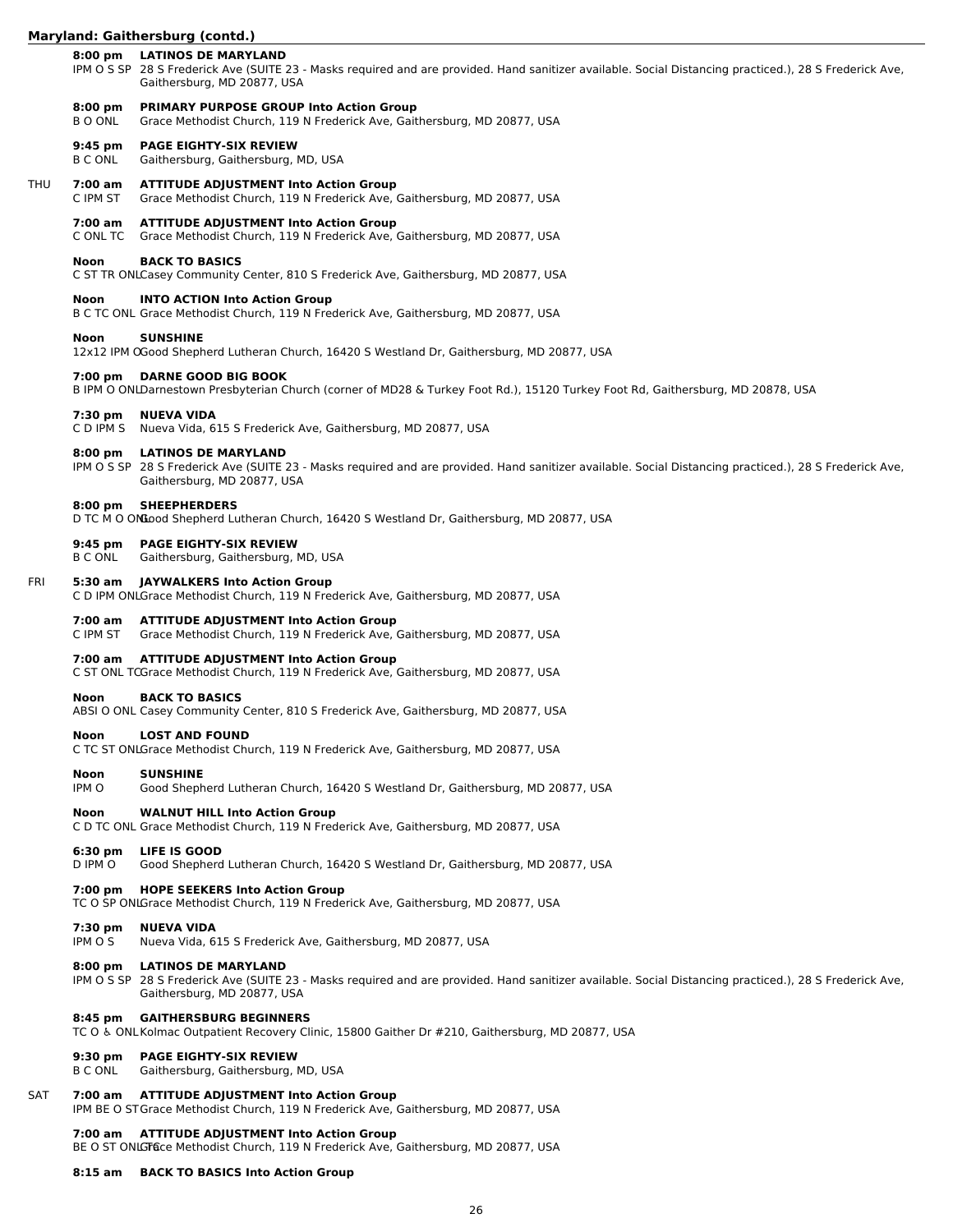#### **Maryland: Gaithersburg (contd.)**

TC BE O ST **@Nace Methodist Church, 119 N Frederick Ave, Gaithersburg, MD 20877, USA** 

#### **8:30 am DARNESTOWN MENS - IN PERSON**

D IPM M BE @arnestown Presbyterian Church (corner of MD28 & Turkey Foot Rd.), 15120 Turkey Foot Rd, Gaithersburg, MD 20878, USA

# **9:00 am SATURDAY MORNING STEP Into Action Group**

C TC ST ONLGrace Methodist Church, 119 N Frederick Ave, Gaithersburg, MD 20877, USA

#### **Noon FREE SPIRITS**

D O Good Shepherd Lutheran Church, 16420 S Westland Dr, Gaithersburg, MD 20877, USA

#### **Noon LATINOS DE MARYLAND**

IPM O S SP 28 S Frederick Ave (SUITE 23 - Masks required and are provided. Hand sanitizer available. Social Distancing practiced.), 28 S Frederick Ave, Gaithersburg, MD 20877, USA

#### **Noon TRUSTED SERVANTS**

D O & ONL TKolmac Outpatient Recovery Clinic, 15800 Gaither Dr #210, Gaithersburg, MD 20877, USA

#### **12:30 pm SATURDAY REFLECTIONS Into Action Group**

C DR TC & OBlace Methodist Church, 119 N Frederick Ave, Gaithersburg, MD 20877, USA

# **5:00 pm DOUBLE TRUDGERS Into Action Group**

D TC O ONL Grace Methodist Church, 119 N Frederick Ave, Gaithersburg, MD 20877, USA

#### **7:00 pm WHEN ALL ELSE FAILS**

D IPM BE O Maltnestown Presbyterian Church (corner of MD28 & Turkey Foot Rd.), 15120 Turkey Foot Rd, Gaithersburg, MD 20878, USA

#### **7:30 pm IN THE BOOK**

B O ONL Gaithersburg, Gaithersburg, MD, USA

#### **7:30 pm NUEVA VIDA**

C D IPM S Nueva Vida, 615 S Frederick Ave, Gaithersburg, MD 20877, USA

#### **8:00 pm LATINOS DE MARYLAND**

IPM O S SP 28 S Frederick Ave (SUITE 23 - Masks required and are provided. Hand sanitizer available. Social Distancing practiced.), 28 S Frederick Ave, Gaithersburg, MD 20877, USA

#### **9:45 pm PAGE EIGHTY-SIX REVIEW**

B C ONL Gaithersburg, Gaithersburg, MD, USA

#### **Maryland: Germantown**

#### SUN **8:00 am YACHT CLUB**

ABSI C IPM ONLak Walton League, 18301 Waring Station Rd, Germantown, MD 20874, USA

#### **8:30 pm HOW IT WORKS**

D TC O ONL United Church of Christ of Seneca valley, 13421 Clopper Rd, Germantown, MD 20874, USA

#### TUE **7:30 pm RENEGADE TRAVELERS**

C D W ONL Germantown, Germantown, MD, USA

# WED **8:00 pm VISION FOR YOU**

IPM LIT O ONLOther Seton, 19951 Father Hurley Blvd, Germantown, MD 20874, USA

#### THU **8:30 pm NEELSVILLE - BEGINNER**

BE O Neelsville Presbyterian Church, 20701 Frederick Rd, Germantown, MD 20876, USA

# SAT **8:30 am DARNESTOWN MENS**

D M BE O ONLarnstown, Darnestown, MD, USA

#### **Maryland: Glenarden**

#### THU **8:00 pm GLENARDEN**

TC O SP ONLGlenarden Municipal Center, 8600 Glenarden Pkwy, Glenarden, MD 20706, USA

#### **Maryland: Greenbelt**

| <b>SUN</b> | 6:45 am<br>C ONL TC   | <b>CAME TO BELIEVE Greenbelt Step Club 6:45AM</b><br>Greenbelt Step Club, 143 Centerway, Greenbelt, MD 20770, USA   |
|------------|-----------------------|---------------------------------------------------------------------------------------------------------------------|
|            | $6:45$ am<br>C IPM    | <b>CAME TO BELIEVE</b><br>Greenbelt Step Club, 143 Centerway, Greenbelt, MD 20770, USA                              |
| MON        | 6:45 am<br>C ONL TC   | <b>SLOGANS Greenbelt Step Club 6:45AM</b><br>Greenbelt Step Club, 143 Centerway, Greenbelt, MD 20770, USA           |
|            | 6:45 am<br>C IPM      | <b>SLOGANS Greenbelt Step Club 6:45AM</b><br>Greenbelt Step Club, 143 Centerway, Greenbelt, MD 20770, USA           |
|            | Noon                  | <b>BIG BOOK</b><br>B C TC ONL Greenbelt Step Club, 143 Centerway, Greenbelt, MD 20770, USA                          |
|            | $4:30$ pm<br>C IPM LS | <b>GREENBELT STEP</b><br>Greenbelt Step Club, 143 Centerway, Greenbelt, MD 20770, USA                               |
| TUE        | $6:45$ am<br>C IPM    | <b>TOOLS OF RECOVERY Greenbelt Step Club 6:45AM</b><br>Greenbelt Step Club, 143 Centerway, Greenbelt, MD 20770, USA |
|            | - --                  |                                                                                                                     |

# **6:45 am TOOLS OF RECOVERY Greenbelt Step Club 6:45AM**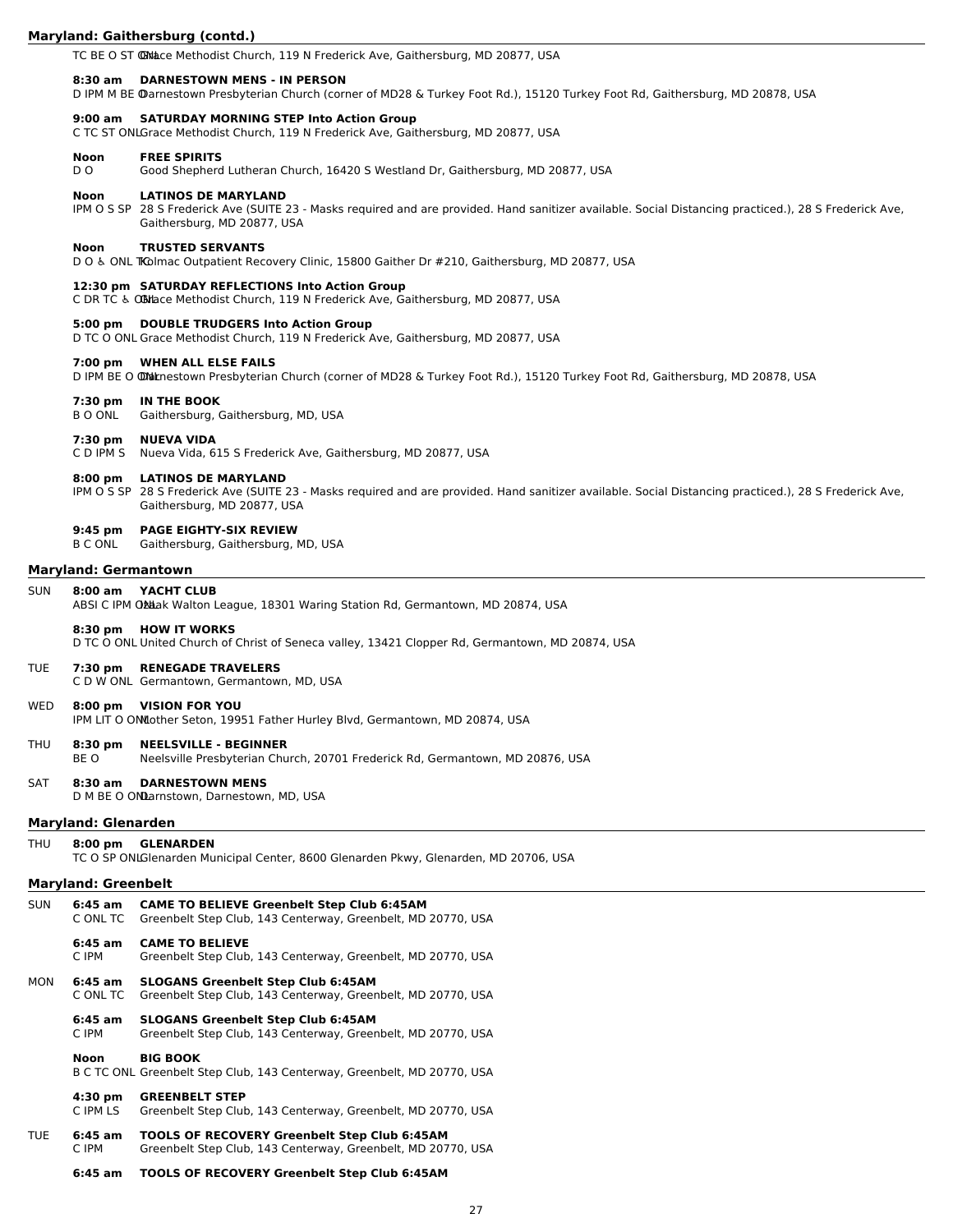# **Maryland: Greenbelt (contd.)**

| <b>SUN</b> | $8:30$ am                    | <b>180 DEGREE - 11TH STEP CANDLELIGHT</b>                                                                                            |  |  |  |
|------------|------------------------------|--------------------------------------------------------------------------------------------------------------------------------------|--|--|--|
|            | <b>Maryland: Hyattsville</b> |                                                                                                                                      |  |  |  |
|            | $6:45$ am<br>C ONL TC        | <b>NECESSARY FOR LIFE Greenbelt Step Club 6:45AM</b><br>Greenbelt Step Club, 143 Centerway, Greenbelt, MD 20770, USA                 |  |  |  |
| <b>SAT</b> | $6:45$ am<br>C IPM           | <b>NECESSARY FOR LIFE Greenbelt Step Club 6:45AM</b><br>Greenbelt Step Club, 143 Centerway, Greenbelt, MD 20770, USA                 |  |  |  |
|            | 4:30 pm<br>C IPM LIT         | <b>AA LITERATURE</b><br>Greenbelt Step Club, 143 Centerway, Greenbelt, MD 20770, USA                                                 |  |  |  |
|            | $6:45$ am<br>C ONL TC        | <b>HOW IT WORKS Greenbelt Step Club 6:45AM</b><br>Greenbelt Step Club, 143 Centerway, Greenbelt, MD 20770, USA                       |  |  |  |
| <b>FRI</b> | $6:45$ am<br>C IPM           | <b>HOW IT WORKS Greenbelt Step Club 6:45AM</b><br>Greenbelt Step Club, 143 Centerway, Greenbelt, MD 20770, USA                       |  |  |  |
|            | $6:45$ am                    | <b>STEPS &amp; TRADITIONS Greenbelt Step Club 6:45AM</b><br>C ST TR ONLGreenbelt Step Club, 143 Centerway, Greenbelt, MD 20770, USA  |  |  |  |
| <b>THU</b> | $6:45$ am                    | <b>STEPS &amp; TRADITIONS Greenbelt Step Club 6:45AM</b><br>C IPM ST TR Greenbelt Step Club, 143 Centerway, Greenbelt, MD 20770, USA |  |  |  |
|            | $7:00 \text{ pm}$            | <b>STEPS &amp; TRADITIONS STUDY</b><br>12x12 IPM OGreenbelt Step Club, 143 Centerway, Greenbelt, MD 20770, USA                       |  |  |  |
|            | $4:30 \text{ pm}$<br>C D IPM | <b>EXPERIENCE, STRENGTH &amp; HOPE</b><br>Greenbelt Step Club, 143 Centerway, Greenbelt, MD 20770, USA                               |  |  |  |
|            | $6:45$ am<br><b>B C IPM</b>  | <b>GREENBELT STEP Greenbelt Step Club 6:45AM</b><br>Greenbelt Step Club, 143 Centerway, Greenbelt, MD 20770, USA                     |  |  |  |
| <b>WED</b> | 6:45 am                      | <b>GREENBELT STEP Greenbelt Step Club 6:45AM</b><br>B C ONL TC Greenbelt Step Club, 143 Centerway, Greenbelt, MD 20770, USA          |  |  |  |
|            | $7:00$ pm<br>B C D ONL       | <b>NEW FREEDOM GROUP</b><br>Greenbelt, MD, Greenbelt, MD, USA                                                                        |  |  |  |
|            | C ONL TC                     | Greenbelt Step Club, 143 Centerway, Greenbelt, MD 20770, USA                                                                         |  |  |  |

|            | O ST                      | 180 Club (Enter in rear), 4318 Hamilton St, Hyattsville, MD 20781, USA                                                         |
|------------|---------------------------|--------------------------------------------------------------------------------------------------------------------------------|
|            |                           | 10:00 am OPEN DISCUSSION<br>D O ONL TC 180 Club (Enter in rear), 4318 Hamilton St, Hyattsville, MD 20781, USA                  |
|            | Noon<br>D <sub>O</sub>    | <b>OPEN DISCUSSION</b><br>180 Club (Enter in rear), 4318 Hamilton St, Hyattsville, MD 20781, USA                               |
|            | $8:30$ pm                 | AS BILL SEES IT<br>ABSI O ONL 180 Club (Enter in rear), 4318 Hamilton St, Hyattsville, MD 20781, USA                           |
| MON        | 6:00 am<br>D O ONL        | <b>AS BILL SEES IT</b><br>180 Club (Enter in rear), 4318 Hamilton St, Hyattsville, MD 20781, USA                               |
|            | <b>Noon</b>               | <b>180 DEGREE - STEPS &amp; TRADITIONS</b><br>12x12 O ONL8C Club (Enter in rear), 4318 Hamilton St, Hyattsville, MD 20781, USA |
|            | 5:30 pm<br>DO.            | <b>TOOLS OF RECOVERY</b><br>180 Club (Enter in rear), 4318 Hamilton St, Hyattsville, MD 20781, USA                             |
| <b>TUE</b> | 6:00 am<br>LS O ONL       | <b>LIVING SOBER</b><br>180 Club (Enter in rear), 4318 Hamilton St, Hyattsville, MD 20781, USA                                  |
|            | <b>Noon</b><br>O ONL TC   | 180 DEGREE - STOOLS & BOTTLES<br>180 Club (Enter in rear), 4318 Hamilton St, Hyattsville, MD 20781, USA                        |
|            | 5:30 pm<br><b>GROTC</b>   | <b>180 CLUB - GRAPEVINE</b><br>180 Club (Enter in rear), 4318 Hamilton St, Hyattsville, MD 20781, USA                          |
|            | $7:00$ pm                 | <b>WOMEN'S LIT.</b><br>H C D W ONLITTO Club (Enter in rear), 4318 Hamilton St, Hyattsville, MD 20781, USA                      |
| WED        | 6:00 am                   | <b>STEPS &amp; TRADITIONS</b><br>12x12 D O ON80 Club (Enter in rear), 4318 Hamilton St, Hyattsville, MD 20781, USA             |
|            | <b>Noon</b>               | <b>GRAPEVINE</b><br>GR O ONL TQ80 Club (Enter in rear), 4318 Hamilton St, Hyattsville, MD 20781, USA                           |
|            | 5:30 pm<br>DLS O          | <b>OPEN DISCUSSION</b><br>180 Club (Enter in rear), 4318 Hamilton St, Hyattsville, MD 20781, USA                               |
|            | 7:00 pm<br>C D ONL        | <b>HYATTSVILLE HOPE WEDNESDAY</b><br>Hyattsville (Enter in rear, across from parking lot), Hyattsville, MD, USA                |
|            | $8:00$ pm<br><b>BOONL</b> | <b>BIG BOOK STUDY</b><br>Hyattsville (Enter in rear, across from parking lot), Hyattsville, MD, USA                            |
|            |                           |                                                                                                                                |

THU **6:00 am CAME TO BELIEVE**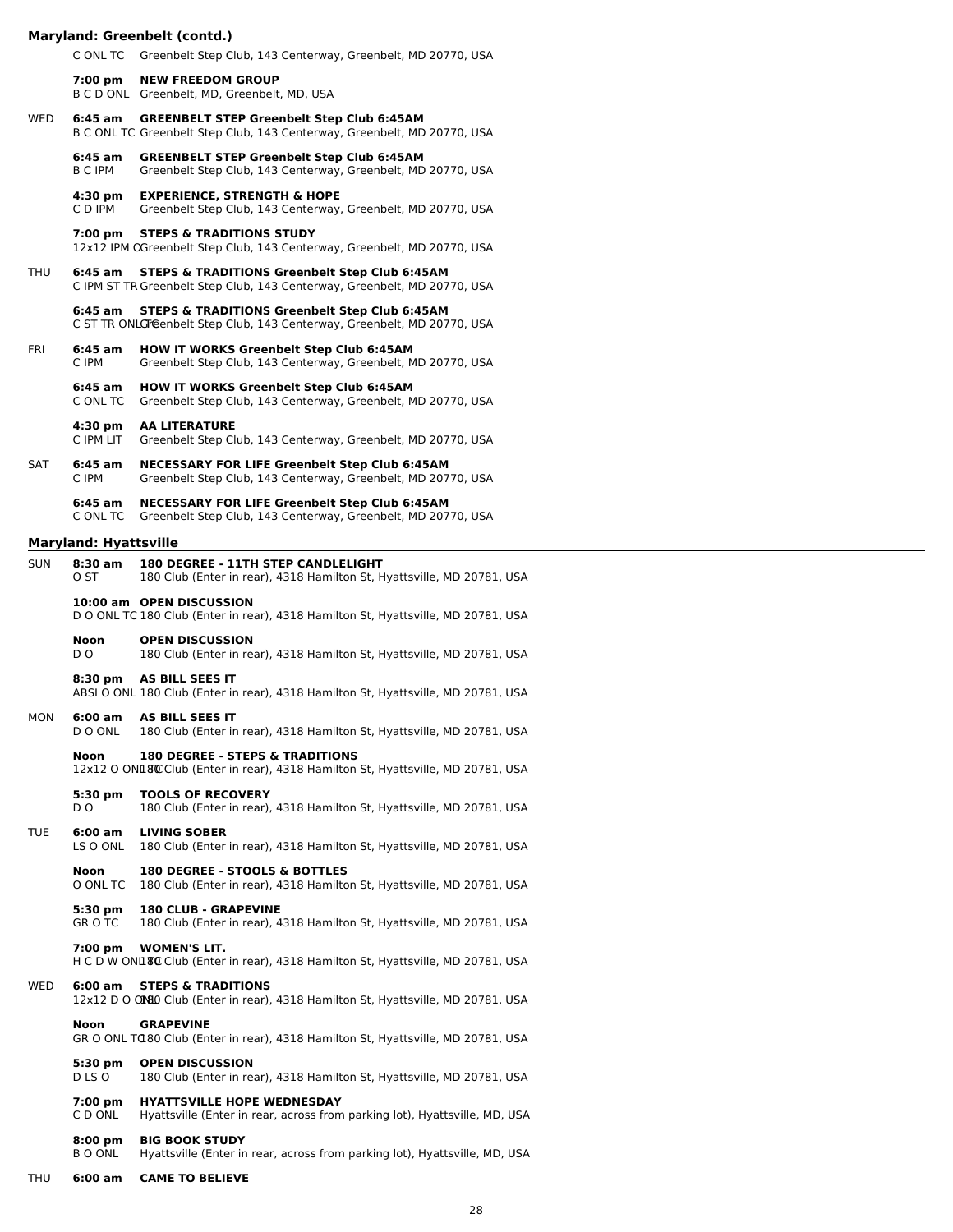|            |                             | Maryland: Hyattsville (contd.)                                                                                                                                                                                    |
|------------|-----------------------------|-------------------------------------------------------------------------------------------------------------------------------------------------------------------------------------------------------------------|
|            | D O ONL                     | 180 Club (Enter in rear), 4318 Hamilton St, Hyattsville, MD 20781, USA                                                                                                                                            |
|            | Noon                        | <b>CAME TO BELIEVE</b><br>O ONL TC 180 Club (Enter in rear), 4318 Hamilton St, Hyattsville, MD 20781, USA                                                                                                         |
|            | 5:30 pm<br>D <sub>O</sub>   | <b>OPEN DISCUSSION</b><br>180 Club (Enter in rear), 4318 Hamilton St, Hyattsville, MD 20781, USA                                                                                                                  |
|            | 7:00 pm<br>O                | <b>BIG BOOK (JOE/CHARLIE)</b><br>180 Club (Enter in rear), 4318 Hamilton St, Hyattsville, MD 20781, USA                                                                                                           |
| FRI        | 6:00 am<br>D O ONL          | <b>OPEN DISCUSSION</b><br>180 Club (Enter in rear), 4318 Hamilton St, Hyattsville, MD 20781, USA                                                                                                                  |
|            | Noon                        | <b>OPEN DISCUSSION</b><br>D O ONL TC 180 Club (Enter in rear), 4318 Hamilton St, Hyattsville, MD 20781, USA                                                                                                       |
|            | 5:30 pm<br>D O              | <b>STOOLS AND BOTTLES</b><br>180 Club (Enter in rear), 4318 Hamilton St, Hyattsville, MD 20781, USA                                                                                                               |
|            | 7:00 pm<br>O ST             | <b>DROP THE ROCK (STEPS 6 &amp; 7)</b><br>180 Club (Enter in rear), 4318 Hamilton St, Hyattsville, MD 20781, USA                                                                                                  |
|            | 8:30 pm<br>D <sub>O</sub>   | <b>180 CLUB</b><br>180 Club (Enter in rear), 4318 Hamilton St, Hyattsville, MD 20781, USA                                                                                                                         |
| <b>SAT</b> | 7:00 am                     | 180 CLUB - 12 STEP AWARENESS OR BACK TO BASICS (90 MIN)<br>O ONL TC 180 Club (Enter in rear), 4318 Hamilton St, Hyattsville, MD 20781, USA                                                                        |
|            |                             | 11:00 am HYATTSVILLE HOPE<br>C TC ONL St Jerome's Rectory, 5205 43rd Ave, Hyattsville, MD 20781, USA                                                                                                              |
|            | <b>Maryland: Kensington</b> |                                                                                                                                                                                                                   |
| <b>SUN</b> | 7:30 pm                     | <b>MIDTOWN</b><br>H IPM BE O SThOBLLChurch (Parking & entrance on Everett St.), 4001 Franklin St, Kensington, MD 20895, USA                                                                                       |
| <b>TUE</b> | $7:00 \text{ pm}$           | <b>ROCK CREEK YOUNG PEOPLE</b><br>ABSI D IPM &Warner Memorial Presbyterian Church (Meeting room is in classroom #26 on the 2nd floor. There is an elevator.), 10123 Connecticut Ave,<br>Kensington, MD 20895, USA |
|            | 7:30 pm                     | <b>SERIOUS BUSINESS</b><br>IPM O ST TR Christ Church (Parking & entrance on Everett St.), 4001 Franklin St, Kensington, MD 20895, USA                                                                             |
|            | $8:30$ pm                   | <b>LIBERTY</b><br>C TC ST ONLChrist Church (Parking & entrance on Everett St.), 4001 Franklin St, Kensington, MD 20895, USA                                                                                       |
| WED        | $8:00$ pm<br>B C IPM &      | <b>WEDNESDAY NIGHT WINNERS</b><br>Warner Memorial Presbyterian Church (Meeting room is in classroom #26 on the 2nd floor. There is an elevator.), 10123 Connecticut Ave,<br>Kensington, MD 20895, USA             |
| THU        | $7:00$ am                   | <b>THURSDAY MORNING RESET</b><br>ABSI TC O & Walther Memorial Presbyterian Church (Meeting room is in classroom #26 on the 2nd floor. There is an elevator.), 10123 Connecticut Ave,<br>Kensington, MD 20895, USA |
|            |                             | 10:30 am NEW AVENUE<br>C D & ONL TSt Paul's Methodist Church (Upstairs parlor - Rm 206), 10401 Armory Ave, Kensington, MD 20895, USA                                                                              |
|            |                             | 7:30 nm IRREVERENT WOMEN                                                                                                                                                                                          |

**7:30 pm IRREVERENT WOMEN** St Paul's Methodist Church (Upstairs parlor - Rm 206), 10401 Armory Ave, Kensington, MD 20895, USA

# FRI **8:00 pm KENSINGTON YOUNG PEOPLE**

IPM BE O STWONer Memorial Presbyterian Church (Meeting room is in classroom #26 on the 2nd floor. There is an elevator.), 10123 Connecticut Ave, Kensington, MD 20895, USA

#### **8:00 pm KENSINGTON YOUNG PEOPLE STEP STUDY**

IPM O Y Warner Memorial Presbyterian Church (Meeting room is in classroom #26 on the 2nd floor. There is an elevator.), 10123 Connecticut Ave, Kensington, MD 20895, USA

# SAT **4:00 pm CEDAR LANE WOMEN**

O ST & W ON Thrist Church (Parking & entrance on Everett St.), 4001 Franklin St, Kensington, MD 20895, USA

### **Maryland: Lanham**

|  | THU 7:30 pm LANHAM-SEABROOK |
|--|-----------------------------|
|  |                             |

| Amistad St Paul United Church, 9721 Good Luck Rd, Lanham, MD 20706, USA |  |
|-------------------------------------------------------------------------|--|
|-------------------------------------------------------------------------|--|

# FRI **7:00 pm ONE DAY AT A TIME (LANHAM)**

C D & ONL TMt. Calvary Baptist Church, 5120 Whitfield Chapel Rd, Lanham, MD 20706, USA

# **Maryland: Laurel**

| SUN | 6:45 am | <b>CROSSROADS OF RECOVERY</b> |  |
|-----|---------|-------------------------------|--|
|     |         |                               |  |

D O Crossroads of Recovery, 102 Washington Blvd, Laurel, MD 20707, USA

# **9:00 am LAUREL RECOVERY Laurel Recovery Online Meetings**

11 C ONL TCLaurel Recovery, 368 Main St, Laurel, MD 20707, USA

# **11:00 am LAUREL RECOVERY Laurel Recovery Online Meetings**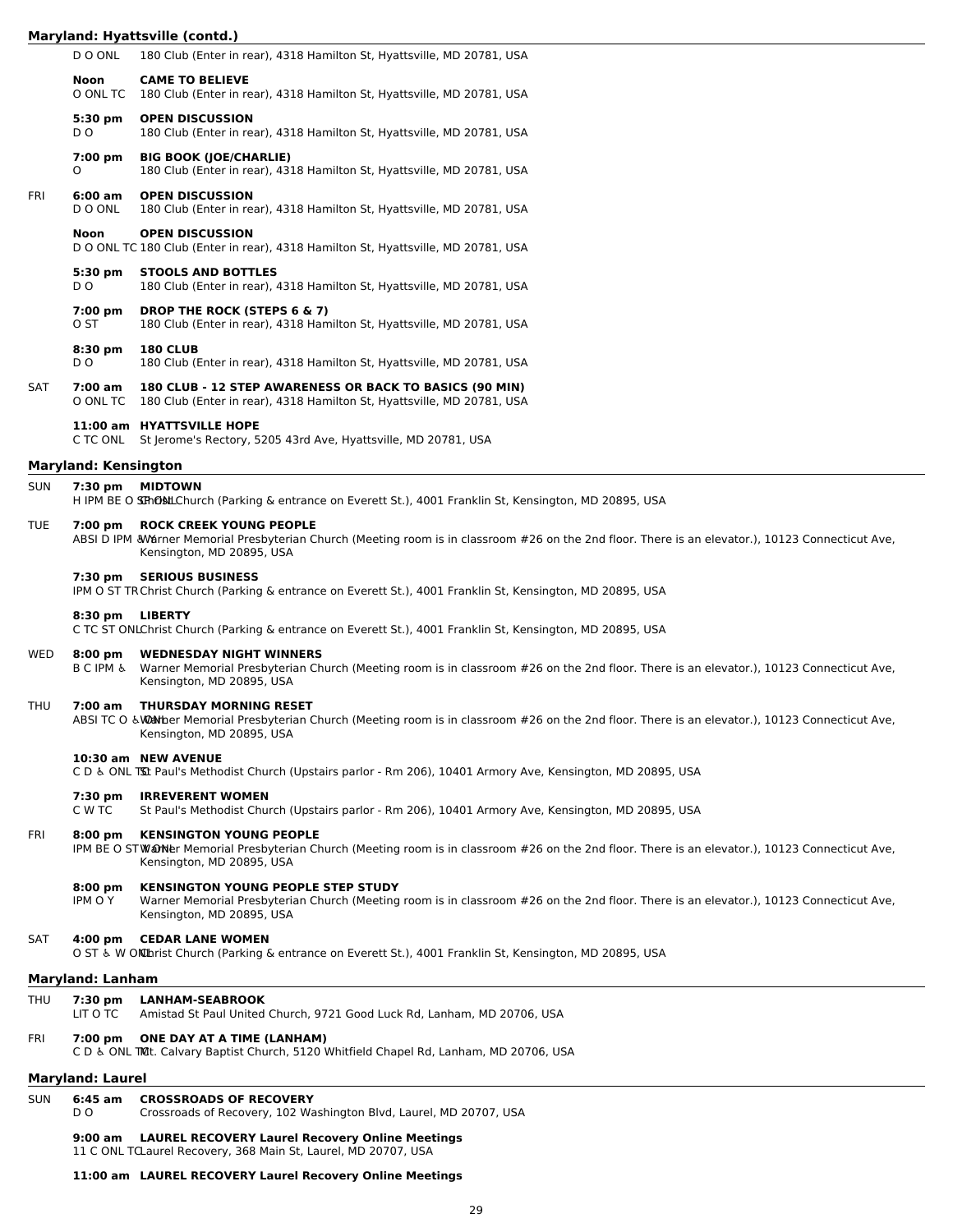# **Maryland: Laurel (contd.)**

12x12 O ONLarcel Recovery, 368 Main St, Laurel, MD 20707, USA

|     | Noon<br>12x12 O               | <b>CROSSROADS OF RECOVERY</b><br>Crossroads of Recovery, 102 Washington Blvd, Laurel, MD 20707, USA                               |
|-----|-------------------------------|-----------------------------------------------------------------------------------------------------------------------------------|
|     | $2:00 \text{ pm}$<br>C D TC S | <b>DIOS NOS AYUDO</b><br>Laurel Recovery, 368 Main St, Laurel, MD 20707, USA                                                      |
|     | $4:00 \text{ pm}$             | <b>LAUREL RECOVERY WOMEN</b><br>O W ONL TCLaurel Recovery, 368 Main St, Laurel, MD 20707, USA                                     |
|     | 5:30 pm<br>LS O ONL           | <b>LAUREL RECOVERY Laurel Recovery Online Meetings</b><br>Laurel Recovery, Laurel, MD 20707, USA                                  |
|     | 5:30 pm<br>IPM LS O           | <b>LAUREL RECOVERY</b><br>Laurel Recovery, 368 Main St, Laurel, MD 20707, USA                                                     |
| MON | 6:45 am<br>D O                | <b>CROSSROADS OF RECOVERY</b><br>Crossroads of Recovery, 102 Washington Blvd, Laurel, MD 20707, USA                               |
|     | Noon<br>ABSI D O              | <b>CROSSROADS OF RECOVERY</b><br>Crossroads of Recovery, 102 Washington Blvd, Laurel, MD 20707, USA                               |
|     | Noon                          | <b>LAUREL RECOVERY Laurel Recovery Online Meetings</b><br>ABSI O ONL Laurel Recovery, 368 Main St, Laurel, MD 20707, USA          |
|     | <b>Noon</b>                   | <b>LAUREL RECOVERY</b><br>ABSI IPM O Laurel Recovery, 368 Main St, Laurel, MD 20707, USA                                          |
|     | 5:00 pm<br>D O                | <b>CROSSROADS OF RECOVERY</b><br>Crossroads of Recovery, 102 Washington Blvd, Laurel, MD 20707, USA                               |
|     | 5:30 pm<br>C IPM              | <b>LAUREL RECOVERY - TOOLS OF RECOVERY Laurel Recovery</b><br>Laurel Recovery, 368 Main St, Laurel, MD 20707, USA                 |
|     | 5:30 pm<br>C ONL TC           | <b>LAUREL RECOVERY - TOOLS OF RECOVERY Laurel Recovery Online Meetings</b><br>Laurel Recovery, 368 Main St, Laurel, MD 20707, USA |
|     | 8:00 pm<br>C D TC S           | <b>DIOS NOS AYUDO</b><br>Laurel Recovery, 368 Main St, Laurel, MD 20707, USA                                                      |
|     | 8:30 pm<br>IPM O              | <b>LAUREL ALL AGES</b><br>Laurel Presbyterian Church, 7610 Sandy Spring Rd, Laurel, MD 20707, USA                                 |
|     | 8:30 pm<br>IPM O Y            | <b>YOUNG PEOPLE</b><br>Laurel Recovery, 368 Main St, Laurel, MD 20707, USA                                                        |
| TUE | 6:45 am<br>D O                | <b>CROSSROADS OF RECOVERY</b><br>Crossroads of Recovery, 102 Washington Blvd, Laurel, MD 20707, USA                               |
|     | Noon<br>ABSI D O              | <b>CROSSROADS OF RECOVERY</b><br>Crossroads of Recovery, 102 Washington Blvd, Laurel, MD 20707, USA                               |
|     | Noon<br>0                     | <b>LAUREL RECOVERY Laurel Recovery Online Meetings</b><br>Laurel Recovery, 368 Main St, Laurel, MD 20707, USA                     |
|     | 5:30 pm<br>D IPM O            | <b>LAUREL RECOVERY Laurel Recovery In Person</b><br>Laurel Recovery, 368 Main St, Laurel, MD 20707, USA                           |
|     | $5:30 \text{ pm}$             | <b>LAUREL RECOVERY Laurel Recovery Online Meetings</b><br>D O ONL TC Laurel Recovery, 368 Main St, Laurel, MD 20707, USA          |
|     | $7:00 \text{ pm}$             | <b>MISFIT WOMEN</b><br>IPM LIT O & Winity Lutheran Church, 6600 Laurel Bowie Rd, Bowie, MD 20715, USA                             |
|     | $8:00 \text{ pm}$<br>C D TC S | <b>DIOS NOS AYUDO</b><br>Laurel Recovery, 368 Main St, Laurel, MD 20707, USA                                                      |
|     | 8:30 pm<br>BO.                | <b>LAUREL RECOVERY Laurel Recovery Online Meetings</b><br>Laurel Recovery, 368 Main St, Laurel, MD 20707, USA                     |
|     | $8:30 \text{ pm}$             | <b>LAUREL RECOVERY Laurel Recovery In Person</b><br>B O ONL TC Laurel Recovery, 368 Main St, Laurel, MD 20707, USA                |
| WED | $6:45$ am<br>D O              | <b>CROSSROADS OF RECOVERY</b><br>Crossroads of Recovery, 102 Washington Blvd, Laurel, MD 20707, USA                               |
|     | Noon<br>ABSI D O              | <b>CROSSROADS OF RECOVERY</b><br>Crossroads of Recovery, 102 Washington Blvd, Laurel, MD 20707, USA                               |
|     | Noon                          | <b>LAUREL RECOVERY Laurel Recovery Online Meetings</b><br>C ST ONL TCLaurel Recovery, 368 Main St, Laurel, MD 20707, USA          |
|     | Noon<br>C ST                  | <b>LAUREL RECOVERY Laurel Recovery In Person</b><br>Laurel Recovery, 368 Main St, Laurel, MD 20707, USA                           |
|     | 5:30 pm<br>C IPM              | <b>LAUREL RECOVERY Laurel Recovery In Person</b><br>Laurel Recovery, 368 Main St, Laurel, MD 20707, USA                           |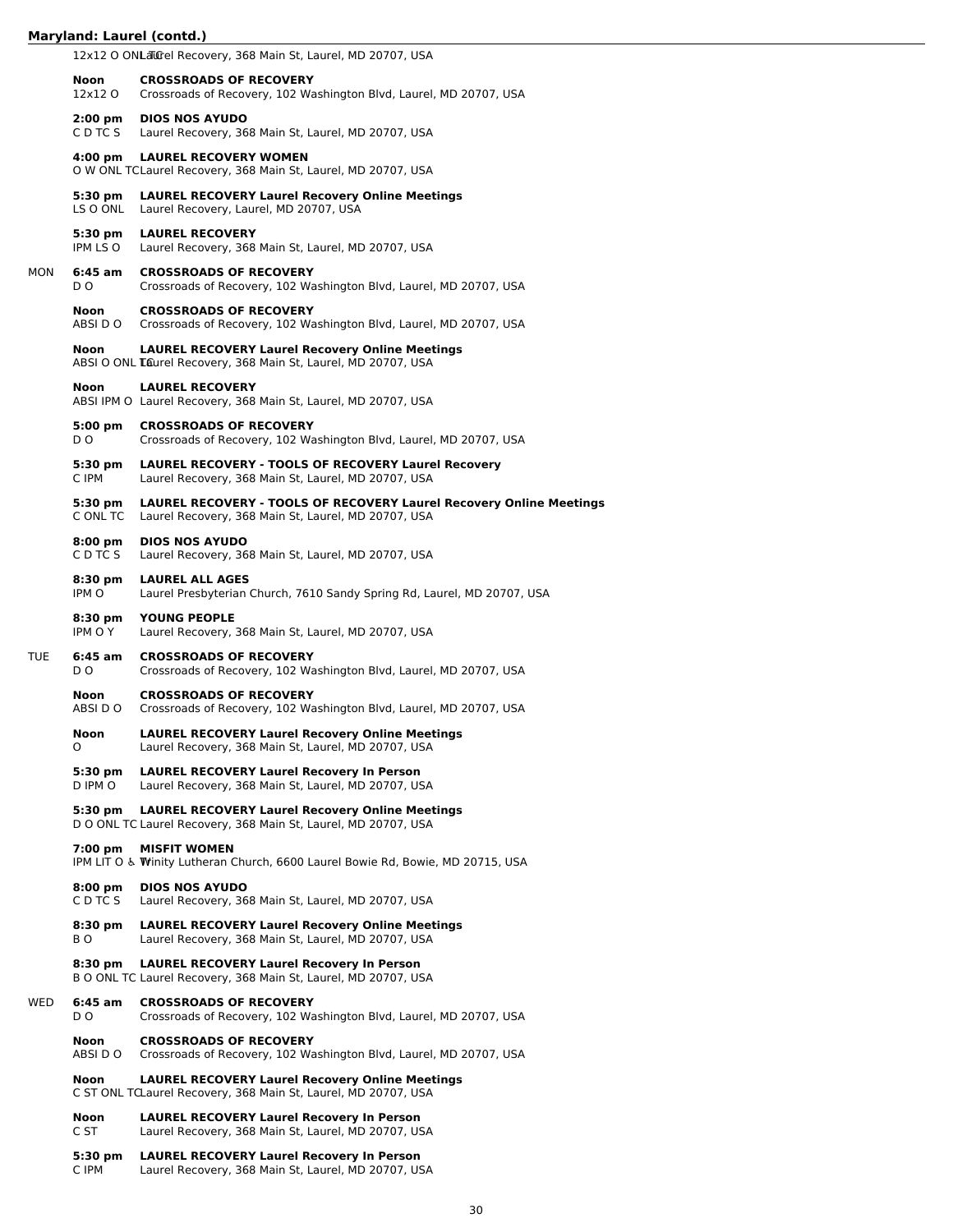# **Maryland: Laurel (contd.)**

|     | 5:30 pm<br>C ONL TC         | <b>LAUREL RECOVERY Laurel Recovery Online Meetings</b><br>Laurel Recovery, 368 Main St, Laurel, MD 20707, USA            |
|-----|-----------------------------|--------------------------------------------------------------------------------------------------------------------------|
|     | 8:00 pm<br>C D TC S         | <b>DIOS NOS AYUDO</b><br>Laurel Recovery, 368 Main St, Laurel, MD 20707, USA                                             |
|     | $8:00 \text{ pm}$<br>O SP   | <b>LAUREL RECOVERY</b><br>Laurel Recovery, 368 Main St, Laurel, MD 20707, USA                                            |
|     | $8:00 \text{ pm}$           | <b>LAUREL RECOVERY Laurel Recovery Online Meetings</b><br>D O ONL TC Laurel Recovery, 368 Main St, Laurel, MD 20707, USA |
| THU | 6:45 am<br>D O              | <b>CROSSROADS OF RECOVERY</b><br>Crossroads of Recovery, 102 Washington Blvd, Laurel, MD 20707, USA                      |
|     | Noon<br>ABSI O              | <b>CROSSROADS OF RECOVERY</b><br>Crossroads of Recovery, 102 Washington Blvd, Laurel, MD 20707, USA                      |
|     | Noon<br>IPM O ST            | <b>LAUREL RECOVERY</b><br>Laurel Recovery, 368 Main St, Laurel, MD 20707, USA                                            |
|     | 5:30 pm<br>B C IPM          | <b>LAUREL RECOVERY Laurel Recovery In Person</b><br>Laurel Recovery, 368 Main St, Laurel, MD 20707, USA                  |
|     | 5:30 pm                     | <b>LAUREL RECOVERY Laurel Recovery Online Meetings</b><br>B C ONL TC Laurel Recovery, 368 Main St, Laurel, MD 20707, USA |
|     | 8:00 pm<br>C D TC S         | <b>DIOS NOS AYUDO</b><br>Laurel Recovery, 368 Main St, Laurel, MD 20707, USA                                             |
|     | 8:05 pm                     | <b>LAUREL RECOVERY Laurel Recovery In Person</b><br>C D IPM SP Laurel Recovery, 368 Main St, Laurel, MD 20707, USA       |
| fri | 6:45 am<br>D O              | <b>CROSSROADS OF RECOVERY</b><br>Crossroads of Recovery, 102 Washington Blvd, Laurel, MD 20707, USA                      |
|     | 8:00 am                     | <b>LAUREL RECOVERY Laurel Recovery Online Meetings</b><br>DR O ONL TCaurel Recovery, 368 Main St, Laurel, MD 20707, USA  |
|     | Noon<br>ABSI O              | <b>CROSSROADS OF RECOVERY</b><br>Crossroads of Recovery, 102 Washington Blvd, Laurel, MD 20707, USA                      |
|     | Noon<br>ABSI O              | <b>LAUREL RECOVERY Laurel Recovery In Person</b><br>Laurel Recovery, 368 Main St, Laurel, MD 20707, USA                  |
|     | Noon                        | <b>LAUREL RECOVERY Laurel Recovery Online Meetings</b><br>BE O ST ONLLAGTEL Recovery, 368 Main St, Laurel, MD 20707, USA |
|     | 5:30 pm<br>DR IPM O         | <b>LAUREL RECOVERY Laurel Recovery In Person</b><br>Laurel Recovery, 368 Main St, Laurel, MD 20707, USA                  |
|     | 5:30 pm                     | <b>LAUREL RECOVERY Laurel Recovery Online Meetings</b><br>DR O ONL TCaurel Recovery, 368 Main St, Laurel, MD 20707, USA  |
|     | 8:00 pm<br>C D TC S         | <b>DIOS NOS AYUDO</b><br>Laurel Recovery, 368 Main St, Laurel, MD 20707, USA                                             |
|     | $8:00 \text{ pm}$           | <b>LAUREL RECOVERY Laurel Recovery Online Meetings</b><br>GR O ONL TCLaurel Recovery, 368 Main St, Laurel, MD 20707, USA |
|     | $8:00 \text{ pm}$<br>D GR O | <b>LAUREL RECOVERY</b><br>Laurel Recovery, 368 Main St, Laurel, MD 20707, USA                                            |
|     | 8:00 pm<br>DOTC &           | <b>SCAGGSVILLE</b><br>Emmanuel United Methodist Church, 10755 Scaggsville Rd, Laurel, MD 20723, USA                      |
|     | C D TC S                    | 10:00 pm DIOS NOS AYUDO<br>Laurel Recovery, 368 Main St, Laurel, MD 20707, USA                                           |
| SAT | 6:45 am<br>D O              | <b>CROSSROADS OF RECOVERY</b><br>Crossroads of Recovery, 102 Washington Blvd, Laurel, MD 20707, USA                      |
|     | Noon<br>ABSI O              | <b>CROSSROADS OF RECOVERY</b><br>Crossroads of Recovery, 102 Washington Blvd, Laurel, MD 20707, USA                      |
|     | Noon                        | <b>LAUREL RECOVERY Laurel Recovery Online Meetings</b><br>O ST ONL TCLaurel Recovery, 368 Main St, Laurel, MD 20707, USA |
|     | Noon<br>IPM O ST            | <b>LAUREL RECOVERY Laurel Recovery In Person</b><br>Laurel Recovery, 368 Main St, Laurel, MD 20707, USA                  |
|     | 5:30 pm                     | <b>LAUREL RECOVERY Laurel Recovery Online Meetings</b><br>ABSI O ONL Laurel Recovery, 368 Main St, Laurel, MD 20707, USA |
|     | 5:30 pm                     | <b>LAUREL RECOVERY Laurel Recovery In Person</b><br>ABSI IPM O Laurel Recovery, 368 Main St, Laurel, MD 20707, USA       |
|     | $8:00 \text{ pm}$           | <b>DIOS NOS AYUDO</b>                                                                                                    |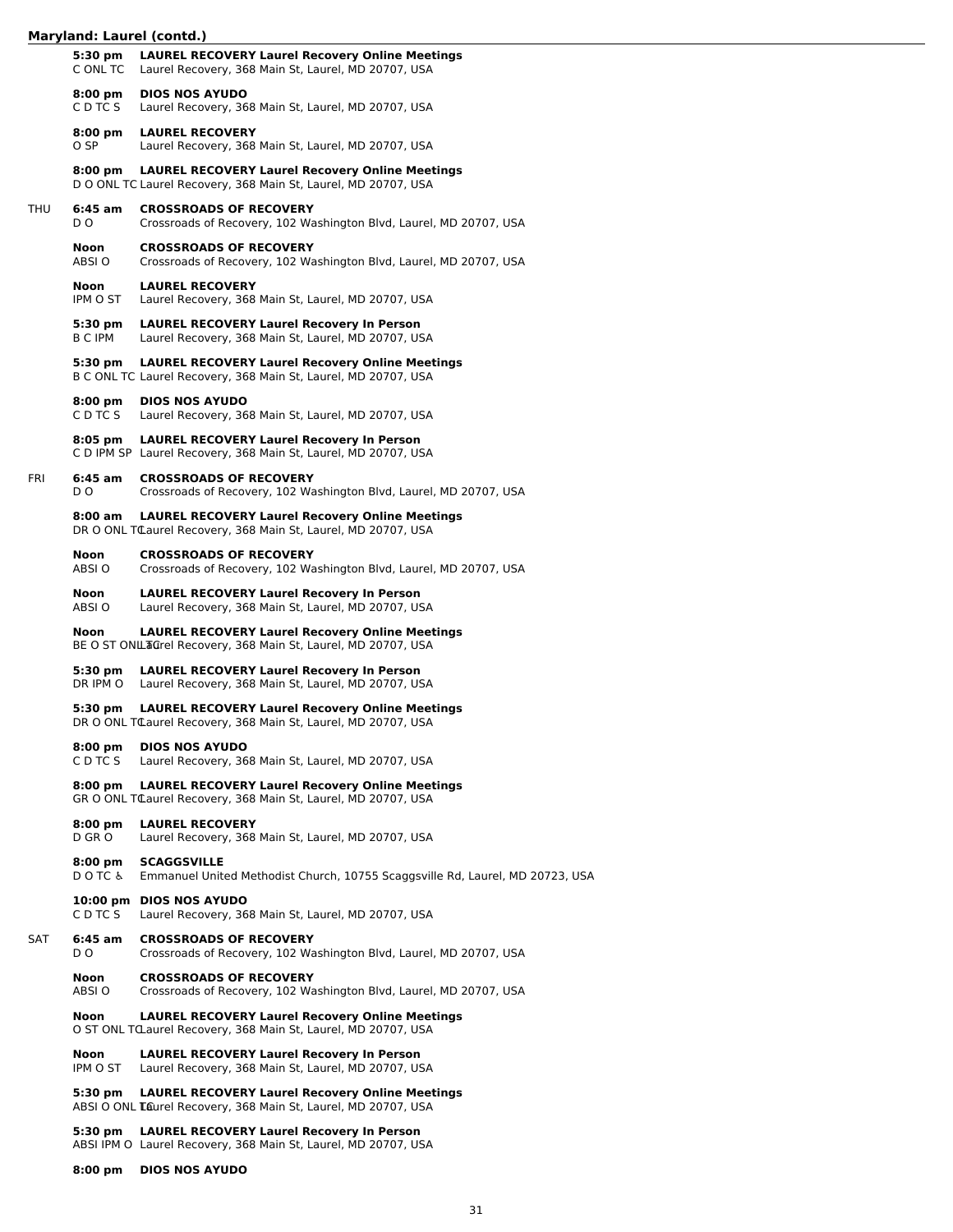|            |                                      | Maryland: Laurel (contd.)                                                                                                            |
|------------|--------------------------------------|--------------------------------------------------------------------------------------------------------------------------------------|
|            | C D TC S                             | Laurel Recovery, 368 Main St, Laurel, MD 20707, USA                                                                                  |
|            | $8:00 \text{ pm}$                    | <b>LAUREL RECOVERY Laurel Recovery Online Meetings</b><br>C ST ONL TCLaurel Recovery, 368 Main St, Laurel, MD 20707, USA             |
|            | $8:30$ pm<br>O ST                    | <b>LAUREL RECOVERY</b><br>Laurel Recovery, 368 Main St, Laurel, MD 20707, USA                                                        |
|            |                                      | <b>Maryland: Montgomery Village</b>                                                                                                  |
| <b>TUE</b> | $6:00 \text{ pm}$<br>C D IPM         | <b>STARTING OVER</b><br>Christ the Servant Lutheran Church, 9801 Centerway Rd, Montgomery Village, MD 20886, USA                     |
|            | 7:30 pm                              | <b>MOVING INTO THE SOLUTION</b><br>LS TC O ST WION the Servant Lutheran Church, 9801 Centerway Rd, Montgomery Village, MD 20886, USA |
| WED        | $6:00 \text{ pm}$<br>C D IPM         | <b>VILLAGE IDIOTS</b><br>Christ the Servant Lutheran Church, 9801 Centerway Rd, Montgomery Village, MD 20886, USA                    |
|            | 7:30 pm                              | <b>SOBER WORDS</b><br>B C LIT TC TRIOMias Choice Community Center, 19401 Brassie Pl, Montgomery Village, MD 20886, USA               |
| THU        | 6:30 pm<br>IPM W                     | <b>HIGH SOBRIETY</b><br>Christ the Servant Lutheran Church, 9801 Centerway Rd, Montgomery Village, MD 20886, USA                     |
|            | <b>Maryland: Mt. Rainier</b>         |                                                                                                                                      |
| <b>SUN</b> | $8:00 \text{ pm}$                    | <b>MT RAINIER</b><br>C IPM ST TR Immanuel Spanish Seventh-Day Adventist Church, 4001 33rd St, Mt Rainier, MD 20712, USA              |
|            |                                      | <b>Maryland: North Bethesda</b>                                                                                                      |
|            | $5:00 \text{ pm}$<br>DO <sub>S</sub> | <b>13 DE ENERO</b><br>13 de Enero, 5030 Nicholson Ln, Kensington, MD 20895, USA                                                      |
| MON        |                                      | 11:00 am MONDAY WINNERS ONLINE<br>C D W ONL North Bethesda, North Bethesda, MD, USA                                                  |
|            | 5:00 pm                              | THE CORONA VAGABOND MEETING.<br>D IPM O OUTNorth Bethesda, North Bethesda, MD, USA                                                   |
|            | $8:00 \text{ pm}$<br>DO <sub>S</sub> | <b>13 DE ENERO</b><br>13 de Enero, 5030 Nicholson Ln, Kensington, MD 20895, USA                                                      |
| TUE        | $8:00 \text{ pm}$<br>DO <sub>S</sub> | <b>13 DE ENERO</b><br>13 de Enero, 5030 Nicholson Ln, Kensington, MD 20895, USA                                                      |
| WED        | $8:00 \text{ pm}$<br>DO <sub>S</sub> | <b>13 DE ENERO</b><br>13 de Enero, 5030 Nicholson Ln, Kensington, MD 20895, USA                                                      |
| THU        | $8:00 \text{ pm}$<br>DO <sub>S</sub> | <b>13 DE ENERO</b><br>13 de Enero, 5030 Nicholson Ln, Kensington, MD 20895, USA                                                      |
| FRI        | $8:00$ pm<br>DOS                     | <b>13 DE ENERO</b><br>13 de Enero, 5030 Nicholson Ln, Kensington, MD 20895, USA                                                      |
|            | $8:00$ pm<br>D IPM M O               | <b>GARRETT PARK MEN'S STAG</b><br>Rectory (Basement), 4900 Strathmore Ave, North Bethesda, MD 20852, USA                             |
| SAT        | $5:00$ pm<br>DO <sub>S</sub>         | <b>13 DE ENERO</b><br>13 de Enero, 5030 Nicholson Ln, Kensington, MD 20895, USA                                                      |
|            | <b>Maryland: Olney</b>               |                                                                                                                                      |
| <b>SUN</b> |                                      | 8:00 pm OLNEY FARM<br>C D TC & ONSL Peter's Church, 2900 Olney Sandy Spring Rd, Olney, MD 20832, USA                                 |
| MON        | $8:00$ pm                            | <b>GOOD SHEPHERD</b><br>IPM BE O STLutheran Church of the Good Shepherd, 4200 Olney Laytonsville Rd, Olney, MD 20832, USA            |
| TUE        | 7:30 pm<br>C TC ST                   | <b>WE CARE</b><br>St Peter's Church, 2900 Olney Sandy Spring Rd, Olney, MD 20832, USA                                                |
|            | $8:00 \text{ pm}$                    | <b>OLNEY STAG RAP</b><br>C D IPM M ON burch of Christ, 17020 Georgia Ave, Olney, MD 20832, USA                                       |
| THU        |                                      | 8:00 pm WE CARE<br>C D & ONL TSt Peter's Church, 2900 Olney Sandy Spring Rd, Olney, MD 20832, USA                                    |
| FRI        | $8:00$ pm<br><b>BCIPM &amp;</b>      | <b>GOOD SHEPHERD</b><br>Lutheran Church of the Good Shepherd, 4200 Olney Laytonsville Rd, Olney, MD 20832, USA                       |
| SAT        | $6:00$ pm<br>C TC ONL                | <b>WE CARE</b><br>St Peter's Church, 2900 Olney Sandy Spring Rd, Olney, MD 20832, USA                                                |
|            | $8:30$ pm                            | <b>NORBECK STEP</b><br>C D TC ONL Church of Christ, 17020 Georgia Ave, Olney, MD 20832, USA                                          |
|            | <b>Maryland: Oxon Hill</b>           |                                                                                                                                      |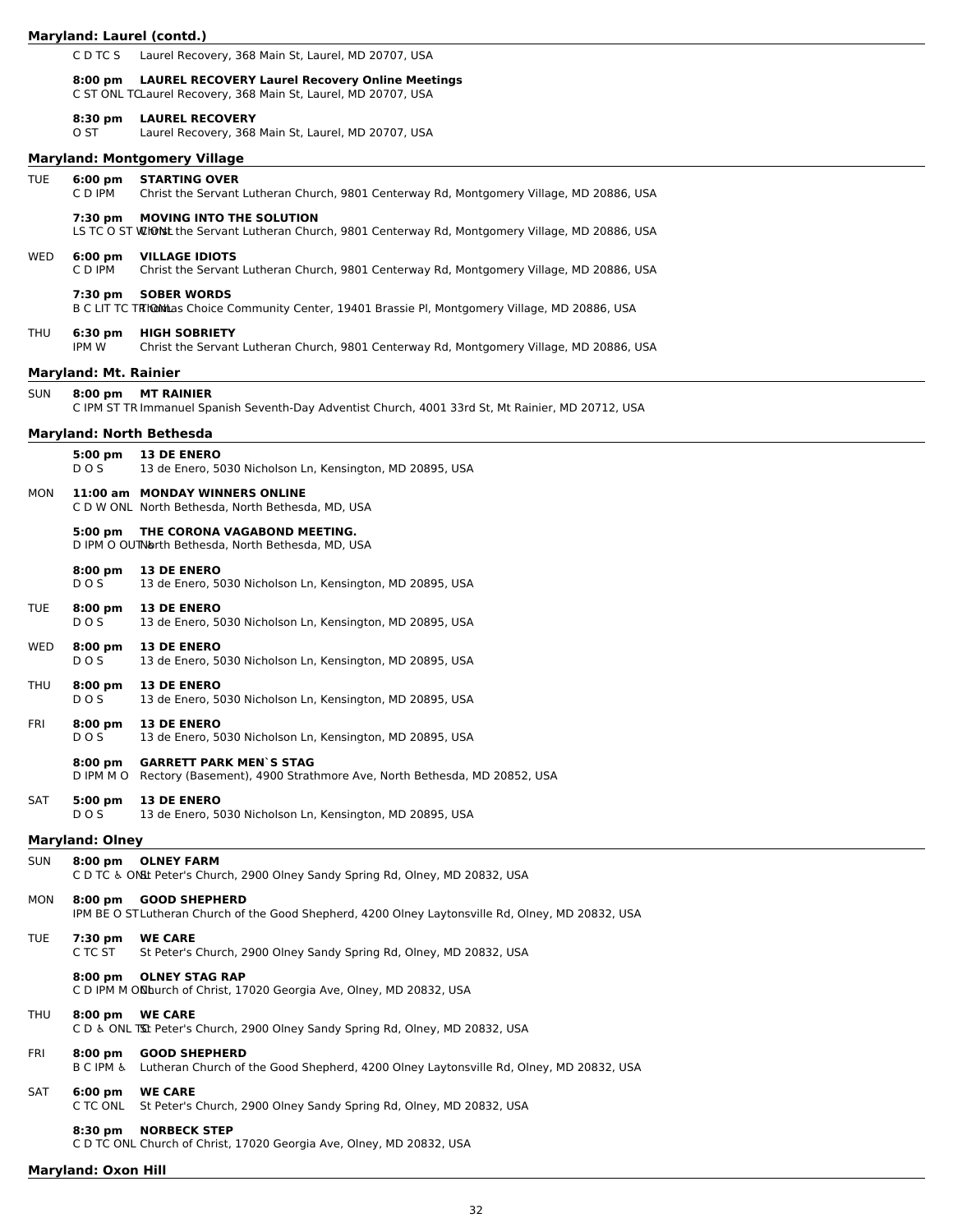# **Maryland: Oxon Hill (contd.)**

| MON        | $8:00 \text{ pm}$<br>C TC     | <b>HOPE</b><br>South Minster Presbyterian Church, 7801 Livingston Rd, Oxon Hill, MD 20745, USA                                                                                                                                                                                                                                                                                                                                                                                                                                                                                                            |
|------------|-------------------------------|-----------------------------------------------------------------------------------------------------------------------------------------------------------------------------------------------------------------------------------------------------------------------------------------------------------------------------------------------------------------------------------------------------------------------------------------------------------------------------------------------------------------------------------------------------------------------------------------------------------|
| WED        | 7:00 pm                       | <b>HOPE</b><br>D BE O TC South Minster Presbyterian Church, 7801 Livingston Rd, Oxon Hill, MD 20745, USA                                                                                                                                                                                                                                                                                                                                                                                                                                                                                                  |
|            | <b>Maryland: Poolesville</b>  |                                                                                                                                                                                                                                                                                                                                                                                                                                                                                                                                                                                                           |
| <b>TUE</b> | $8:30$ pm<br>C ST             | <b>NEW BEGINNINGS</b><br>Presbyterian Church, 17800 Elgin Rd, Poolesville, MD 20837, USA                                                                                                                                                                                                                                                                                                                                                                                                                                                                                                                  |
| THU        | 7:30 pm<br>C IPM ST           | <b>POOLESVILLE POTLUCK</b><br>St Peter's Episcopal Church, 20100 Fisher Ave, Poolesville, MD 20837, USA                                                                                                                                                                                                                                                                                                                                                                                                                                                                                                   |
|            | <b>Maryland: Potomac</b>      |                                                                                                                                                                                                                                                                                                                                                                                                                                                                                                                                                                                                           |
| <b>SUN</b> | $5:00 \text{ pm}$             | <b>POTOMAC WOMEN</b><br>C D ST W ON Otomac, MD, Potomac, MD, USA                                                                                                                                                                                                                                                                                                                                                                                                                                                                                                                                          |
|            | $5:00$ pm                     | <b>POTOMAC WOMEN</b><br>C D IPM W St. James Episcopal Church, 11815 Seven Locks Rd, Rockville, MD 20854, USA                                                                                                                                                                                                                                                                                                                                                                                                                                                                                              |
|            | 8:30 pm                       | <b>POTOMAC GROUP</b><br>TC O SP & ONUr Lady of Mercy Church, 9200 Kentsdale Dr, Rockville, MD 20854, USA                                                                                                                                                                                                                                                                                                                                                                                                                                                                                                  |
| MON        | C D ONL                       | 10:30 am THE SERENITY SEEKERS MOMS GROUP<br>Potomac, MD, Potomac, MD, USA                                                                                                                                                                                                                                                                                                                                                                                                                                                                                                                                 |
| <b>TUE</b> | Noon<br>D IPM O               | <b>WE ARE ALL BEGINNERS</b><br>Presbyterian Church, 10301 River Rd, Potomac, MD 20854, USA                                                                                                                                                                                                                                                                                                                                                                                                                                                                                                                |
|            | $7:15$ pm<br>O ST TC          | <b>EARLY TIMES</b><br>St. James Episcopal Church, 11815 Seven Locks Rd, Potomac, MD 20854, USA                                                                                                                                                                                                                                                                                                                                                                                                                                                                                                            |
| WED        | Noon<br>IPM O W               | <b>DOUBLE DIPPERS</b><br>Presbyterian Church, 10301 River Rd, Potomac, MD 20854, USA                                                                                                                                                                                                                                                                                                                                                                                                                                                                                                                      |
|            | $8:00 \text{ pm}$             | <b>RARELY HAVE WE SEEN A PERSON FAIL</b><br>B IPM LIT M Gt Francis Episcopal Church (Find the main church chapel entry that faces River Road (semi-circle car driveway is in front of the church steps).<br>The meeting room for AA is directly below the main church chapel. Entrance for AA is on the Counselman Road side (West side) of the church,<br>15 feet from the front (River Road) side of main church. Go down a short flight of brick steps to white wooden door that accesses the lower<br>level of the church and is halfway below ground level.), 10033 River Rd, Potomac, MD 20854, USA |
| <b>THU</b> | Noon<br>C ST                  | <b>POTOMAC HIGH NOON</b><br>Presbyterian Church, 10301 River Rd, Potomac, MD 20854, USA                                                                                                                                                                                                                                                                                                                                                                                                                                                                                                                   |
|            | 8:30 pm                       | <b>POTOMAC GROUP</b><br>C TC ST ONLOur Lady of Mercy Church, 9200 Kentsdale Dr, Rockville, MD 20854, USA                                                                                                                                                                                                                                                                                                                                                                                                                                                                                                  |
| FRI        | 6:30 pm<br>C BE &             | <b>POTOMAC OAKS</b><br>Potomac United Methodist Church (Meeting is in rm#111 thru double doors of church Activities bldg.), 9908 S Glen Rd, Potomac, MD 20854,<br><b>USA</b>                                                                                                                                                                                                                                                                                                                                                                                                                              |
|            | 7:30 pm<br>ር SP &             | <b>POTOMAC OAKS</b><br>Potomac United Methodist Church (Meeting is in rm#111 thru double doors of church Activities bldg.), 9908 S Glen Rd, Potomac, MD 20854,<br>USA                                                                                                                                                                                                                                                                                                                                                                                                                                     |
|            | 8:30 pm                       | <b>POTOMAC VILLAGE</b><br>C ST ONL TCSt Francis Episcopal Church (Find the main church chapel entry that faces River Road (semi-circle car driveway is in front of the church steps).<br>The meeting room for AA is directly below the main church chapel. Entrance for AA is on the Counselman Road side (West side) of the church,<br>15 feet from the front (River Road) side of main church. Go down a short flight of brick steps to white wooden door that accesses the lower<br>level of the church and is halfway below ground level.), 10033 River Rd, Potomac, MD 20854, USA                    |
| SAT        | $9:45$ am<br>TC O ONL         | <b>EYE OPENER</b><br>Potomac Community Center, 11315 Falls Rd, Potomac, MD 20854, USA                                                                                                                                                                                                                                                                                                                                                                                                                                                                                                                     |
|            | <b>Maryland: Riverdale</b>    |                                                                                                                                                                                                                                                                                                                                                                                                                                                                                                                                                                                                           |
| <b>SUN</b> | C S D TC                      | 10:00 am SOLO POR HOY<br>Solo por Hoy, 5811 Riverdale Rd, Riverdale, MD 20737, USA                                                                                                                                                                                                                                                                                                                                                                                                                                                                                                                        |
|            | 7:00 pm<br>O S SP TC          | <b>SOLO POR HOY</b><br>Solo por Hoy, 5811 Riverdale Rd, Riverdale, MD 20737, USA                                                                                                                                                                                                                                                                                                                                                                                                                                                                                                                          |
| MON        | 7:30 pm                       | THE WAY GROUP<br>B D O & ONISTID: Rock Church, 5401 Good Luck Rd, Riverdale, MD 20737, USA                                                                                                                                                                                                                                                                                                                                                                                                                                                                                                                |
|            | $8:00 \text{ pm}$<br>O S TC   | <b>SOLO POR HOY</b><br>Solo por Hoy, 5811 Riverdale Rd, Riverdale, MD 20737, USA                                                                                                                                                                                                                                                                                                                                                                                                                                                                                                                          |
| <b>TUE</b> | $8:00 \text{ pm}$<br>C S D TC | <b>SOLO POR HOY</b><br>Solo por Hoy, 5811 Riverdale Rd, Riverdale, MD 20737, USA                                                                                                                                                                                                                                                                                                                                                                                                                                                                                                                          |
| WED        | $8:00 \text{ pm}$<br>O S D TC | <b>SOLO POR HOY</b><br>Solo por Hoy, 5811 Riverdale Rd, Riverdale, MD 20737, USA                                                                                                                                                                                                                                                                                                                                                                                                                                                                                                                          |
| THU        | $8:00$ pm<br>C S D TC         | <b>SOLO POR HOY</b><br>Solo por Hoy, 5811 Riverdale Rd, Riverdale, MD 20737, USA                                                                                                                                                                                                                                                                                                                                                                                                                                                                                                                          |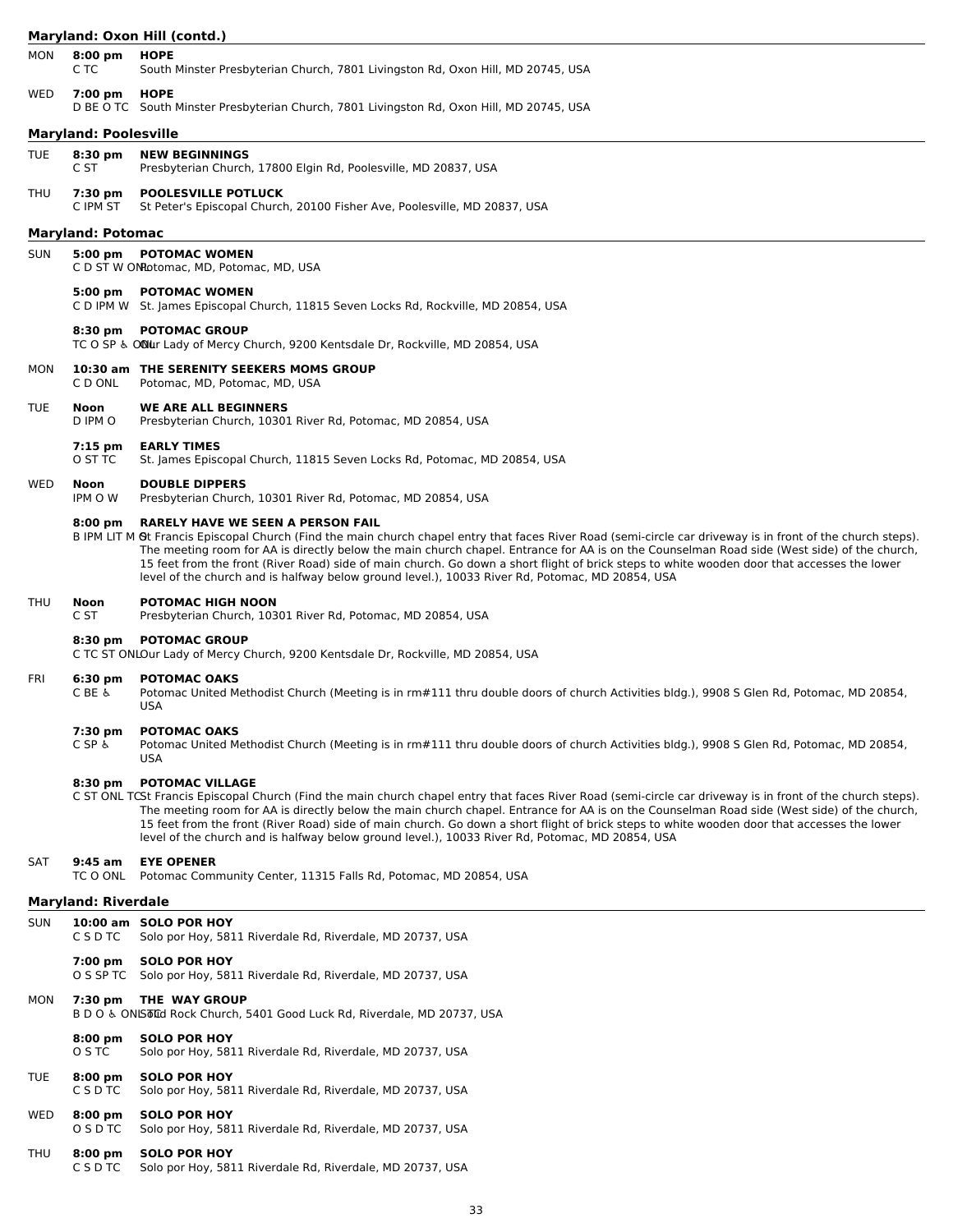| Maryland: Riverdale (contd.) |  |  |
|------------------------------|--|--|
|------------------------------|--|--|

|            |                               | <b>Plat yianu: Kiveruale (contu.)</b>                                                                                                                                                                |
|------------|-------------------------------|------------------------------------------------------------------------------------------------------------------------------------------------------------------------------------------------------|
| FRI        | $8:00 \text{ pm}$<br>C S D TC | <b>SOLO POR HOY</b><br>Solo por Hoy, 5811 Riverdale Rd, Riverdale, MD 20737, USA                                                                                                                     |
| SAT        | $6:00 \text{ pm}$<br>C S D TC | <b>SOLO POR HOY</b><br>Solo por Hoy, 5811 Riverdale Rd, Riverdale, MD 20737, USA                                                                                                                     |
|            | $8:00$ pm<br>C S D TC         | <b>SOLO POR HOY</b><br>Solo por Hoy, 5811 Riverdale Rd, Riverdale, MD 20737, USA                                                                                                                     |
|            | <b>Maryland: Rockville</b>    |                                                                                                                                                                                                      |
| <b>SUN</b> | 8:00 am                       | <b>ROCKVILLE METRO</b><br>DO & ONL TRockville Metro Club (Off Parklawn side entrance), 12319 Washington Ave, Rockville, MD 20852, USA                                                                |
|            |                               | 10:00 am NUEVO AMANECER<br>C D IPM S Grupo AA Nuevo Amanacer, 1085 Taft St, Rockville, MD 20850, USA                                                                                                 |
|            |                               | 11:00 am ROCKVILLE METRO<br>H IPM O SP ON DECKVille Metro Club (Off Parklawn side entrance), 12319 Washington Ave, Rockville, MD 20852, USA                                                          |
|            | $6:00 \text{ pm}$<br>O SP     | <b>VEIRS MILL</b><br>Living Faith Lutheran Church (Entrance is white door (see AA sign) in front of church. Parking is available in the fire line.), 1605 Veirs Mill Rd,<br>Rockville, MD 20851, USA |
|            | 7:00 pm                       | <b>MEN IN RECOVERY</b><br>B LIT TC M OGENONLPresbyterian Church (No beverages or food allowed in meeting room), 11931 Seven Locks Rd, Rockville, MD 20854, USA                                       |
|            | 7:00 pm<br>C D IPM S          | <b>NUEVO AMANECER</b><br>Grupo AA Nuevo Amanacer, 1085 Taft St, Rockville, MD 20850, USA                                                                                                             |
|            | 10:10 pm 10:10                | C D SP ONL Rockville MD, Rockville, MD, USA                                                                                                                                                          |
| MON        |                               | 7:00 am ROCKVILLE METRO<br>O ST ONL TORockville Metro Club (Off Parklawn side entrance), 12319 Washington Ave, Rockville, MD 20852, USA                                                              |
|            |                               | 11:00 am MONDAY WINNERS<br>C D IPM & WSt Mark Presbyterian Church, 10701 Old Georgetown Rd, Rockville, MD 20852, USA                                                                                 |
|            | Noon                          | <b>DMV ONLINE NOON</b><br>D O SP ONL Rockville MD, Rockville, MD, USA                                                                                                                                |
|            | Noon                          | ROCKVILLE METRO<br>DO & ONL TRockville Metro Club (Off Parklawn side entrance), 12319 Washington Ave, Rockville, MD 20852, USA                                                                       |
|            | $6:00 \text{ pm}$             | <b>ROCKVILLE METRO</b><br>D IPM O & Rockville Metro Club (Off Parklawn side entrance), 12319 Washington Ave, Rockville, MD 20852, USA                                                                |
|            | 7:00 pm                       | <b>CHESTNUT LODGE OUTREACH</b><br>D DD O & ORbd Gille Presbyterian Church, 215 W Montgomery Ave, Rockville, MD 20850, USA                                                                            |
|            | 7:00 pm<br>B O ONL            | LET'S GET INTO THE BOOK<br>Rockville MD, Rockville, MD, USA                                                                                                                                          |
|            |                               | 7:00 pm TWELVE POINT BUCKS<br>D IPM M O & St John's Church, 4629 Aspen Hill Rd, Rockville, MD 20853, USA                                                                                             |
|            | $8:00 \text{ pm}$<br>C D ONL  | <b>NEVER WALK ALONE</b><br>St Mark Presbyterian Church, 10701 Old Georgetown Rd, Rockville, MD 20852, USA                                                                                            |
|            | $8:00 \text{ pm}$             | <b>NUEVO AMANECER</b><br>IPM O S SP Grupo AA Nuevo Amanacer, 1085 Taft St, Rockville, MD 20850, USA                                                                                                  |
|            |                               | 8:30 pm ASPEN HILL 5TH CHAPTER<br>H IPM O SP St John's Church, 4629 Aspen Hill Rd, Rockville, MD 20853, USA                                                                                          |
|            | $10:10 \text{ pm } 10:10$     | C D SP ONL Rockville MD, Rockville, MD, USA                                                                                                                                                          |
| TUE        | 7:00 am                       | <b>ROCKVILLE METRO</b><br>D IPM O & Rockville Metro Club (Off Parklawn side entrance), 12319 Washington Ave, Rockville, MD 20852, USA                                                                |
|            | 7:00 am                       | <b>ROCKVILLE METRO</b><br>DO & ONL TRockville Metro Club (Off Parklawn side entrance), 12319 Washington Ave, Rockville, MD 20852, USA                                                                |
|            | Noon                          | <b>DMV ONLINE NOON</b><br>D O SP ONL Rockville MD, Rockville, MD, USA                                                                                                                                |
|            | Noon                          | ROCKVILLE METRO<br>DO & ONL TRockville Metro Club (Off Parklawn side entrance), 12319 Washington Ave, Rockville, MD 20852, USA                                                                       |
|            | $6:00 \text{ pm}$             | <b>ROCKVILLE METRO</b><br>DO & ONL TRockville Metro Club (Off Parklawn side entrance), 12319 Washington Ave, Rockville, MD 20852, USA                                                                |
|            | $8:00 \text{ pm}$             | <b>MONTROSE GAY</b><br>D G IPM O ONbited Faith Methodist Church (Room #206), 6810 Montrose Rd, Rockville, MD 20852, USA                                                                              |
|            | $8:00 \text{ pm}$             | <b>NUEVO AMANECER</b><br>C D IPM S Grupo AA Nuevo Amanacer, 1085 Taft St, Rockville, MD 20850, USA                                                                                                   |

34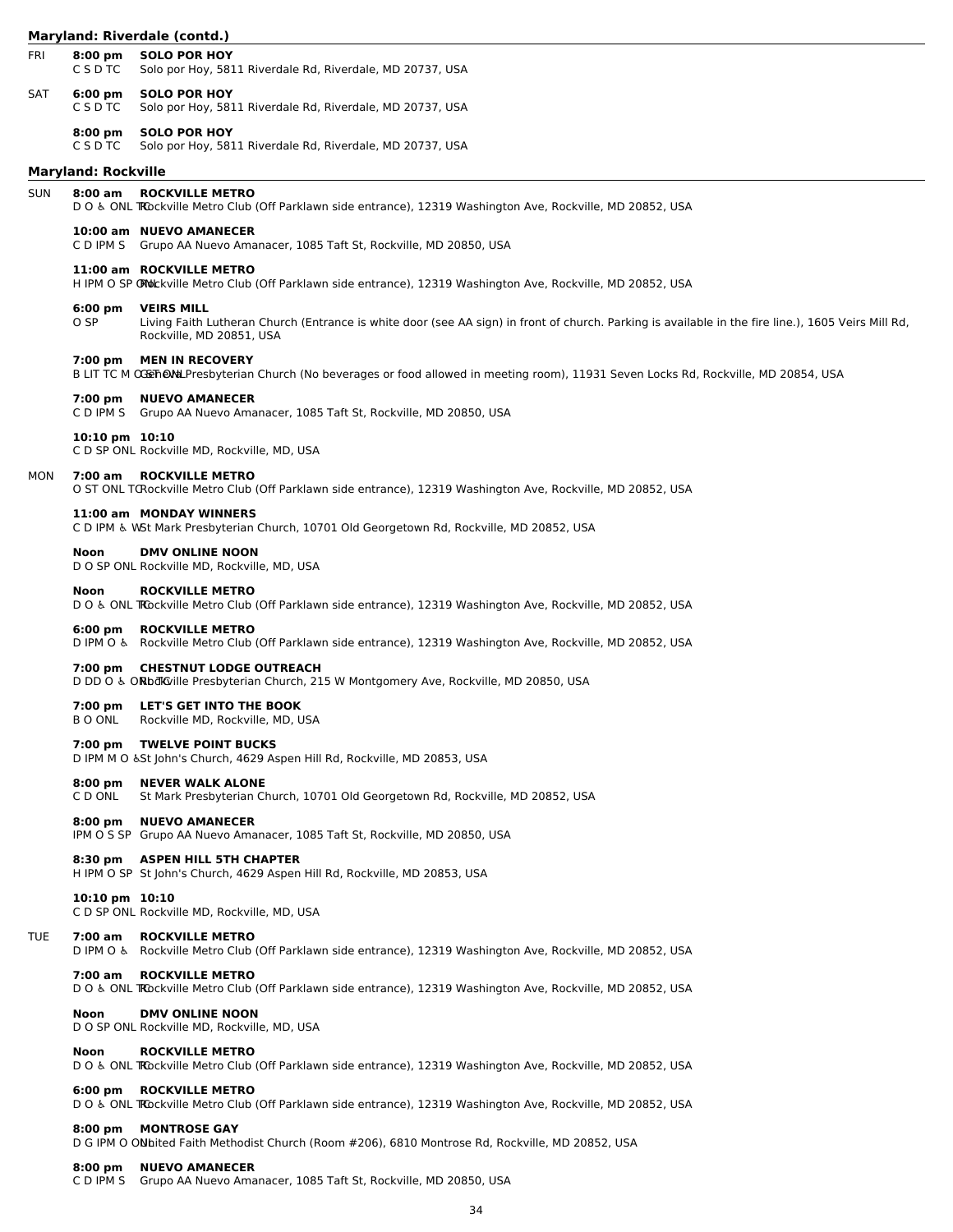# **Maryland: Rockville (contd.)**

#### **8:00 pm TWINBROOK BIG BOOK**

B TC O ONL Twinbrook Baptist Church, 1001 Twinbrook Pkwy, Rockville, MD 20851, USA

#### **10:10 pm 10:10**

C D SP ONL Rockville MD, Rockville, MD, USA

#### WED **7:00 am ROCKVILLE METRO**

D O ONL TC Rockville Metro Club (Off Parklawn side entrance), 12319 Washington Ave, Rockville, MD 20852, USA

#### **7:00 am ROCKVILLE METRO**

D IPM O ♿︎ Rockville Metro Club (Off Parklawn side entrance), 12319 Washington Ave, Rockville, MD 20852, USA

#### **10:30 am NORBECK WOMEN**

C D IPM & WSONatrick's Church (If door is locked, please knock.), 4101 Norbeck Rd, Rockville, MD 20853, USA

#### **Noon DMV ONLINE NOON**

D O SP ONL Rockville MD, Rockville, MD, USA

#### **Noon ROCKVILLE METRO**

D O & ONL TRockville Metro Club (Off Parklawn side entrance), 12319 Washington Ave, Rockville, MD 20852, USA

#### **6:00 pm ROCKVILLE METRO**

D IPM O ♿︎ Rockville Metro Club (Off Parklawn side entrance), 12319 Washington Ave, Rockville, MD 20852, USA

#### **8:00 pm NUEVO AMANECER**

D IPM O S Grupo AA Nuevo Amanacer, 1085 Taft St, Rockville, MD 20850, USA

# **8:00 pm ONE DAY AT A TIME(ROCKVILE)**

St Patrick's Church (If door is locked, please knock.), 4101 Norbeck Rd, Rockville, MD 20853, USA

#### **8:00 pm ROCKVILLE**

C IPM ST TR Trinity Lutheran Church, 11200 Old Georgetown Rd, Rockville, MD 20852, USA

#### **8:30 pm CRAPSHOOTERS**

C D TC ONL St Elizabeth's, 917 Montrose Rd, Rockville, MD 20852, USA

#### **8:30 pm MERRY MIRACLES**

IPM LIT O W OMIted Faith Methodist Church (Room #206), 6810 Montrose Rd, Rockville, MD 20852, USA

#### **10:10 pm 10:10**

C D SP ONL Rockville MD, Rockville, MD, USA

#### THU **7:00 am ROCKVILLE METRO**

D IPM O ♿︎ Rockville Metro Club (Off Parklawn side entrance), 12319 Washington Ave, Rockville, MD 20852, USA

#### **7:00 am ROCKVILLE METRO**

D O & ONL TRockville Metro Club (Off Parklawn side entrance), 12319 Washington Ave, Rockville, MD 20852, USA

#### **Noon BARTENDERS**

C D TC ONL Christ Episcopal Church, 107 S Washington St, Rockville, MD 20850, USA

# **Noon DMV ONLINE NOON**

D O SP ONL Rockville MD, Rockville, MD, USA

### **Noon ROCKVILLE METRO**

D O & ONL TRockville Metro Club (Off Parklawn side entrance), 12319 Washington Ave, Rockville, MD 20852, USA

#### **6:00 pm ROCKVILLE METRO**

D O ♿︎ ONL Rockville Metro Club (Off Parklawn side entrance), 12319 Washington Ave, Rockville, MD 20852, USA

#### **7:00 pm ASPEN HILL FIFTH CHAPER STEPS 1-12**

IPM O ST St John's Church, 4629 Aspen Hill Rd, Rockville, MD 20853, USA

#### **8:00 pm BEGINNERS AND ALUMNI**

D O TC ♿︎ Suburban Addiction Treatment Center (Suite 102; free parking w/validation), 6001 Montrose Rd, North Bethesda, MD 20852, USA

#### **8:00 pm NEW UNITY GAY**

D G TC O ONLInitarian Universalist Congregation, 100 Welsh Park Dr, Rockville, MD 20850, USA

# **8:00 pm NUEVO AMANECER**

C D IPM S Grupo AA Nuevo Amanacer, 1085 Taft St, Rockville, MD 20850, USA

#### **8:30 pm ASPEN HILL FIFTH CHAPTER BEGINNERS**

IPM BE O STSt John's Church, 4629 Aspen Hill Rd, Rockville, MD 20853, USA

#### **10:10 pm 10:10**

C D SP ONL Rockville MD, Rockville, MD, USA

#### FRI **7:00 am ROCKVILLE METRO**

D O ONL TC Rockville Metro Club (Off Parklawn side entrance), 12319 Washington Ave, Rockville, MD 20852, USA

# **7:00 am ROCKVILLE METRO**

D O Rockville Metro Club (Off Parklawn side entrance), 12319 Washington Ave, Rockville, MD 20852, USA

#### **10:30 am NORBECK WOMEN**

C D IPM ♿︎ WSt Patrick's Church (If door is locked, please knock.), 4101 Norbeck Rd, Rockville, MD 20853, USA

# **11:00 am MONTGOMERY COUNTY WOMEN**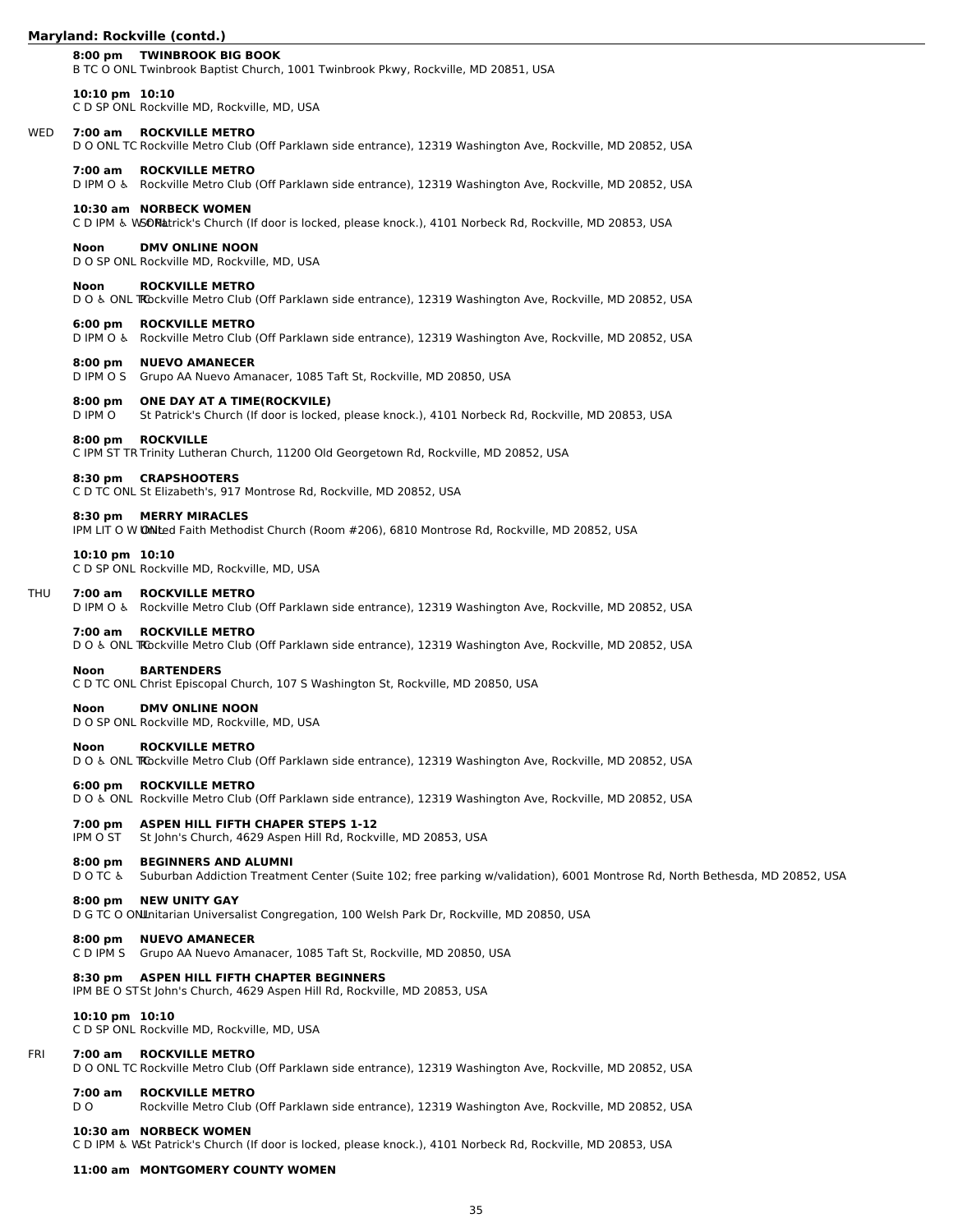#### **Maryland: Rockville (contd.)**

C D IPM ♿︎ WSt Mark Presbyterian Church, 10701 Old Georgetown Rd, Rockville, MD 20852, USA

#### **11:00 am MONTGOMERY COUNTY WOMEN ONLINE**

C D IPM & WSON LanKCPresbyterian Church, 10701 Old Georgetown Rd, Rockville, MD 20852, USA

### **Noon DMV ONLINE NOON**

D O SP ONL Rockville MD, Rockville, MD, USA

#### **Noon ROCKVILLE METRO**

D O & ONL TRockville Metro Club (Off Parklawn side entrance), 12319 Washington Ave, Rockville, MD 20852, USA

#### **6:00 pm ROCKVILLE METRO**

IPM O Rockville Metro Club (Off Parklawn side entrance), 12319 Washington Ave, Rockville, MD 20852, USA

#### **8:00 pm NUEVO AMANECER**

IPM O S Grupo AA Nuevo Amanacer, 1085 Taft St, Rockville, MD 20850, USA

#### **8:00 pm THE FRIDAY NIGHT VINE Rockville Metro**

D GR IPM O Rockville Metro Club (Off Parklawn side entrance), 12319 Washington Ave, Rockville, MD 20852, USA

#### **10:10 pm 10:10**

C D SP ONL Rockville MD, Rockville, MD, USA

# SAT **7:30 am ROCKVILLE METRO**

D O ONL TC Rockville Metro Club (Off Parklawn side entrance), 12319 Washington Ave, Rockville, MD 20852, USA

#### **9:00 am LANGUAGE OF THE HEART**

H IPM O ST TSR John 'ONL burch, 4629 Aspen Hill Rd, Rockville, MD 20853, USA

#### **10:30 am REDGATE**

B O Shrine of St. Jude Thaddeus Catholic Church, 12701 Veirs Mill Rd, Rockville, MD 20853, USA

#### **Noon ROCKVILLE METRO**

D O & ONL TRockville Metro Club (Off Parklawn side entrance), 12319 Washington Ave, Rockville, MD 20852, USA

# **8:00 pm NUEVO AMANECER**

C D IPM S Grupo AA Nuevo Amanacer, 1085 Taft St, Rockville, MD 20850, USA

#### **8:00 pm OUT OF THE WOODS**

C D TC ONL Jerusalem-Mt. Pleasant UMC, 21 Wood Ln, Rockville, MD 20850, USA

# **8:30 pm ROCKVILLE METRO**

IPM O Rockville Metro Club (Off Parklawn side entrance), 12319 Washington Ave, Rockville, MD 20852, USA

#### **8:30 pm SATURDAY NIGHT HAPPY HOUR**

IPM O Shrine of St. Jude Thaddeus Catholic Church, 12701 Veirs Mill Rd, Rockville, MD 20853, USA

#### **10:10 pm 10:10**

C D SP ONL Rockville MD, Rockville, MD, USA

#### **Maryland: Silver Spring**

# SUN **7:00 am ON AWAKENING GROUP On Awakening**

D MED O ONSilver Spring, Silver Spring, MD, USA

#### **8:00 am SUNDAY MORNING BREAKFAST**

H D TC O ONArgyle Park Rec Center, 1030 Forest Glen Rd, Silver Spring, MD 20901, USA

#### **8:00 am SUNDAY MORNING BREAKFAST OUTDOOR**

D IPM O OUTCapitol View-Homewood Local Park, 2929 Edgewood Rd, Kensington, MD 20895, USA

#### **10:30 am SUNDAY IN THE PARK WOMEN'S**

D IPM O OUTVAIrs Mill Local Park, 4425 Garrett Park Rd, Silver Spring, MD 20906, USA

#### **11:00 am USER FRIENDLY OPEN DISCUSSION**

O D TC Kolmac Outpatient Recovery Center, 8561 Fenton St, Silver Spring, MD 20910, USA

# **11:15 am SUNDAY MEN'S STEP MEETING**

M ST ONL TCMargaret Schweinhaut Senior Center, 1000 Forest Glen Rd, Silver Spring, MD 20901, USA

#### **12:30 pm PRIMERO DE MARZO**

C D S Primero de Marzo, 8020 New Hampshire Ave #105, Hyattsville, MD 20783, USA

# **5:00 pm SILVER SPRING GROUP Silver Spring Group - Online Meetings**

D O TC & ONL Luke's Lutheran Church, 9100 Colesville Rd, Silver Spring, MD 20910, USA

# **7:00 pm FE Y ACCIóN Fe Y Acción**

IPM O S SP Fe y Acción, 7930 Georgia Ave, Silver Spring, MD 20910, USA

#### **7:00 pm LA MESA DEL CAPITAN**

C D IPM S ONL Mesa del Capitan, 9419 Georgia Ave, Silver Spring, MD 20910, USA

# **7:30 pm HAPPY JOYOUS AND FREE YOUNG PEOPLE'S GROUP**

TC O Y ONL Silver Spring United Methodist Church, 8900 Georgia Ave, Silver Spring, MD 20910, USA

#### **8:00 pm 11TH STEP PRACTICE**

O ST ♿︎ Colesville Presbyterian Church, 12800 New Hampshire Ave, Silver Spring, MD 20904, USA

**8:00 pm NADA PODEMOS SOLOS**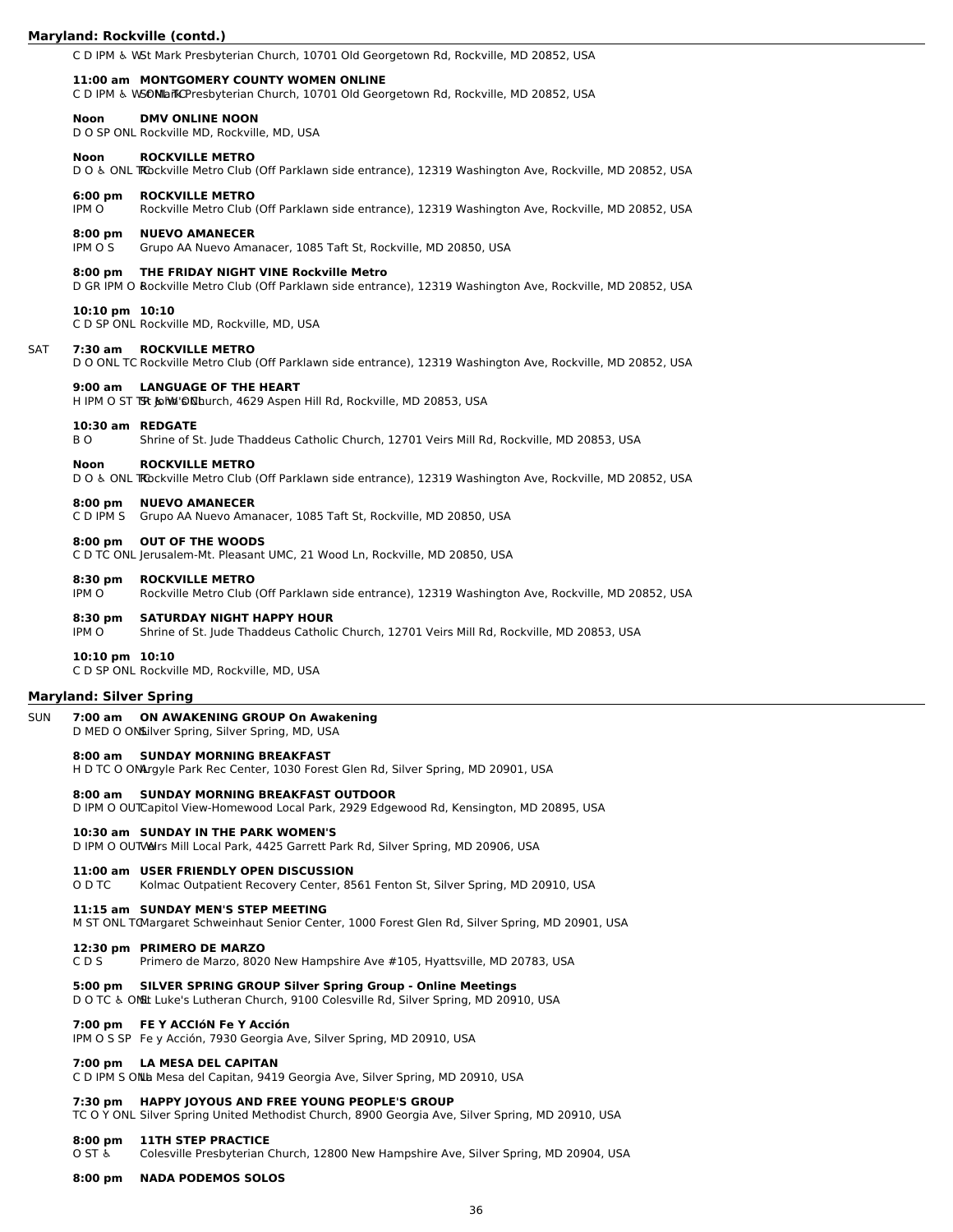C D IPM S Nada Podemos Solos, 8108 Tahona Dr, Silver Spring, MD 20903, USA

#### **8:00 pm PRIMERO DE MARZO**

O S SP Primero de Marzo, 8020 New Hampshire Ave #105, Hyattsville, MD 20783, USA

#### **8:00 pm UN DIA A LA VEZ**

IPM O S SP 11212 Grandview Ave, 11212 Grandview Ave, Silver Spring, MD 20902, USA

#### **8:30 pm COLESVILLE SUNDAY NITE**

TC ONL Colesville Methodist Church, 52 Randolph Rd, Silver Spring, MD 20904, USA

#### **8:30 pm SILVER SPRING GROUP Silver Spring Group - Online Meetings**

BE O ST TC @Notthwood Presbyterian Church, 1200 University Blvd W, Silver Spring, MD 20901, USA

### MON **7:00 am ON AWAKENING GROUP On Awakening**

DR D O ONLSilver Spring, Silver Spring, MD, USA

#### **7:00 am ONE HOUR BACK**

H TC O ST ON aint Michael's School, 824 Wayne Ave, Silver Spring, MD 20910, USA

#### **11:30 am JUST BEFORE NOON**

TC O ONL Saint Michael's School, 824 Wayne Ave, Silver Spring, MD 20910, USA

#### **Noon LEISURE WORLD NOON**

TC O ST ONLLeisure World - Club House One, 3701 Rossmoor Blvd, Silver Spring, MD 20906, USA

#### **Noon SINGLENESS OF PURPOSE**

DR D O ONL Ejuscopal Church of Our Savior (Parking and Entrance in Rear), 1700 Powder Mill Rd, Silver Spring, MD 20903, USA

#### **Noon SINGLENESS OF PURPOSE**

DR D IPM O Episcopal Church of Our Savior (Parking and Entrance in Rear), 1700 Powder Mill Rd, Silver Spring, MD 20903, USA

#### **1:00 pm DOWNTOWN SILVER SPRING**

IPM LIT O Saint Michael's School, 824 Wayne Ave, Silver Spring, MD 20910, USA

#### **2:00 pm RIDERWOOD BILLS**

C LIT ♿︎ TC Riderwood Retirement Community, 3120 Gracefield Rd, Silver Spring, MD 20904, USA

#### **6:30 pm MESSENGERS**

D IPM O Norbeck Church, 2631 Norbeck Rd, Silver Spring, MD 20906, USA

### **7:00 pm BEGINNERS ARE WINNERS**

D O ONL TC Department of Human Resources, 8818 Georgia Ave, Silver Spring, MD 20910, USA

#### **7:00 pm HELP WANTED**

O D TC St. Andrew The Apostle Catholic Church, 11604 Kemp Mill Rd, Silver Spring, MD 20902, USA

# **7:00 pm HERE & NOW STEP STUDY GROUP**

O ST ONL Silver Spring, Silver Spring, MD, USA

### **7:00 pm SILVER SPRING WOMEN**

LIT O & W TEpiscopal Church of the Ascension (Park and enter in back (from Silver Spring Ave.); across from elementary school.), 633 Sligo Ave, Silver Spring, MD 20910, USA

### **7:00 pm STARTING OVER**

C ST TC Argyle Park Rec Center, 1030 Forest Glen Rd, Silver Spring, MD 20901, USA

#### **8:00 pm FE Y ACCIóN Fe Y Acción**

C D IPM S ONE y Acción, 7930 Georgia Ave, Silver Spring, MD 20910, USA

#### **8:00 pm LA MESA DEL CAPITAN**

C D IPM S ONL Mesa del Capitan, 9419 Georgia Ave, Silver Spring, MD 20910, USA

#### **8:00 pm NADA PODEMOS SOLOS**

IPM O S Nada Podemos Solos, 8108 Tahona Dr, Silver Spring, MD 20903, USA

#### **8:00 pm PRIMERO DE MARZO**

O S Primero de Marzo, 8020 New Hampshire Ave #105, Hyattsville, MD 20783, USA

#### **8:00 pm SOBRIETY SISTERS**

C ST W ONL NOrthwood Presbyterian Church, 1200 University Blvd W, Silver Spring, MD 20902, USA

#### **8:00 pm UN DIA A LA VEZ**

IPM O S 11212 Grandview Ave, 11212 Grandview Ave, Silver Spring, MD 20902, USA

#### **8:30 pm ASPEN HILL PHOENIX**

IPM O Christ Church, 13501 Georgia Ave, Silver Spring, MD 20906, USA

# **8:30 pm GOOD NEWS BEGINNERS Silver Spring Group - Online Meetings**

O TC ONL St. Stephen's Lutheran Church, 11612 New Hampshire Ave, Silver Spring, MD 20904, USA

# TUE **7:00 am ON AWAKENING GROUP On Awakening**

D O SP ONL Silver Spring, Silver Spring, MD, USA

#### **7:00 am ONE HOUR BACK**

D TC O ONL Saint Michael's School, 824 Wayne Ave, Silver Spring, MD 20910, USA

# **10:00 am HISTORY OF AA GROUP**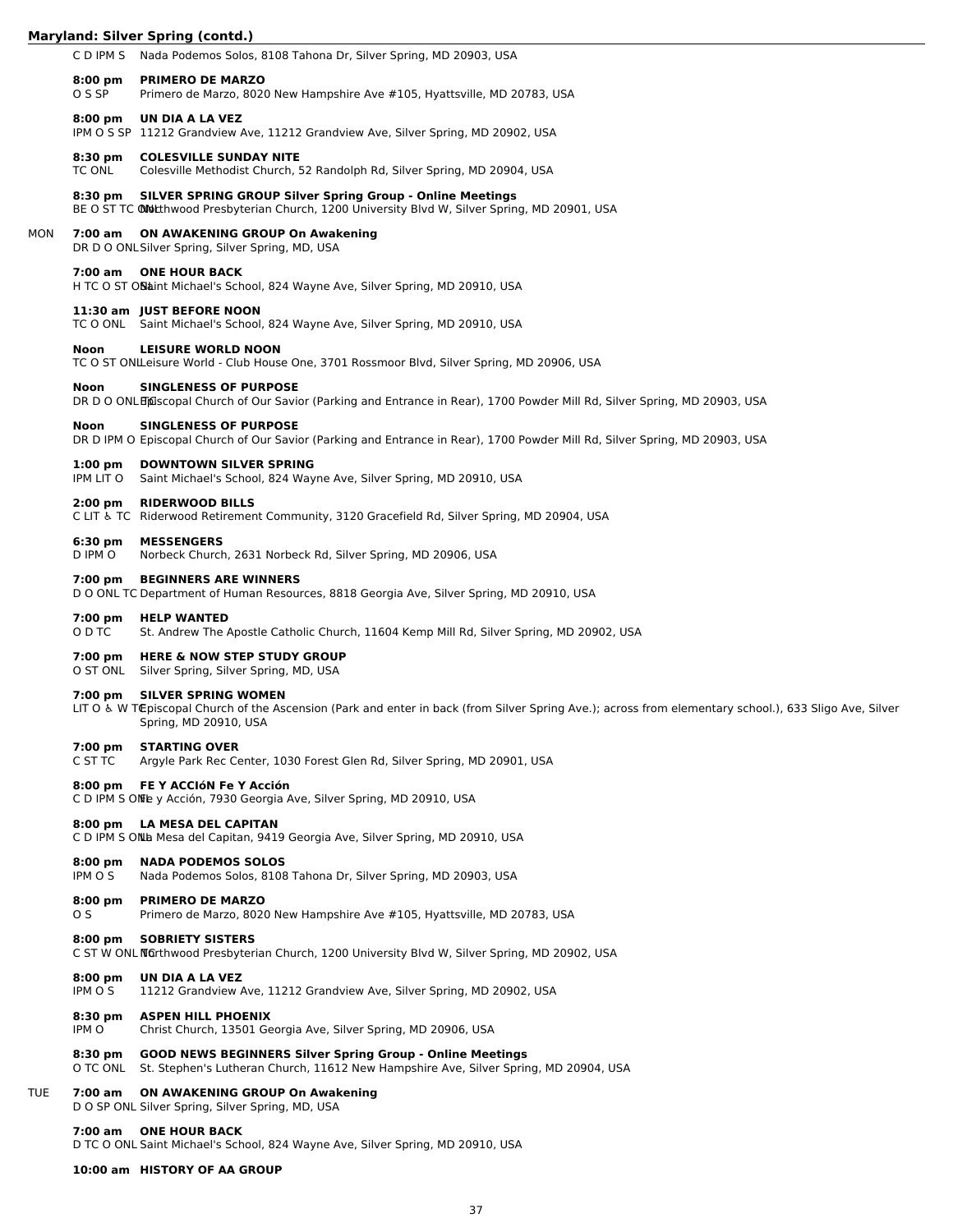D O ONL Silver Spring, Silver Spring, MD, USA

# **11:30 am JUST BEFORE NOON**

C TC ST ONLSaint Michael's School, 824 Wayne Ave, Silver Spring, MD 20910, USA

#### **Noon SINGLENESS OF PURPOSE**

B C IPM Episcopal Church of Our Savior (Parking and Entrance in Rear), 1700 Powder Mill Rd, Silver Spring, MD 20903, USA

# **1:00 pm DOWNTOWN SILVER SPRING**

D IPM O Saint Michael's School, 824 Wayne Ave, Silver Spring, MD 20910, USA

#### **8:00 pm FE Y ACCIóN Fe Y Acción**

C D IPM S Fe y Acción, 7930 Georgia Ave, Silver Spring, MD 20910, USA

#### **8:00 pm LA MESA DEL CAPITAN**

C D IPM S ONLa Mesa del Capitan, 9419 Georgia Ave, Silver Spring, MD 20910, USA

# **8:00 pm NADA PODEMOS SOLOS**

C D IPM S Nada Podemos Solos, 8108 Tahona Dr, Silver Spring, MD 20903, USA

#### **8:00 pm PRIMERO DE MARZO**

C D S Primero de Marzo, 8020 New Hampshire Ave #105, Hyattsville, MD 20783, USA

### **8:00 pm UN DIA A LA VEZ**

C D IPM S 11212 Grandview Ave, 11212 Grandview Ave, Silver Spring, MD 20902, USA

#### **8:30 pm CIGARS SMOKERS**

ABSI C IPM LCO&ez Cigars (Cigar Smoking permitted.), 971 Thayer Ave, Silver Spring, MD 20910, USA

# **8:30 pm SILVER SPRING GROUP Silver Spring Group - Online Meetings**

O ST TC ONLNorthwood Presbyterian Church, 1200 University Blvd W, Silver Spring, MD 20901, USA

# WED **7:00 am ON AWAKENING GROUP On Awakening**

B D O ONL Silver Spring, Silver Spring, MD, USA

# **7:00 am ONE HOUR BACK**

TC O ST ONLSaint Michael's School, 824 Wayne Ave, Silver Spring, MD 20910, USA

#### **11:30 am JUST BEFORE NOON**

D TC O ONL Saint Michael's School, 824 Wayne Ave, Silver Spring, MD 20910, USA

# **Noon SINGLENESS OF PURPOSE**

DR D IPM LITEOiscopal Church of Our Savior (Parking and Entrance in Rear), 1700 Powder Mill Rd, Silver Spring, MD 20903, USA

#### **Noon SINGLENESS OF PURPOSE**

D LS O ONL Episcopal Church of Our Savior (Parking and Entrance in Rear), 1700 Powder Mill Rd, Silver Spring, MD 20903, USA

# **1:00 pm DOWNTOWN SILVER SPRING Just Before Noon**

IPM O ST Saint Michael's School, 824 Wayne Ave, Silver Spring, MD 20910, USA

#### **6:30 pm MESSENGERS**

D IPM O Norbeck Church, 2631 Norbeck Rd, Silver Spring, MD 20906, USA

#### **7:30 pm SILVER SPRING BEGINNERS BIG BOOK**

B IPM BE O GNILuke's Lutheran Church, 9100 Colesville Rd, Silver Spring, MD 20910, USA

#### **8:00 pm FE Y ACCIóN Fe Y Acción**

IPM O S Fe y Acción, 7930 Georgia Ave, Silver Spring, MD 20910, USA

### **8:00 pm LA MESA DEL CAPITAN**

C D IPM S ONLA Mesa del Capitan, 9419 Georgia Ave, Silver Spring, MD 20910, USA

#### **8:00 pm NADA PODEMOS SOLOS**

D IPM O S Nada Podemos Solos, 8108 Tahona Dr, Silver Spring, MD 20903, USA

#### **8:00 pm PRIMERO DE MARZO**

C D S Primero de Marzo, 8020 New Hampshire Ave #105, Hyattsville, MD 20783, USA

#### **8:00 pm UN DIA A LA VEZ**

D IPM O S 11212 Grandview Ave, 11212 Grandview Ave, Silver Spring, MD 20902, USA

# **8:30 pm GROWING Silver Spring Group - Online Meetings**

D O TC ONL Marvin Methodist Church, 33 University Blvd E, Silver Spring, MD 20901, USA

### THU **7:00 am ON AWAKENING GROUP On Awakening**

D LS O ONL Silver Spring, Silver Spring, MD, USA

#### **7:00 am ONE HOUR BACK**

D TC O ONL Saint Michael's School, 824 Wayne Ave, Silver Spring, MD 20910, USA

#### **11:30 am JUST BEFORE NOON**

B C TC ONL Saint Michael's School, 824 Wayne Ave, Silver Spring, MD 20910, USA

# **Noon SINGLENESS OF PURPOSE**

12x12 C IPMEDIscopal Church of Our Savior (Parking and Entrance in Rear), 1700 Powder Mill Rd, Silver Spring, MD 20903, USA

#### **1:00 pm DOWNTOWN SILVER SPRING**

B IPM O Saint Michael's School, 824 Wayne Ave, Silver Spring, MD 20910, USA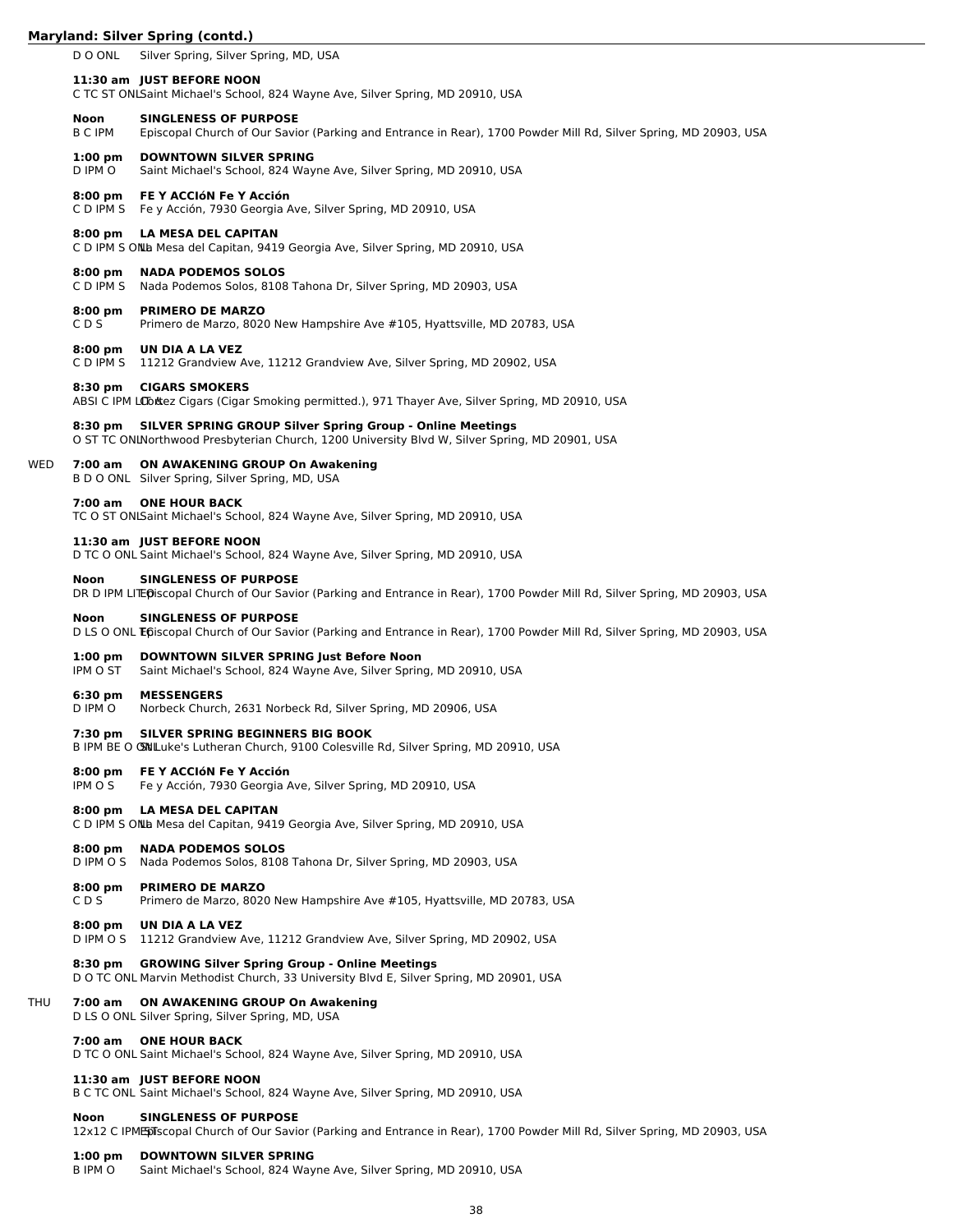#### **6:00 pm LEISURE WORLD BIG BOOK STUDY**

B TC O ONL Leisure World - Club House One, 3701 Rossmoor Blvd, Silver Spring, MD 20906, USA

#### **7:00 pm READ AND SPEAK**

D G TC O ONLhrist Congregational Church, 9525 Colesville Rd, Silver Spring, MD 20901, USA

#### **8:00 pm FE Y ACCIóN Fe Y Acción**

C D IPM S Fe y Acción, 7930 Georgia Ave, Silver Spring, MD 20910, USA

# **8:00 pm GOLDEN REPAIR BIPOC GROUP**

D O Y ONL Silver Spring, Silver Spring, MD, USA

#### **8:00 pm LA MESA DEL CAPITAN**

C D IPM S ONLA Mesa del Capitan, 9419 Georgia Ave, Silver Spring, MD 20910, USA

#### **8:00 pm NADA PODEMOS SOLOS**

C D IPM S Nada Podemos Solos, 8108 Tahona Dr, Silver Spring, MD 20903, USA

#### **8:00 pm PRIMERO DE MARZO**

D O S Primero de Marzo, 8020 New Hampshire Ave #105, Hyattsville, MD 20783, USA

#### **8:00 pm UN DIA A LA VEZ**

C D IPM S 11212 Grandview Ave, 11212 Grandview Ave, Silver Spring, MD 20902, USA

#### **8:30 pm SILVER SPRING GROUP Silver Spring Group - Online Meetings**

O SP TC & OSLLuke's Lutheran Church, 9100 Colesville Rd, Silver Spring, MD 20910, USA

# **8:30 pm WHITE OAK STEP**

C ST TR TC Colesville Presbyterian Church, 12800 New Hampshire Ave, Silver Spring, MD 20904, USA

#### FRI **7:00 am ON AWAKENING GROUP On Awakening**

12x12 D O ONIVer Spring, Silver Spring, MD, USA

#### **7:00 am ONE HOUR BACK**

TC O ST ONLSaint Michael's School, 824 Wayne Ave, Silver Spring, MD 20910, USA

#### **11:30 am JUST BEFORE NOON**

D TC O ONL Saint Michael's School, 824 Wayne Ave, Silver Spring, MD 20910, USA

# **Noon SINGLENESS OF PURPOSE**

ABSI IPM LITEDiscopal Church of Our Savior (Parking and Entrance in Rear), 1700 Powder Mill Rd, Silver Spring, MD 20903, USA

#### **1:00 pm DOWNTOWN SILVER SPRING**

D IPM O Saint Michael's School, 824 Wayne Ave, Silver Spring, MD 20910, USA

# **6:00 pm SILVER SPRING GROUP Silver Spring Group - Online Meetings**

B TC O ONL Hughes Methodist Church, 10700 Georgia Ave, Silver Spring, MD 20902, USA

#### **8:00 pm FE Y ACCIóN Fe Y Acción**

D IPM O S Fe y Acción, 7930 Georgia Ave, Silver Spring, MD 20910, USA

#### **8:00 pm LA MESA DEL CAPITAN**

C D IPM S ONLA Mesa del Capitan, 9419 Georgia Ave, Silver Spring, MD 20910, USA

#### **8:00 pm NADA PODEMOS SOLOS**

C D IPM S Nada Podemos Solos, 8108 Tahona Dr, Silver Spring, MD 20903, USA

# **8:00 pm PRIMERO DE MARZO**

C D S Primero de Marzo, 8020 New Hampshire Ave #105, Hyattsville, MD 20783, USA

# **8:00 pm ST CAMILLUS**

C IPM ST St. Camillus Church Rectory, 1600 St Camillus Dr, Silver Spring, MD 20903, USA

#### **8:00 pm UN DIA A LA VEZ**

C D IPM S 11212 Grandview Ave, 11212 Grandview Ave, Silver Spring, MD 20902, USA

#### **8:30 pm GRACE ROAD BIG BOOK**

- IPM O ST Grace Episcopal Church, 1607 Grace Church Rd, Silver Spring, MD 20910, USA
- **8:30 pm SILVER SPRING GROUP Silver Spring Group Online Meetings** Silver Spring, Silver Spring, MD, USA

#### SAT **7:00 am ON AWAKENING GROUP On Awakening**

D MED O ON Silver Spring, Silver Spring, MD, USA

#### **8:00 am ONE HOUR BACK**

TC O ST ONLSaint Michael's School, 824 Wayne Ave, Silver Spring, MD 20910, USA

#### **9:00 am GRAPEVINE WOMEN'S MEETING**

C GR W ONLSilver Spring, Silver Spring, MD, USA

#### **9:00 am MESSENGERS**

D IPM M O ON arbeck Church, 2631 Norbeck Rd, Silver Spring, MD 20906, USA

#### **9:30 am SIX AND SEVENTH STEP**

C ST St Luke's Lutheran Church, 9100 Colesville Rd, Silver Spring, MD 20910, USA

# **9:30 am SIX AND SEVENTH STEP ONLINE**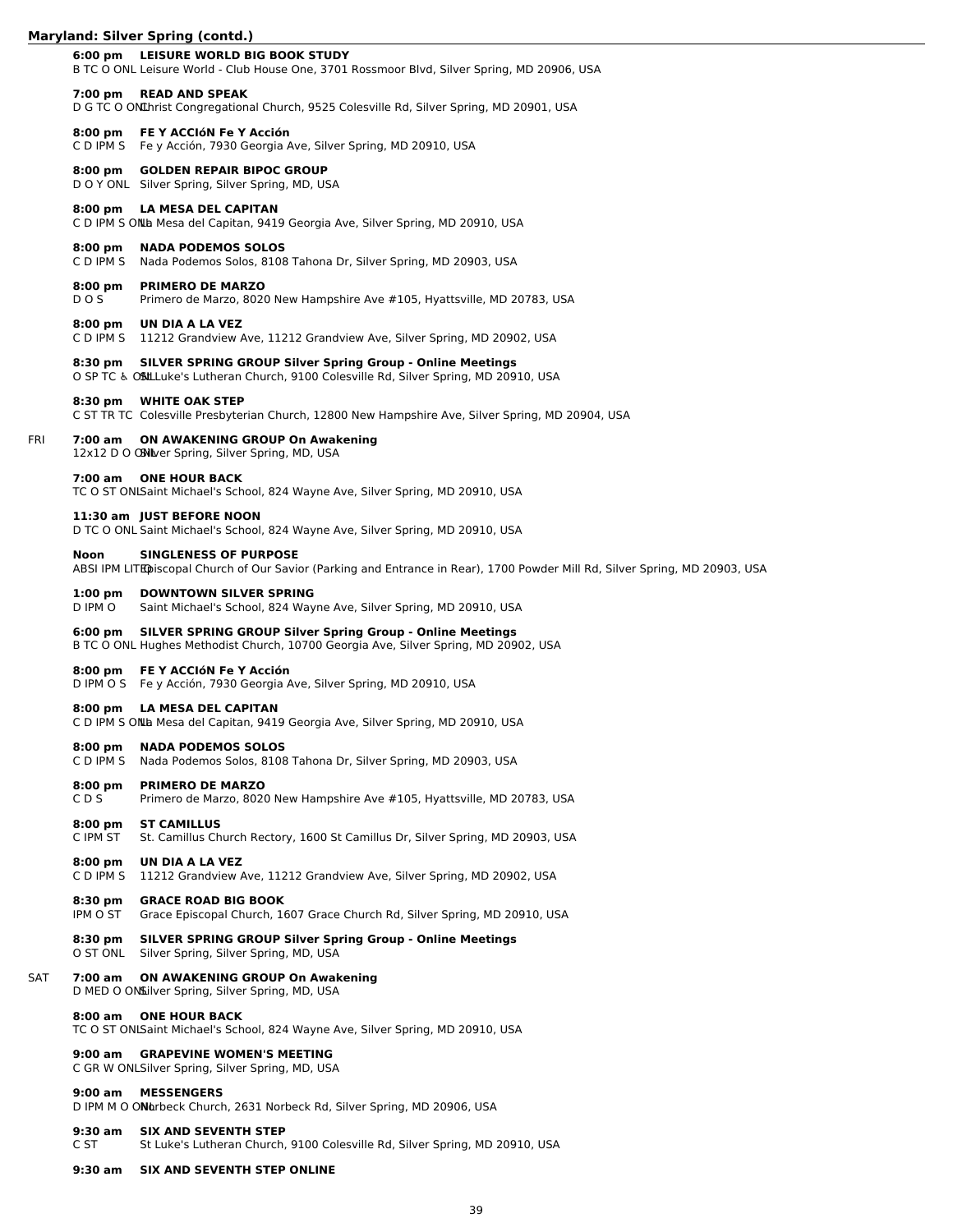C ST ONL Silver Spring, Silver Spring, MD, USA **Noon USER FRIENDLY** BE B O TC Kolmac Outpatient Recovery Center, 8561 Fenton St, Silver Spring, MD 20910, USA **Noon USER FRIENDLY WOMEN** BE B O W TCKolmac Outpatient Recovery Center, 8561 Fenton St, Silver Spring, MD 20910, USA **8:00 pm FE Y ACCIóN Fe Y Acción** IPM O S SP Fe y Acción, 7930 Georgia Ave, Silver Spring, MD 20910, USA **8:00 pm LA MESA DEL CAPITAN** C D IPM S ONLa Mesa del Capitan, 9419 Georgia Ave, Silver Spring, MD 20910, USA **8:00 pm NADA PODEMOS SOLOS** C D IPM BE SNada Podemos Solos, 8108 Tahona Dr, Silver Spring, MD 20903, USA **8:00 pm PRIMERO DE MARZO** C D S Primero de Marzo, 8020 New Hampshire Ave #105, Hyattsville, MD 20783, USA **8:00 pm UN DIA A LA VEZ** C D IPM S 11212 Grandview Ave, 11212 Grandview Ave, Silver Spring, MD 20902, USA **8:30 pm SILVER SPRING GROUP Silver Spring Group - Online Meetings** D O TC ONL Hughes Methodist Church, 10700 Georgia Ave, Silver Spring, MD 20902, USA **Maryland: Suitland** SUN **10:00 am ANDREWS Andrews Group** IPM O ONL Bells United Methodist Church, 6016 Allentown Rd, Suitland, MD 20746, USA **5:00 pm ANDREWS Andrews Group** B IPM O ST OBNLIs United Methodist Church, 6016 Allentown Rd, Suitland, MD 20746, USA **7:00 pm ANDREWS Andrews Group** B O ONL Bells United Methodist Church, 6016 Allentown Rd, Suitland, MD 20746, USA MON **11:30 am ANDREWS Andrews Group** DR D IPM O @NLs United Methodist Church, 6016 Allentown Rd, Suitland, MD 20746, USA **1:00 pm ANDREWS Andrews Group** B IPM O ST OBNLIs United Methodist Church, 6016 Allentown Rd, Suitland, MD 20746, USA **8:00 pm ANDREWS Andrews Group** BE O ST ONLBELIS United Methodist Church, 6016 Allentown Rd, Suitland, MD 20746, USA TUE **11:30 am ANDREWS Andrews Group** D IPM BE O **BNU**s United Methodist Church, 6016 Allentown Rd, Suitland, MD 20746, USA **1:00 pm ANDREWS Andrews Group** GR IPM O ONLells United Methodist Church, 6016 Allentown Rd, Suitland, MD 20746, USA **8:00 pm ANDREWS Andrews Group** 12x12 O ONBEICs United Methodist Church, 6016 Allentown Rd, Suitland, MD 20746, USA WED **11:30 am ANDREWS Andrews Group** D IPM O ONLBells United Methodist Church, 6016 Allentown Rd, Suitland, MD 20746, USA **1:00 pm ANDREWS Andrews Group** DR IPM O ONLells United Methodist Church, 6016 Allentown Rd, Suitland, MD 20746, USA **8:00 pm ANDREWS Andrews Group** B O ONL Bells United Methodist Church, 6016 Allentown Rd, Suitland, MD 20746, USA THU **11:30 am ANDREWS Andrews Group** D IPM O ONLBells United Methodist Church, 6016 Allentown Rd, Suitland, MD 20746, USA **1:00 pm ANDREWS Andrews Group** ABSI IPM O CRULS United Methodist Church, 6016 Allentown Rd, Suitland, MD 20746, USA **8:00 pm ANDREWS Andrews Group** IPM O ST ONBells United Methodist Church, 6016 Allentown Rd, Suitland, MD 20746, USA FRI **11:30 am ANDREWS Andrews Group** D IPM O ONLBells United Methodist Church, 6016 Allentown Rd, Suitland, MD 20746, USA **1:00 pm ANDREWS Andrews Group** IPM LS O ONBells United Methodist Church, 6016 Allentown Rd, Suitland, MD 20746, USA **8:00 pm ANDREWS Andrews Group** IPM O ST ONBells United Methodist Church, 6016 Allentown Rd, Suitland, MD 20746, USA

#### SAT **9:15 am DIVINE INTERVENTION** O ST TC Solid Rock Baptist Church, 4725 Silver Hill Rd, Suitland, MD 20746, USA

**Noon ANDREWS Andrews Group** IPM O ONL Bells United Methodist Church, 6016 Allentown Rd, Suitland, MD 20746, USA

**8:00 pm ANDREWS Andrews Group**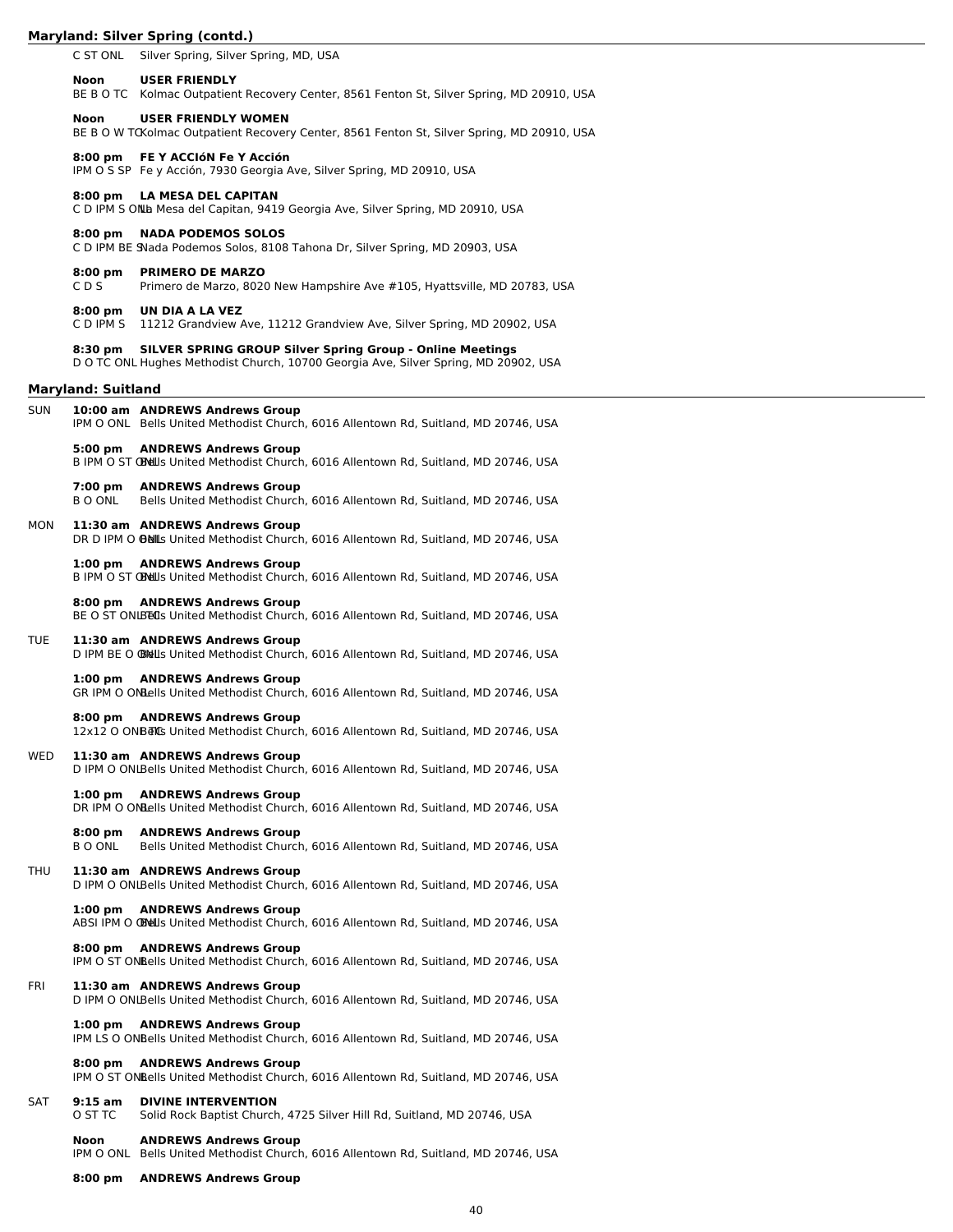# **Maryland: Suitland (contd.)**

D TC O ONL Bells United Methodist Church, 6016 Allentown Rd, Suitland, MD 20746, USA

| <b>Maryland: Upper Marlboro</b> |  |  |
|---------------------------------|--|--|
|                                 |  |  |
|                                 |  |  |

# TUE **Noon PROGRESS NOT PERFECTION**

| C ST ONL | . Saint Mary of the Assumption, 14908 Main St, Upper Marlboro, MD 20772, USA |  |  |  |  |
|----------|------------------------------------------------------------------------------|--|--|--|--|
|----------|------------------------------------------------------------------------------|--|--|--|--|

# WED **Noon PROGRESS NOT PERFECTION**<br>B C ONL Saint Mary of the Assumption, 14

Saint Mary of the Assumption, 14908 Main St, Upper Marlboro, MD 20772, USA